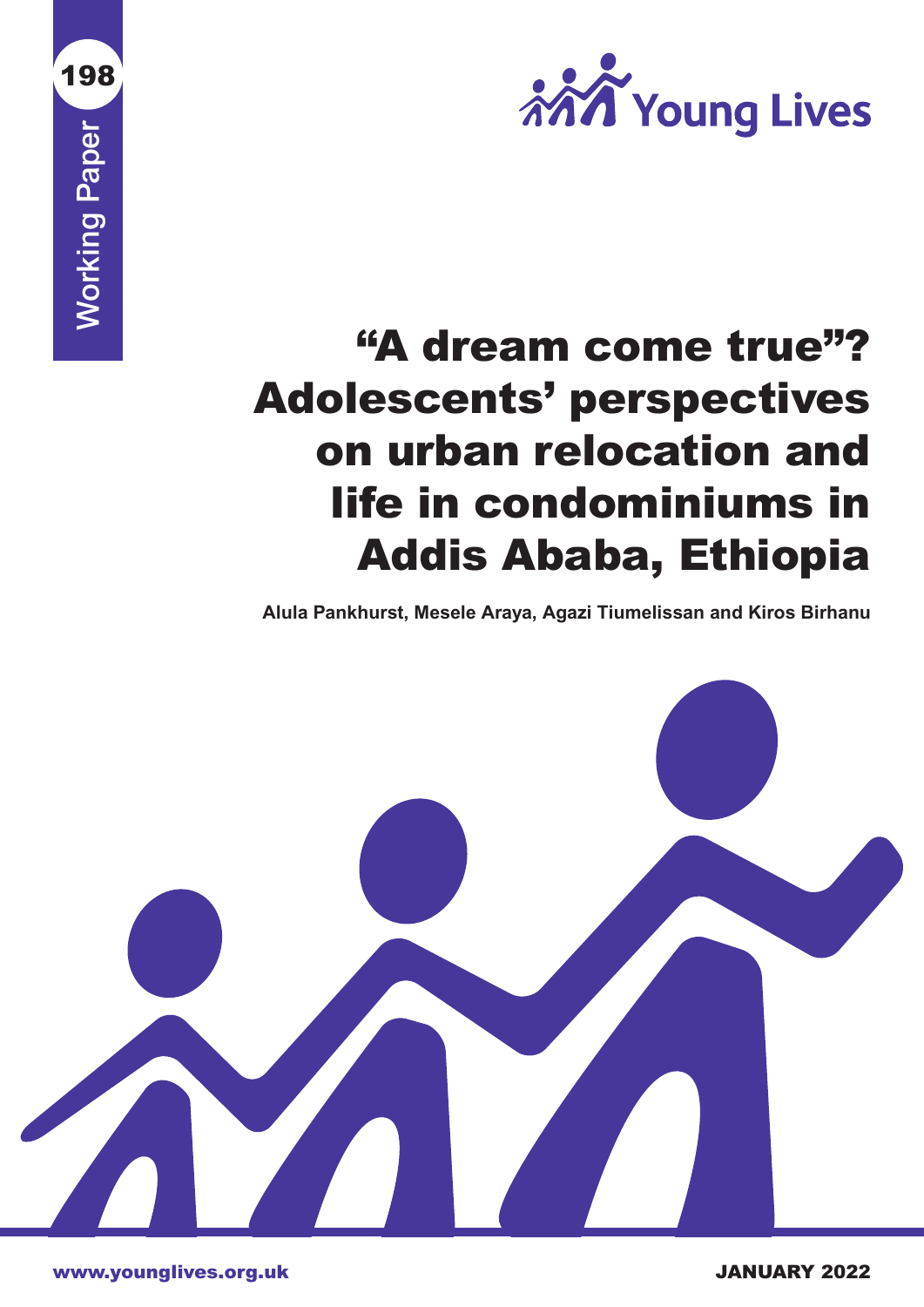### "A dream come true"? Adolescents' perspectives on urban relocation and life in condominiums in Addis Ababa, Ethiopia

Alula Pankhurst, Mesele Araya, Agazi Tiumelissan and Kiros Birhanu

© Young Lives 2022 ISBN: 978-1-912485-45-1

A catalogue record for this publication is available from the British Library. All rights reserved. Reproduction, copy, transmission, or translation of any part of this publication may be made only under the following conditions:

- with the prior permission of the publisher; or
- with a licence from the Copyright Licensing Agency Ltd., 90 Tottenham Court Road, London W1P 9HE, UK, or from another national licensing agency; or
- under the terms set out below.

This publication is copyright, but may be reproduced by any method without fee for teaching or non-profit purposes, but not for resale. Formal permission is required for all such uses, but normally will be granted immediately. For copying in any other circumstances, or for re-use in other publications, or for translation or adaptation, prior written permission must be obtained from the publisher and a fee may be payable.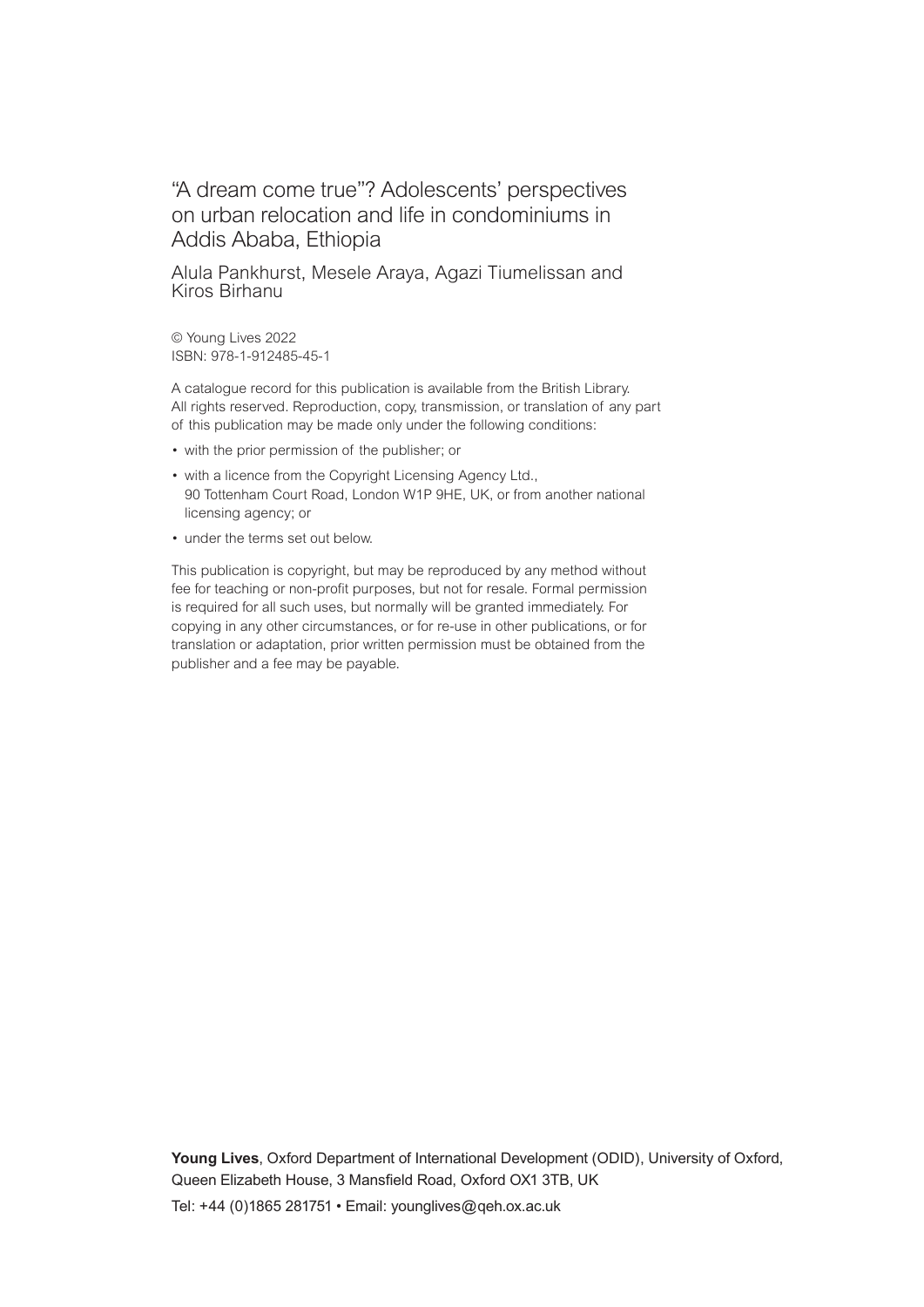# **Contents**

|    | The authors                                        | 4  |
|----|----------------------------------------------------|----|
|    | <b>Acknowledgements</b>                            | 5  |
|    | <b>Summary</b>                                     | 6  |
| 1. | <b>Introduction</b>                                | 7  |
| 2. | <b>Methods</b>                                     | 9  |
| 3. | <b>Relocation and housing</b>                      | 11 |
| 4. | Access to and quality of services                  | 17 |
| 5. | <b>Expectations and experiences</b>                | 21 |
| 6. | Adaptations to the social and physical environment | 23 |
| 7. | Relocation, gender and agency                      | 28 |
| 8. | <b>Conclusion</b>                                  | 31 |
|    | <b>References</b>                                  | 34 |
|    | <b>Appendix</b>                                    | 36 |
|    |                                                    |    |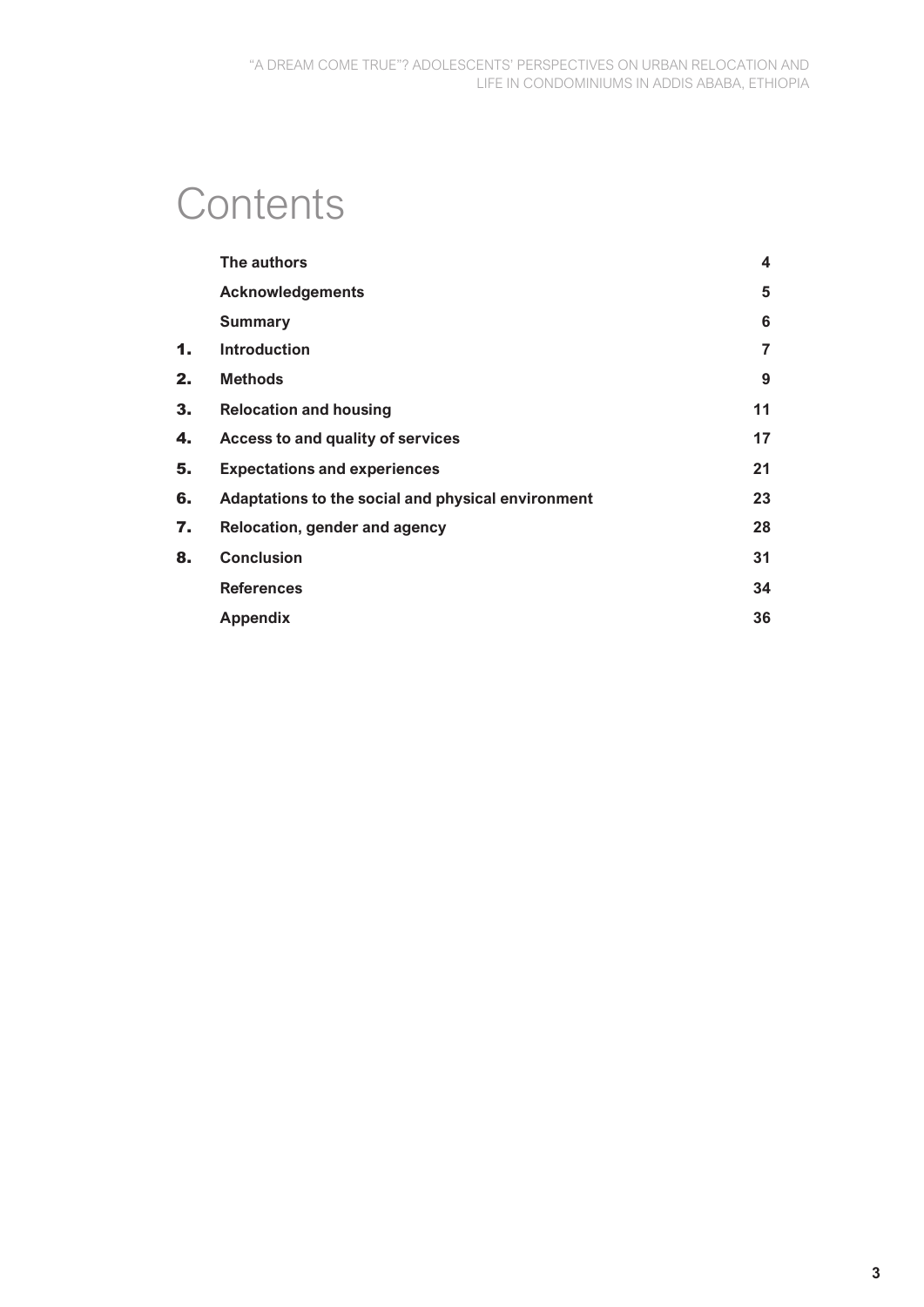## The authors

**Alula Pankhurst** is the Young Lives Ethiopia Country Director. He has a PhD from the University of Manchester and taught anthropology at Addis Ababa University. He is lead researcher for Wellbeing and Illbeing Dynamics in Ethiopia (WIDE) and policy advisor for Gender and Adolescence: Global Evidence (GAGE).

**Mesele Araya** is Associate Professor at Addis Ababa University Department of Economics. He has a PhD from the University of Bergamo. He has carried out quantitative research with Young Lives, Gender and Adolescence: Global Evidence (GAGE), Research on Improving Systems of Education (RISE) programmes and the World Bank's Early Learning Partnership (ELP) Program.

**Agazi Tiumelissan** joined Young Lives as a Research Assistant in 2011. He was involved in the second and third waves of the Young Lives qualitative research in 2008 and 2011. He has an MSC in Sustainable Development from St Andrews University, Scotland, UK. He is currently a PhD candidate at École des hautes études en sciences sociales (EHESS) in Paris, France.

**Kiros Birhanu** is a freelance researcher and was the Research and Communications Assistant for Young Lives Ethiopia. She has participated in several qualitative research projects, including for Young Lives. She has a master's degree in public health from Haramaya University and a BA in sociology from Addis Ababa University.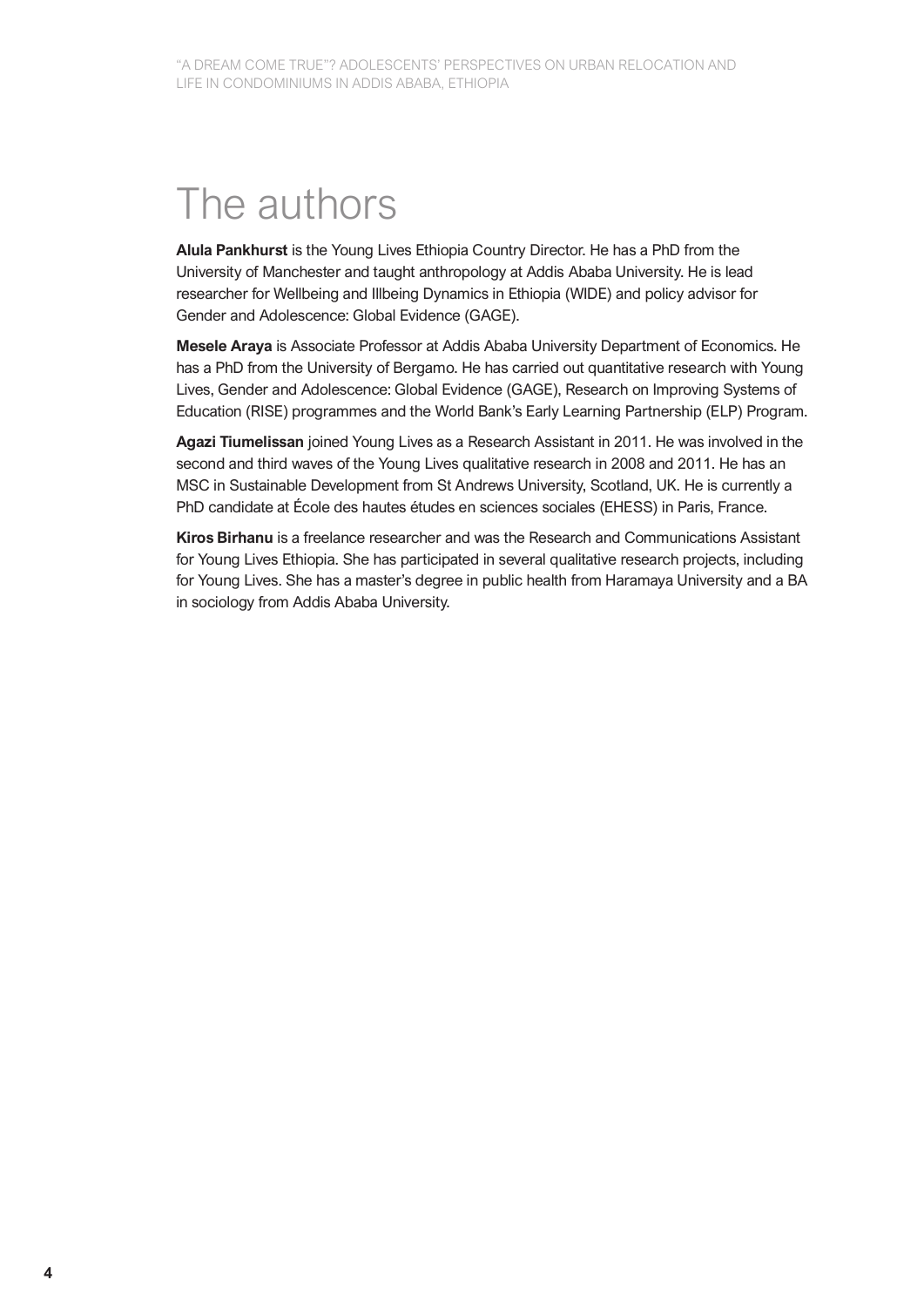# Acknowledgements

We wish to thank the young people who patiently answered our questions and shared their insights about their experiences, and the following researchers: Amanuel Tesfaye, Andualem Habtamu, Assefa Atoma, Asmeret Gebrehiwot, Gebremedhin Berhe, Kedir Gendsa, Mekdes Bezabih, Mulunesh Mengistu, Shumie Biratu, Tagel Abraham, Yoseph Woldemariam and Amanuel Assefa for the Computer Assisted Personal Interviewing (CAPI) Design.

This working paper is an output of Young Lives and the Gender and Adolescence: Global Evidence (GAGE) programme (www.odi.org.uk). Both research programmes are funded by UK aid from the UK government. However, views expressed and information contained within do not necessarily reflect the UK government's official policies and are not endorsed by the UK government, GAGE, ODI, Young Lives or the University of Oxford which accept no responsibility for such views or information or for any reliance placed on them. The data used in this publication come from Young Lives, a longitudinal study of the changing nature of childhood poverty in Ethiopia, India, Peru and Vietnam (www.younglives.org.uk).





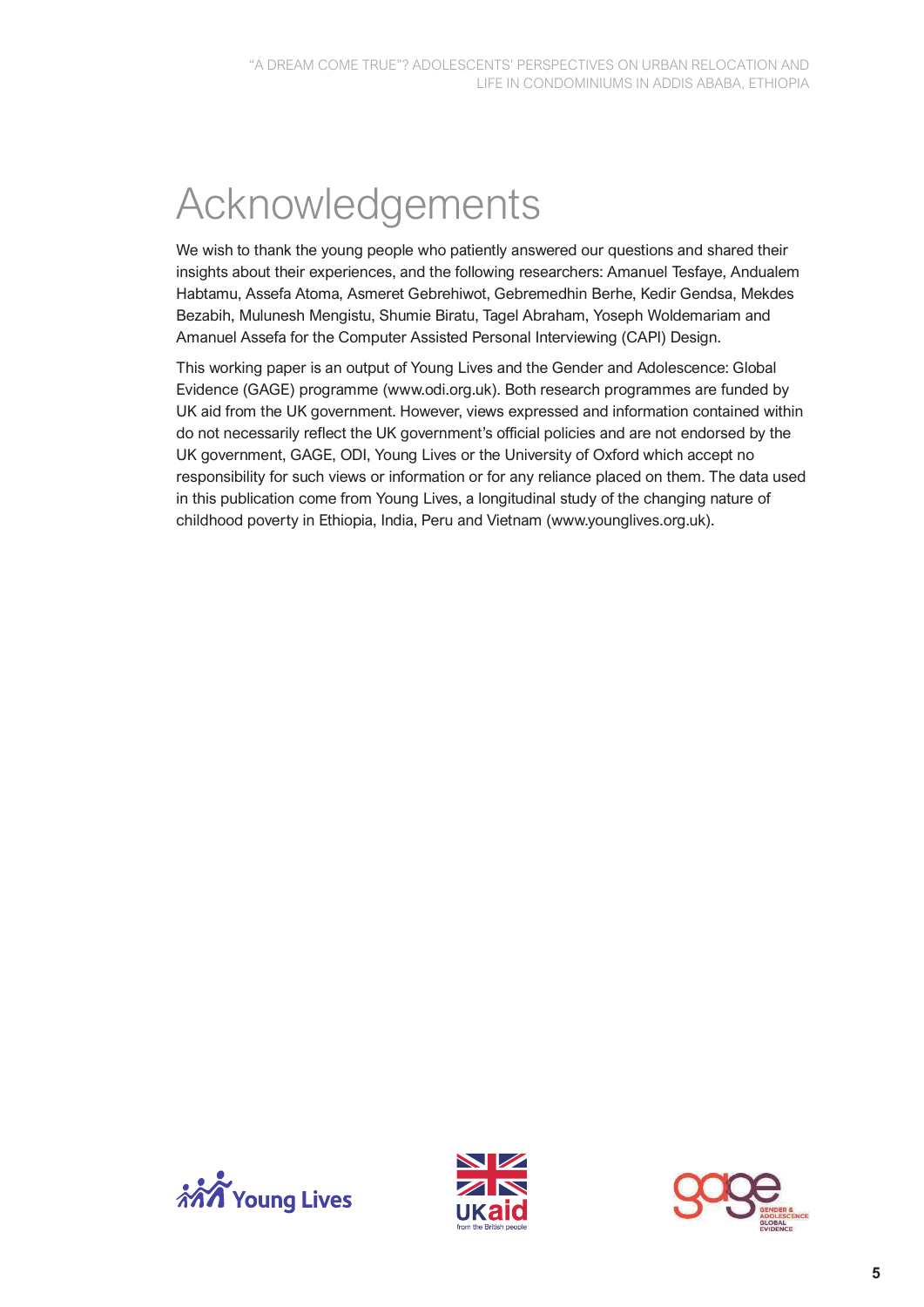# **Summary**

From 2006, the Ethiopian government embarked on a programme of urban redevelopment, moving people from inner-city areas to lowest cost condominium housing in the suburbs. This longitudinal mixed-methods study tracked adolescents before and after the move, with an eight-year interval in between, in three Young Lives sites in the capital city, Addis Ababa. The paper compares the views of those relocated and those who stayed behind, and the opinions of those relocated before and after their move.

Condominium housing mainly benefited low- and middle-income households in transitioning to home ownership, since the poorest could not afford the deposits and monthly mortgage costs and the richest preferred to build their own houses. Overall, the move appears to have led to better housing and improved sanitation. Nevertheless, students reported greater difficulties commuting to their schools in the first year; and the adolescents interviewed considered the schools and health centres in the condominiums to be of lower quality that those in their previous places of residence, and the markets and shops to be initially less well developed. In addition, there were fewer options for recreation. However, the adolescents felt that the changes were mainly positive and most soon adapted to the new social environment. They appreciated the condominiums with kitchens and toilets as modern forms of housing, though social ties in the new communities tended to be weaker. They also reported improvements in the physical environment, with less pollution and fewer security risks. There were gender differences in the decision-making abilities, leisure activities and spending habits of adolescents, with girls having less freedom in general. This lack of freedom was, however, somewhat compensated for by their better access to internet and social media.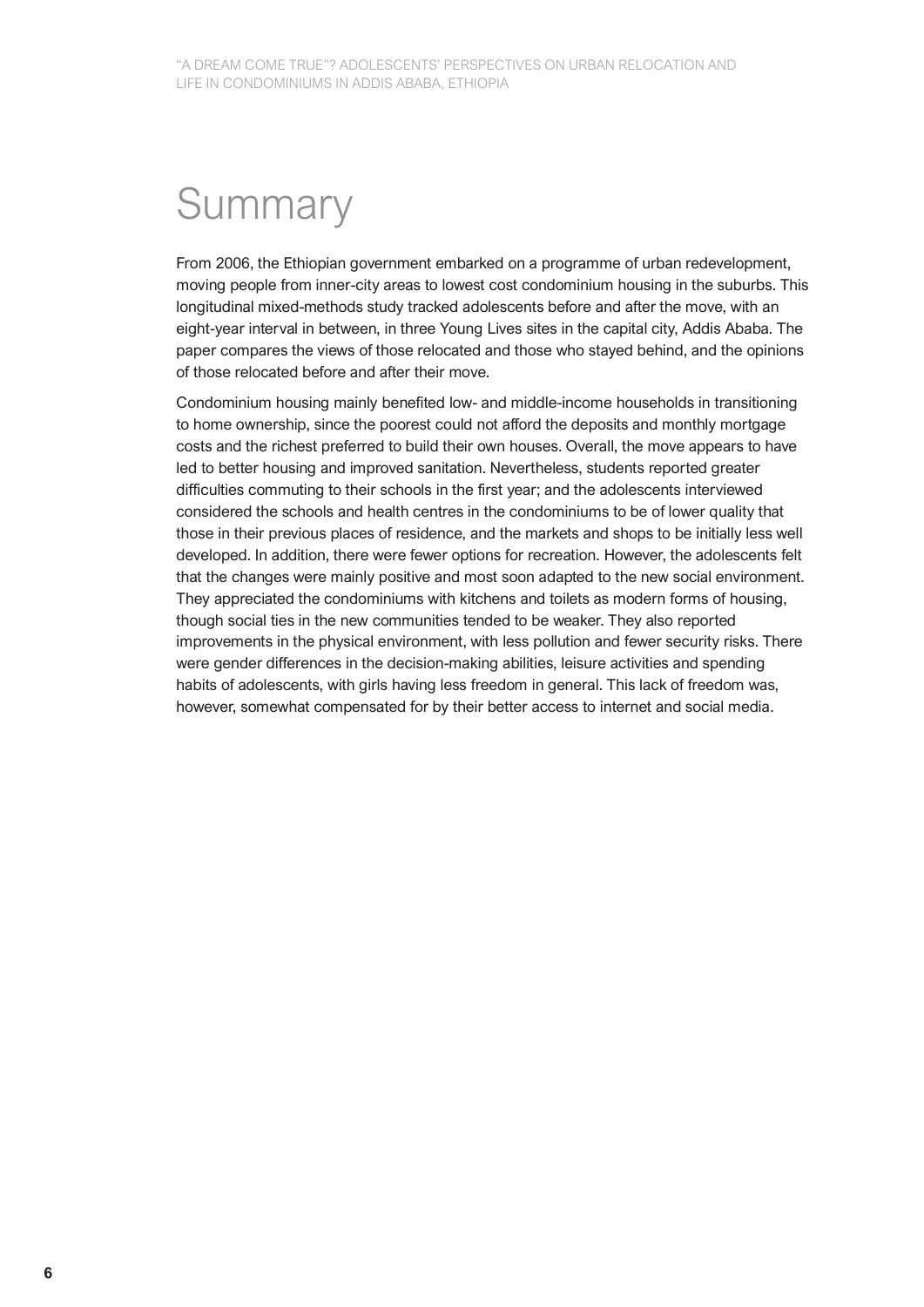### 1. Introduction

This paper begins with an overview of approaches to urban displacement, relocation and condominium housing, and reviews the evidence from Ethiopia. This is followed by a description of the methods used for this longitudinal mixed-methods study. The paper comprises four sections. The first compares the lives of those relocated in condominiums with those still living in the old neighbourhoods. Changes in housing, water and sanitation, and electricity and fuel use are reviewed. This is followed by a discussion on access to services, especially in education, health, markets, recreation and security. The second section compares the adolescents' expectations prior to their relocation with their experiences afterwards regarding overall changes, problems during the move and the challenges of relocation. The third section considers their adaption to the new social and physical environments. The final section focuses on how adolescents' gender influenced the changes they experienced and how the relocation impacted their agency. The paper concludes by drawing out the main implications.

### **1.1 Urban displacement and relocation**

A framework for studying the effects of resettlement was developed by Cernea (1997) who proposed a risks and reconstruction model. He also wrote specifically about urban displacement (Cernea 1993) and predicted that urban relocation will become 'larger in Africa than population displacements in any other single sector' (Cernea 2005: 212). Limited tenure security of the urban poor makes them vulnerable to eviction, and their deprived living conditions are often used to justify 'slum clearance' to promote business investment (UN-HABITAT 2017). Impacts on poor households include on their property, productive assets, access to services, livelihood strategies, and social networks, as well as relocation having individual psychological effects (Du Plessis 2006). The United Nations Centre for Human Settlements, distinguished between impacts on social organisation and on employment and finances (UNCHS 1991). In social terms 'displacement can fragment and disperse communities, tear apart their social fabric, and dismantle social organisations and interpersonal ties,' (Cernea 1997:1575) leading to the loss of networks that act as safety nets and provide solidarity, mutual assistance and help in crises (Bisht 2014).

Until recently urban relocation in Ethiopia had received comparatively little scholarly attention with the focus having been on rural resettlement (Pankhurst and Piguet 2009). However, the drive for urban renewal and consequent clearing of inner city areas and relocation of residents has resulted in several theses and publications. From 2009 to 2015, Addis Ababa city expropriated 392 hectares of inner city land and demolished over 23,000 houses in 23 sites (UN-HABITAT 2017). Some authors have suggested that the process is leading to gentrification and spatial inequality, with inner-city land becoming the preserve of the wealthy (Kloosterboer 2019). Studies also point out that compensation is limited, the procedures are often unclear and some categories, such as private tenants and illegal or informal residents, are excluded contrary to international legal provisions (Kloosterboer 2019, Yntiso 2008, Gossaye 2000).

Relocation to new areas impacted various aspects of people's livelihoods. This included reduction in income and use of savings, disruption of businesses and loss of customers.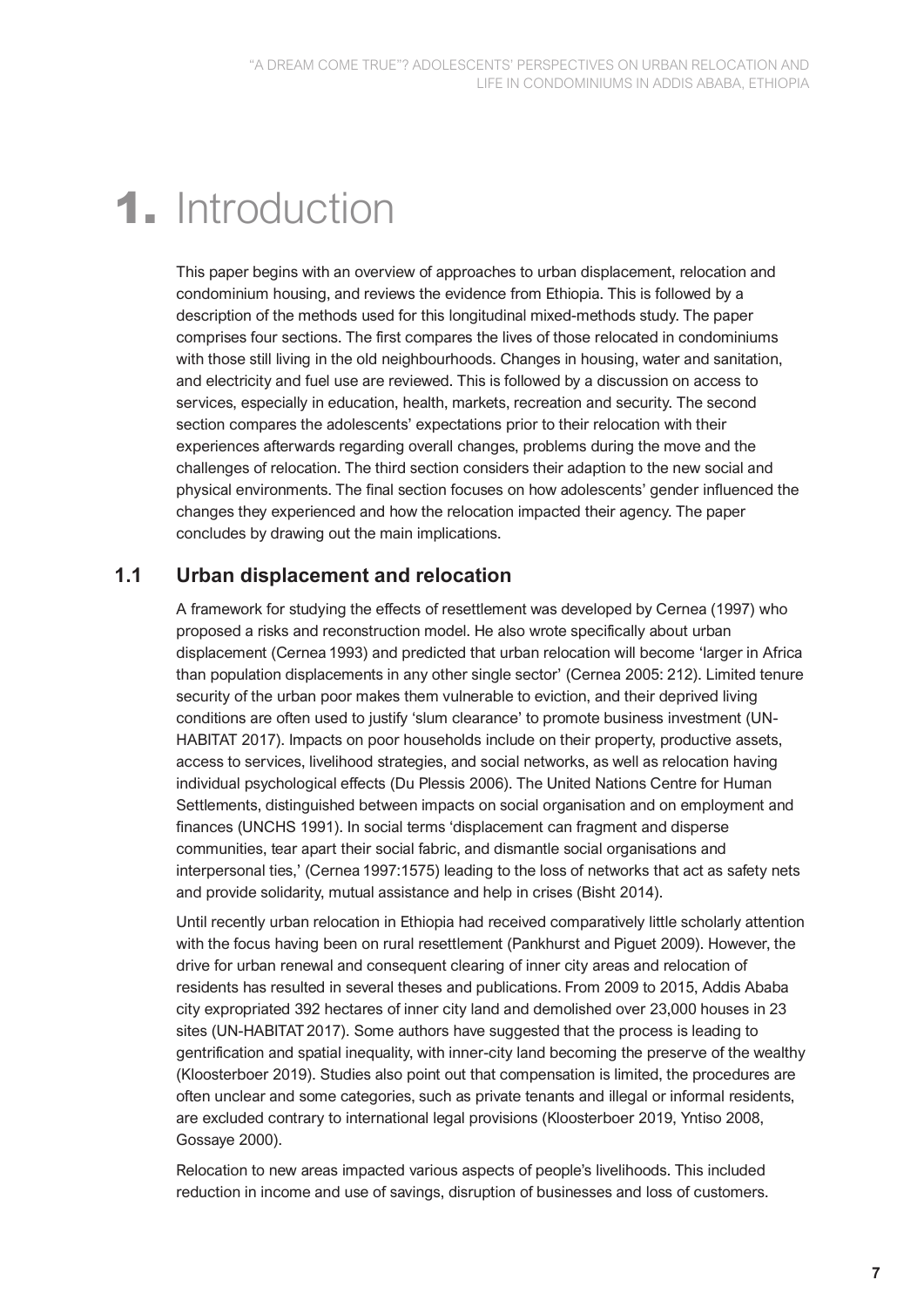Since most households in the inner cities relied on informal work, notably food and beverage production and sale by women from their homes and at local markets (Abebe and Hesselberg 2013, Megento 2013), relocation to newer and less developed neighbourhoods in the outskirts represented a 'locational disadvantage' (Charitonidou 2021). To cope, household members pooled financial resources to share costs; used remittances, pensions or loans to supplement their income; and cut back on other expenses, such as food or healthcare (Charitonidou 2021). For those seeking to continue to work in their previous areas, limited transport networks and the time and cost involved in travelling there were major constraints (Yntiso 2008). Higher costs of living in the outskirts of urban centres were also mentioned, with households travelling to the centre of town to purchase cheaper food and goods (Planel and Bridonneau 2017).

Relocation also affected access to services including transportation, education, health and shops (Charitonidou 2021), which were initially less well-developed in the new suburbs. In social terms, several studies pointed out the risks of family separation and divorce, with potentially serious mental health effects. Moreover, studies highlighted the attendant disruption of social networks, notably funeral, credit and socio-religious associations and the difficulties of re-establishing social ties (Weldemariam 2017, Megento 2013). However, few studies addressed the effects on children and youth (Pankhurst and Tiumelissan 2014), although problems for students commuting to school and the risks of them dropping out were mentioned (Weldemariam 2017, Kloosterboer 2019).

#### **1.2 Condominium housing**

International human rights law recognises the right to adequate housing (UN-HABITAT 2011) and governments take different measures to promote citizens' access to decent housing. Though states used to be the major providers of housing stock, there has been a major shift towards the private sector even in developing countries (Keivani and Werna 2001). However, the government of Ethiopia, with its Integrated Housing Development Programme, embarked on the provision of affordable housing for low- and middle-income households largely in Addis Ababa (UN-HABITAT 2011).

Despite government subsidies and pro-poor intentions, poorer households are often unable to afford housing costs, given the requirement of first providing a 20 per cent down payment and then monthly mortgage payments for 15 to 20 years (Abdulselam and Belay 2018, Keller and Mukudi-Omwami 2017). As a result, some households have ended up renting out their apartments to cover monthly payments. Research on urban relocation and housing is often framed in terms of 'Rights to the City' (Planel and Bridonneau 2017). As Weldeghebriel (2020) argues, residents are dispossessed of their housing and disadvantaged by being relocated from the city centre to the suburbs. Pedrazzini et al. (2014) suggest that the process resulted in the poor being forced to move into the peripheries to accommodate neoglobalisation. Ejigu (2014) concluded that an exclusive focus on housing does not address the residents' livelihood needs, and suggests that they must be involved in the decision-making for the programme to succeed. Some studies have emphasised that condominium housing has led to a privatisation of ownership (Duroyaume 2015), providing the option for those who can afford it to acquire private condominium apartments. However, this indirectly favours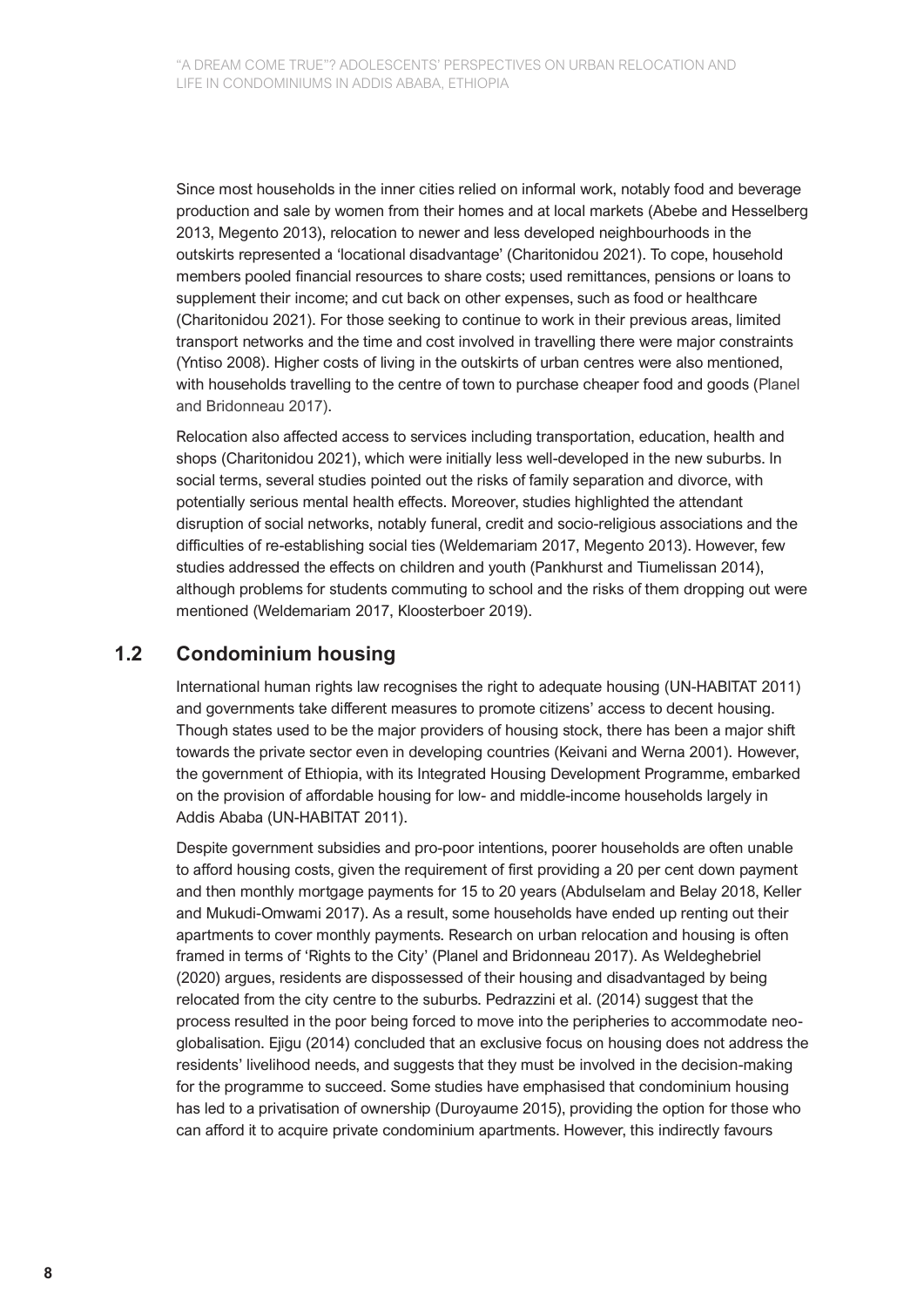better-off households who are able to afford the costs. Given that those in *Kebele<sup>1</sup>* housing were paying very low rents, the move led to increased expenses for mortgage payments, as well as high costs necessary to finish the interiors of the apartments (Yntiso 2008).

Many studies highlight the negative consequences of relocation to condominiums on livelihoods, access to services and social relations. However, some studies suggest that households who moved to condominiums experienced improvements in housing and sanitation since most residents had been renting dilapidated *Kebele*-owned government houses. Few studies have raised the implications of condominium rehousing for children and youth. The new locations in the suburbs were mentioned as being better for children's health, though respondents also mentioned risks of children falling from staircases (Tiumelissan and Pankhurst 2013).

### 2. Methods

In 2020, three years after the relocation this mixed-methods longitudinal study re-interviewed adolescents who were approximately 19 years old and who had been interviewed eight years earlier in 2012 in three sites in Addis Ababa when they were about 11 years old prior to the relocation. The study involved both quantitative surveys and a sample of qualitative interviews.

#### **2.1. Research sites**

The study was undertaken in three communities that are part of the Young Lives longitudinal research. Two of these communities are in Addis Ababa city centre and the third is in the suburbs. Menderin<sup>2</sup> is located in the city centre in an area known for its poverty and congested settlements. Bertukan is near a major market place and most residents' livelihoods are in the informal sector. Duba is on the outskirts of the city in an area that was developed as an industrial zone. At the time of the initial study, residents in Menderin and Bertukan were told by the government to expect to be relocated. In practice, significant relocation only took place in Menderin, though some households in Duba were moved following road expansion and a few households from both Bertukan and Duba moved of their own accord to condominiums, rental accommodation elsewhere or houses they built.

#### **2.2. The quantitative survey**

The survey was carried out in February and March 2020. The interviews were undertaken by experienced field workers and supervisors who had worked with the main Young Lives surveys for more than three rounds. The data were collected using tablets with CAPI software. The survey re-interviewed 215 younger-cohort adolescents aged approximately 19 (118 boys and 97 girls (see Table 1)). They represented 81 per cent of a total of 266 younger-

<sup>1</sup> The *Kebele* is the local administration, which rents houses to poor households.

<sup>2</sup> To protect the anonymity of respondents, pseudonyms have been substituted for site names, and the exact locations are not specified.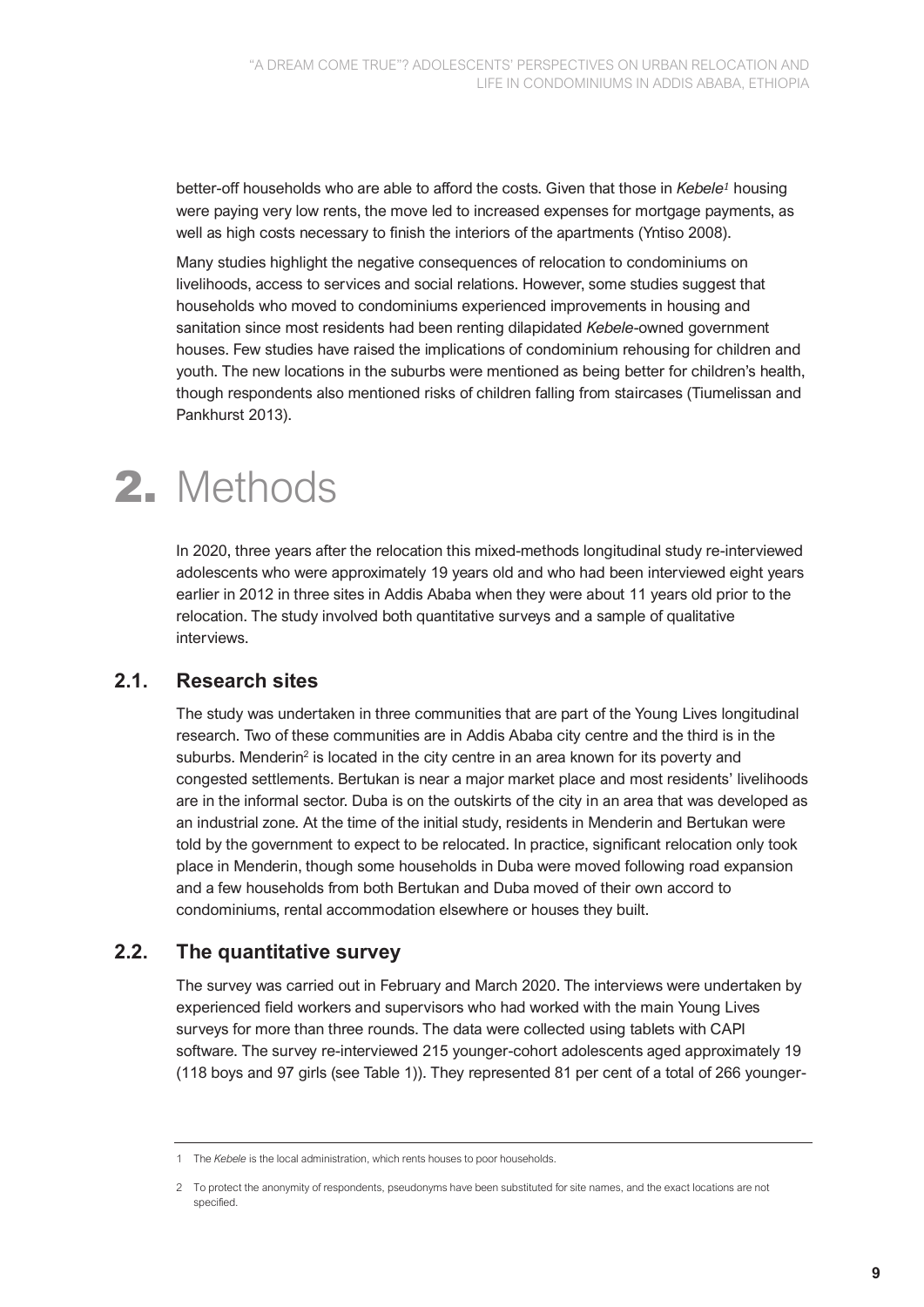cohort children who had been interviewed in the three sites in 2012 when they were 11 to 12 years old.

Of the 51 adolescents who were not re-interviewed, 19 could not be found, 14 had moved to locations outside Addis Ababa, eight had gone to university, two had migrated abroad, one had died and seven refused to be interviewed as they had already been interviewed multiple times.

Among the total sample a large majority (71%) had not been relocated (Table 1). Among those relocated nearly half (48%) had moved to condominiums; most of those who were not relocated lived in rental accommodation and only two households lived in condominiums.

#### Table 1 *Relocation status*

| <b>Sites</b>                             | <b>Menderin</b> | <b>Bertukan</b> | <b>Duba</b>   | <b>Total</b> |
|------------------------------------------|-----------------|-----------------|---------------|--------------|
| <b>Numbers</b>                           | 65              | 75              | 75            | 215          |
| Percentages                              | $\%$            | $\%$            | $\frac{0}{0}$ | $\%$         |
| Relocated in condominium (n=29)          | 36.92           | 5.33            | 1.33          | 13.49        |
| Relocated NOT in condominium (n=31)      | 27.69           | 9.33            | 8             | 14.42        |
| NOT Relocated in condominium (n=2)       | 1.54            | 1.33            |               | 0.93         |
| NOT Relocated NOT in condominium (n=153) | 33.85           | 84              | 90.67         | 71.16        |

The survey focused on issues relating to relocation and living in condominiums. Some questions asked in the earlier survey enabled an analysis of the changes to understand whether the adolescents' earlier expectations matched their subsequent actual life experiences after relocation.

#### **2.3. Qualitative interviews**

In-depth interviews were carried out with a sub-sample of 59 adolescents, of whom 31 were girls and 28 were boys. From this sample 21 were from Bertukan, 20 from Duba and 18 from Menderin. Of the 14 households that had moved, 12 were relocated from Menderin, one household from Bertukan had moved to a condominium and one from Duba had moved to a house they had built. Out of 13 households that had moved to condominiums, three had subsequently moved again. One family rented out their apartment and moved back to rented accommodation in Menderin, another left a government apartment they were allocated and moved to a house they had built, and a third sold their condominium and were living in a cheaper apartment while building their own house. The 10 households living in condominiums at the time of the interviews were in eight different locations, all except one of which are in the city's outskirts.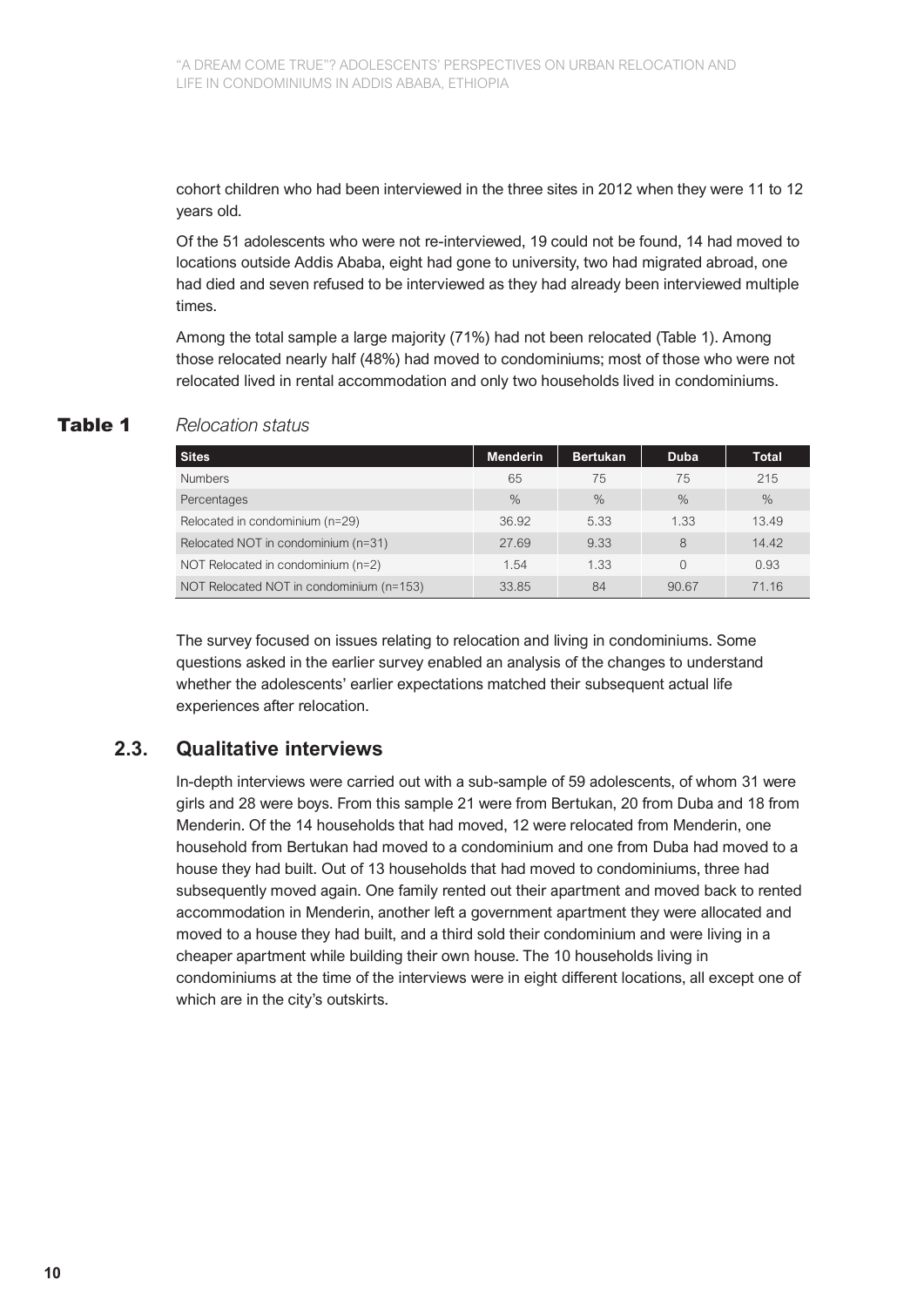## **3.** Relocation and housing

This first section starts by reviewing the implications of moving to condominiums for different wealth categories, and the changes this has brought about in housing, water and sanitation, and electricity and fuel use.

#### **3.1 Condominiums and housing entitlements**

Condominium housing has brought about substantial changes resulting in unprecedented property ownership for poor to middle-income households, enabling them to move from renting to owning their own apartments. For many, this would have been hardly imaginable otherwise and they spoke of it as 'a dream come true'. (Pankhurst et al. forthcoming). However, for the poorest the mandatory down payment and monthly payments were unaffordable, while the richest often preferred to build their own houses. Sara, whose family could not afford the monthly payment for the condominium they received, explained:

A condominium is good for those with middle income, as the monthly fee does not harm them, but the rich want a better quality house.

Among the case studies two wealthy households had finished constructing private house and three had moved to condominiums while building their houses, as Etalem<sup>3</sup> recalls:

My father is a government employee and also does part-time work as a lawyer. We sold our condominium in Bole Bulbula and bought land near CMC and started to build a house; in the meantime we rented a house in Mekanisa, and later moved to a condominium.

However, some poorer households could not afford the mortgage payments and sold the apartments they had been allocated, <sup>4</sup> while others decided to downsize by selling larger flats and moving into smaller one-bedroom ones, as Rahel explained:

My father is a tailor and a quard. We paid a 70,000 birr<sup>5</sup> down payment; since our family has more than five members we were allocated a two-bedroom flat in the Ayat area. But the monthly payment of 3,300 birr was too expensive, so we sold the flat and bought a onebedroom one in Bole Arabsa where the monthly payment is only 1,100 birr.

Other families rented out their apartments to cover the monthly payments and still others moved back to rented accommodation in their old neighbourhoods, as Mamo recalled:

We were allocated a one-bedroom flat in Bole Bulbula, but the cost of the monthly payment was high and my mother works as a street cleaner and has early shifts so she would often stay over with her sister in our old neighbourhood.

<sup>3</sup> All names used are pseudonyms to protect the respondents' identities.

<sup>4</sup> In principle, condominium owners are not supposed to sell their flats until the full payment has been made, but various informal agreements such as long-term loans are often reached. The city administration is aware of the practice and turns a blind eye to it (Kloosterboer 2019).

<sup>5</sup> At the time of the fieldwork in February 2020, one Ethiopian birr was worth about US\$ 0.032 dollars.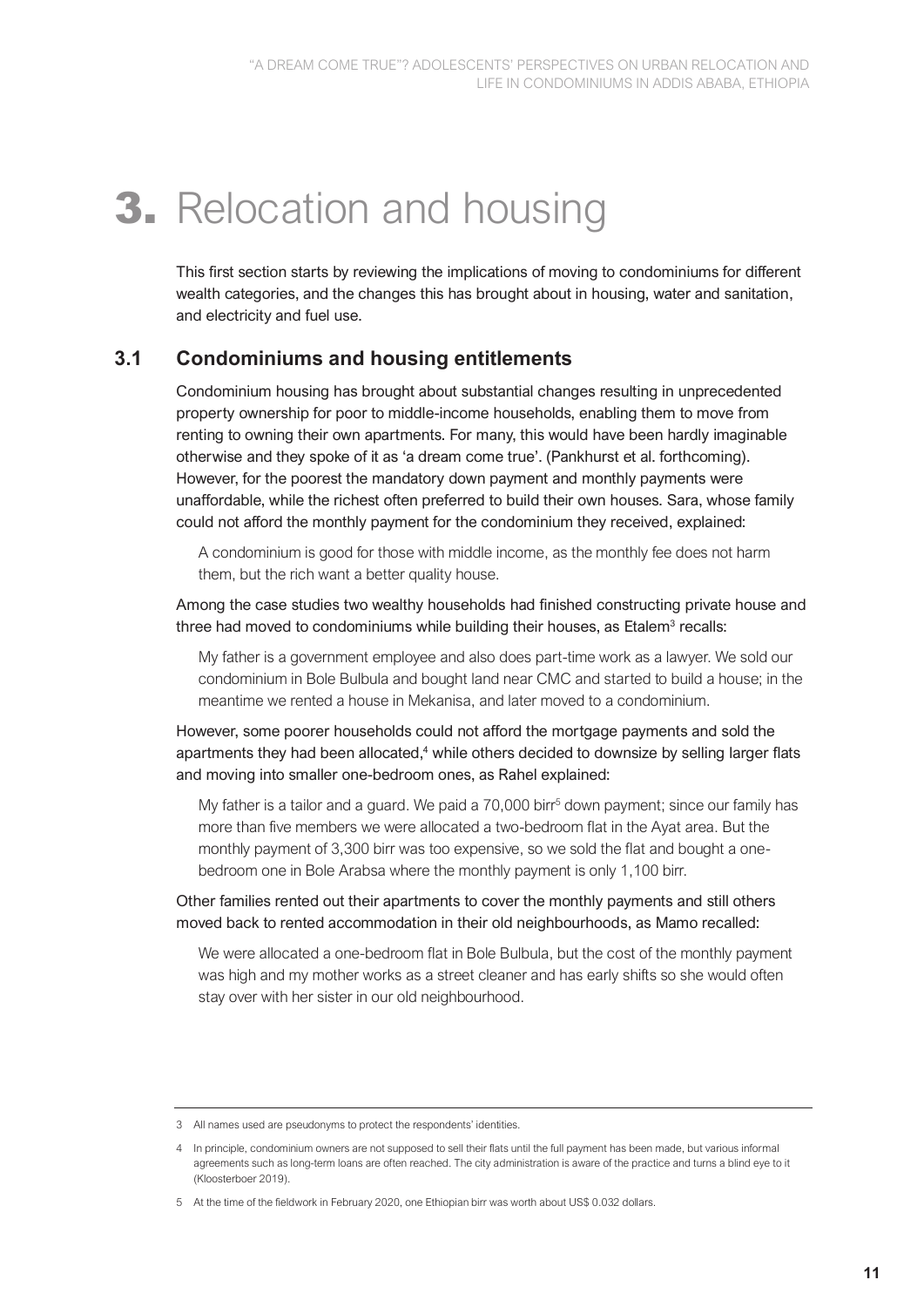#### **3.2 Initial down payments and monthly mortgage payments**

In order to benefit from the government condominium housing scheme, families have to be able to afford both an initial down payment and a monthly payment for up to 20 years, with the amounts depending on the size of the flat and the number of years depending on the rate of payment. Some were able to afford the payments through remittances from relatives. For instance, Sisay's father lives in England and sends the money they need for a one-bedroom condominium in which he lives with his grandmother, mother, two aunts and two sisters. Similarly, Maji has a brother who lives in South Africa who helped, including helping to finance the work required to finish the apartment before they could move in.

In some cases families borrowed money for the down payment and were unsure if or when they would be able to pay it back. Rahel explained:

I live with my grandparents, my aunt and my seven-year-old cousin in a two-bedroom apartment. We borrowed from a relative to pay the down payment of 78,000 birr, and have to pay 3,500 birr monthly; we are finding this very difficult, since both my grandparents are elderly and my grandfather only gets a pension of 900 birr a month, and my aunt works as a guard. I don't know how we will ever be able to pay it back.

Even when the down payment has been made, affording the monthly payment is another serious constraint for families with low incomes, especially since those in government *Kebele* housing pay very small amounts of rent, often under 50 birr a month, whereas the monthly mortgage payments range from 500 to over 3,500 birr. Ayda lives in a one-room flat with her mother who is the sole breadwinner and she worries that they will not manage to keep up with payments.

We used the 42,000 birr compensation mainly for the down payment, but we need to pay over 1,000 birr monthly. My mother works as an accountant in a travel agency and my parents are divorced and my father does not contribute, so my mother is finding it very difficult*.*

#### **3.3 Housing improvements**

Overall in the survey almost one-fifth of households (19%) had invested in housing improvements in the two years prior to the interviews. However, this proportion was much higher, at one-quarter (25.81%), among those in condominiums (see Table 2). Moreover, the average amount spent on maintenance work by those in condominiums was considerably higher (an average of 47,487.50 birr for those in condominiums and 30,299.10 birr in their old neighbourhoods). Overall, in terms of the types of improvements made, the most important renovations were to the walls (67%), the floor (47%), the roof (27%), the kitchen (14%), the bathroom (8%) and the bedroom (8%). However, for those in condominiums the order of importance was different, with the floor (88%), walls (75%), kitchen and bathroom (38% each) much more important and the roof much less important (13%).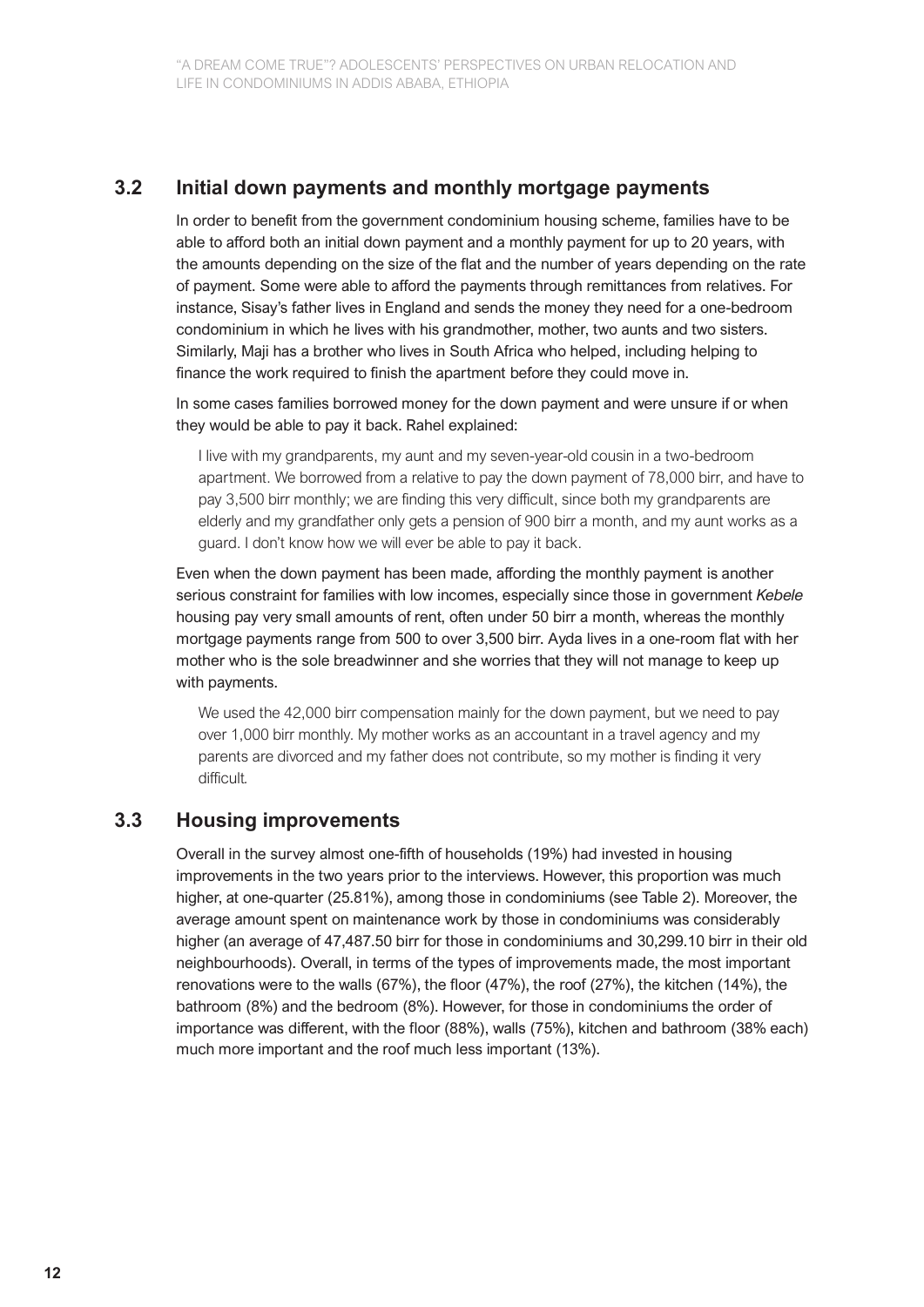|                                                                                               | Condominium<br>$(n=31)$ | <b>House</b><br>(n=184) | total (N=215) |
|-----------------------------------------------------------------------------------------------|-------------------------|-------------------------|---------------|
| Household carried out any maintenance on the condo/house in<br>the past two years, yes $(\%)$ | 25.81                   | 17.39                   | 18.6          |
| If yes, amount spent in the last two years? (Birr)                                            | 47,487.5                | 26,002                  | 30,299.1      |
| Household invested in improvement of the dwelling in the past<br>two years, yes $(\%)$        | 25.81                   | 23.37                   | 23.72         |
| If yes, what was invested in? $(n=51)^6$                                                      |                         |                         |               |
| New/renovated bedrooms                                                                        | 13%                     | 7%                      | 8%            |
| New/renovated kitchen                                                                         | 38%                     | 9%                      | 14%           |
| New/renovated bathroom                                                                        | 38%                     | 2%                      | 8%            |
| New/renovated living room                                                                     | 25%                     | 5%                      | 8%            |
| Improved floor                                                                                | 88%                     | 40%                     | 47%           |
| Improved wall finish                                                                          | 75%                     | 65%                     | 67%           |
| Improved roof cover                                                                           | 13%                     | 30%                     | 27%           |
| Rebuild dwelling                                                                              | $0\%$                   | 9%                      | 8%            |
| Electric rewiring                                                                             | 25%                     | 2%                      | 6%            |
| Central heating/gas servicing                                                                 | $0\%$                   | $0\%$                   | $0\%$         |
| Sanitation                                                                                    | 13%                     | 2%                      | 4%            |
| Water supply                                                                                  | 0%                      | $0\%$                   | $0\%$         |
| Other                                                                                         | $0\%$                   | 2%                      | 2%            |

#### Table 2 *Maintenance and improvement of the dwelling on the houses*

In the qualitative interviews families moving to condominiums mentioned incurring substantial costs for finishing the interiors of the flats. This involved painting, putting doors on to the rooms, toilet ceramics, improving the floor using tiles and adding gypsum to ceilings. Ayda recalled:

We moved in and had to improve the wall, floor and ceiling. It cost us about 30,000 birr for the ceramics for the floor and more than 20,000 birr for the ceiling, so overall more than 50,000*.*

Families moving to condominiums also spent a lot on furniture including beds, sofas, tables and cabinets, and equipment including fridges, stoves, washing machines, water-filtering machines and TVs, and some said their old furniture would not fit in the flats. Households also often made partitions to be able to use the living room partly as a bedroom, some altered the kitchen to be able to sleep in it and many made bunk beds. Some received assistance from relatives or remittances from abroad to help with the costs. Zenebe recalled:

We bought a new sofa and TV, painted the walls and improved the celling, and bought kitchen equipment especially a stove. We spent about 80,000 birr and my aunt and uncle helped.

Adolescents whose families had moved to condominiums generally commented favourably that apartments had separate bedrooms, a living room, a kitchen and a bathroom with a toilet and shower. However, since many families could only afford one- or two-bedroom flats, most

<sup>6</sup> The sum of the percentages in each column may exceed 100% as a household can invest in more than one component.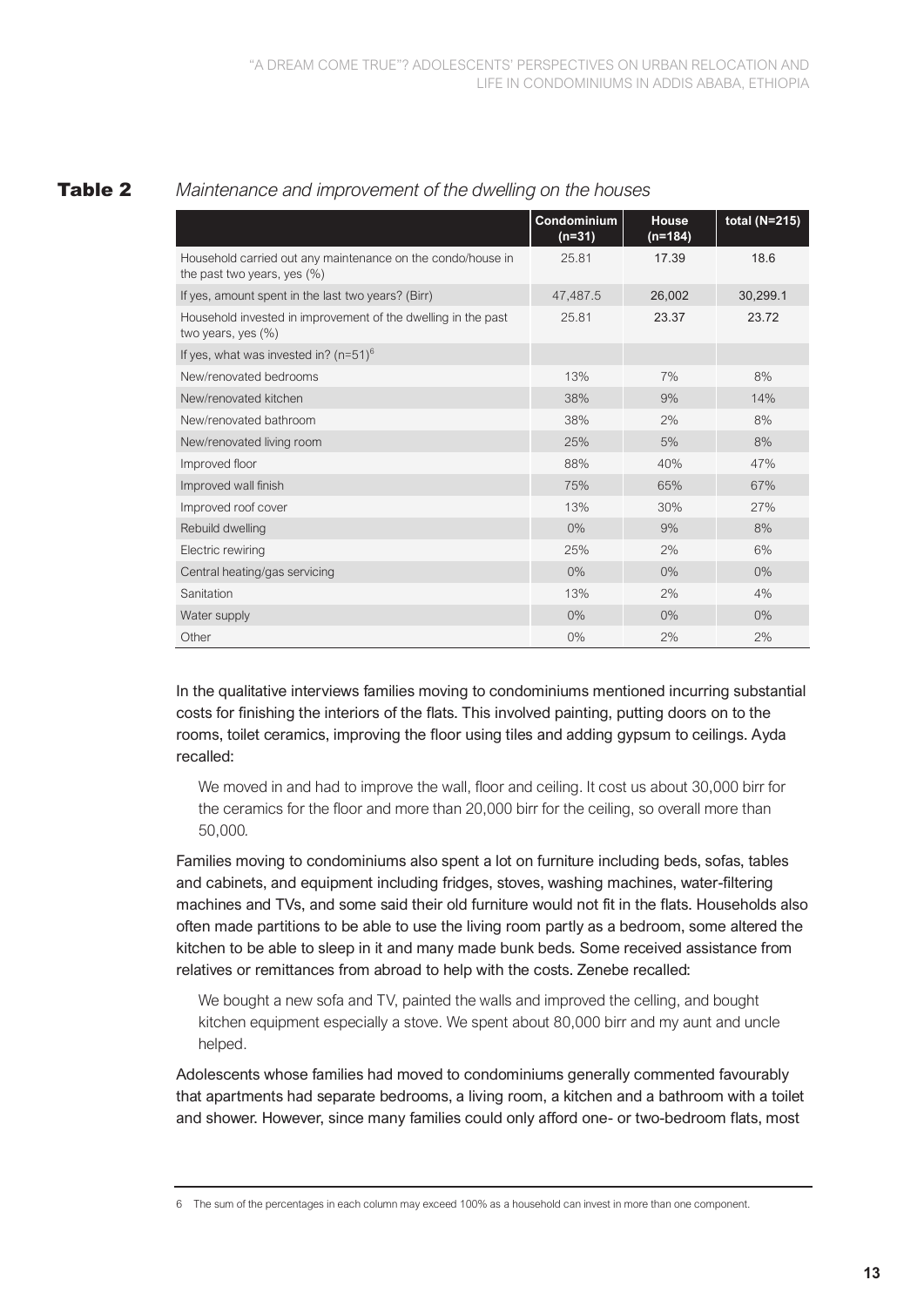families were sharing rooms as they had done in their previous homes. Adolescents shared beds, girls often shared with their mothers, and children slept in bunk beds with siblings or on mats on the floor. Despite the crowded living conditions, however, Rahel felt there was more space:

I share the bedroom with my grandmother, my aunt and cousin. I sleep on a mat and my aunt on the bed with her daughter. We each have a bag for our belongings. We use the outdoor balcony to store things. But it is still more space than our house before where the single room was small and narrow*.*

#### **3.4 Water and sanitation**

Improvements in access to water, sanitation and privacy are the main things that those who relocated said had improved considerably, although water shortages in some areas continue to be a major constraint. In the survey, 70 per cent of those in condominiums said their water access had improved (see Appendix Table 1A). The apartments have several water points in the bathroom (with a washbasin, shower and toilet) and in the kitchen, which was much appreciated by participants in the survey. In contrast to the old neighbourhood, while some families had taps in their houses, many shared taps in the compounds; three-quarters (76%) relied on neighbours, and almost one-fifth (19%) on public standpipes or wells (see Table 3).

However, there were problems with water availability in all locations; overall, only about onequarter (26%) reported having access to water all the time. Those in condominiums were more likely to have reliable access: over one-third (34%) did, compared to only one-quarter of those not relocated (25%). Moreover, 30 per cent of those not relocated got water only once a day compared to only 10 per cent of those in condominiums. Nonetheless, there were also serious water shortages in some condominiums and the proportion of respondents receiving water only once a week (7%) was similar for those in condominiums and those not relocated (see Table 3).

When families first moved into new condominium areas, there were shortages as the water systems had not yet been established, but this soon improved. Nonetheless, some said they received water only at night, every other day or twice a week and had to store it in barrels. There were also reports of interruptions of up to a week. In some cases, those living on the higher floors complained that the water often did not reach their floor.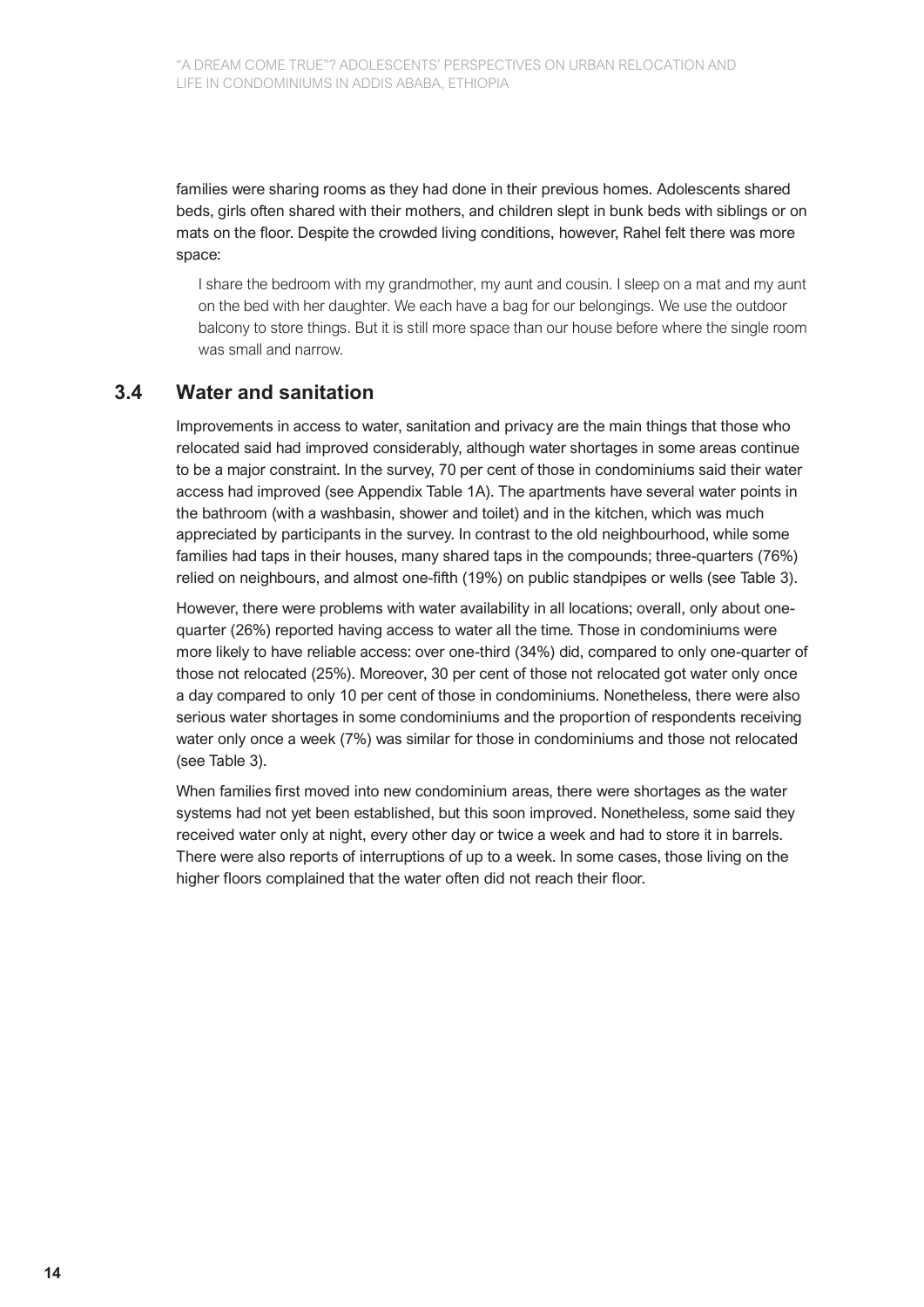|                                             | Do you get<br>water coming<br>into your<br>condominium/<br>housing? | If yes, how frequently |               |                       |                | If not, what is the main source of drinking water for<br>members of your house |                                                    |                                                            |                                                           |                                          |
|---------------------------------------------|---------------------------------------------------------------------|------------------------|---------------|-----------------------|----------------|--------------------------------------------------------------------------------|----------------------------------------------------|------------------------------------------------------------|-----------------------------------------------------------|------------------------------------------|
|                                             |                                                                     | All the<br>time        | Once a<br>day | Every<br>other<br>day | Once a<br>week | <b>More</b><br>than<br>once a<br>month                                         | <b>Bought</b><br>water<br>(delivery or<br>bottled) | <b>Piped into</b><br>neighbours'<br>dwelling/yar<br>d/plot | <b>Piped into</b><br>relatives'<br>dwelling/yar<br>d/plot | <b>Public</b><br>standpipe/t<br>ube well |
|                                             | Yes $(\%)$                                                          | Yes $(\%)$             | Yes $(\%)$    | Yes $(\%)$            | Yes $(\%)$     | Yes $(\%)$                                                                     | Yes $(\%)$                                         | Yes $(\%)$                                                 | Yes $(\%)$                                                | Yes $(\%)$                               |
| Relocated in<br>condominium (29)            | 100%                                                                | 34.48                  | 10.34         | 48.28                 | 6.9            | $\Omega$                                                                       |                                                    |                                                            |                                                           |                                          |
| Relocated NOT in<br>condominium (31)        | 70.97%                                                              | 27.27                  | 13.64         | 40.91                 | 18.18          | $\Omega$                                                                       | 11.11                                              | 33.33                                                      | $\Omega$                                                  | 55.56                                    |
| NOT relocated NOT in<br>condominium (n=153) | 86.45%                                                              | 24.63                  | 29.85         | 37.31                 | 6.72           | 1.49                                                                           | $\Omega$                                           | 76.19                                                      | 4.76                                                      | 19.05                                    |
| Total ( $n=213$ )                           | 86.05%                                                              | 26.49                  | 24.86         | 39.46                 | 8.11           | 1.08                                                                           | 3.33                                               | 63.33                                                      | 3.33                                                      | 30                                       |

#### Table 3 *Availability of water and sources*

Improvements in sanitation was one of the most important gains mentioned by those who had relocated. Only three per cent of those who had not relocated had flush toilets compared to the vast majority in condominiums. Moreover, over two-thirds (68%) living in the old neighbourhoods used communal pit latrines and more than one-fifth (22%) used household latrines. Furthermore, less than one-fifth (18%) had washing facilities close to the toilets compared to almost all (97%) of those in condominiums (see Table 4).

| Toilet facilities and disposal of solid waste' |
|------------------------------------------------|
|                                                |

|                                             | What kind of main toilet facility does your household use? | Are there<br>hand-                       | How does your household<br>dispose of solid waste? |                           |                            |                                                        |                                                     |              |                                                                        |                   |                   |
|---------------------------------------------|------------------------------------------------------------|------------------------------------------|----------------------------------------------------|---------------------------|----------------------------|--------------------------------------------------------|-----------------------------------------------------|--------------|------------------------------------------------------------------------|-------------------|-------------------|
|                                             | tank<br>toilet/<br>septic<br>Flush                         | field/<br>river<br>Forest<br>open place/ | toilet<br>Neighbours'                              | Pit latrine<br>(communal) | Pit latrine<br>(household) | pond<br>toilet/<br>ã<br>latrine<br>Relatives<br>Simple | washing<br>facilities<br>close to<br>the<br>toilet? | Burn         | 등<br>ă<br>$\overline{a}$<br>е<br><b>Jiro</b><br>ဥ္ၿာ<br>colled<br>Take | field<br>Throw in | In a municipality |
|                                             |                                                            |                                          |                                                    |                           |                            |                                                        | yes %                                               | $\%$         | $\%$                                                                   | $\%$              | $\%$              |
| Relocated in<br>condominium (n=29)          | 79.31                                                      | $\Omega$                                 | $\Omega$                                           | 3.45                      | 17.24                      | $\overline{0}$                                         | 96.55                                               | $\mathbf{0}$ | 96.55                                                                  | $\Omega$          | 3.45              |
| Relocated NOT in<br>condominium (n=31)      | 25.81                                                      | $\Omega$                                 | 3.23                                               | 32.26                     | 35.48                      | 3.23                                                   | 29.03                                               | 3.23         | 90.32                                                                  | 3.23              | 3.23              |
| NOT relocated NOT in<br>condominium (n=153) | 3.23                                                       | 3.23                                     | 2.58                                               | 68.39                     | 21.94                      | 0.65                                                   | 18.06                                               | 1.29         | 96.13                                                                  | 0.65              | 1.94              |
| Total ( $n=213$ )                           | 16.74                                                      | 2.33                                     | 2.33                                               | 54.42                     | 23.26                      | 0.94                                                   | 30.23                                               | 1.4          | 95.35                                                                  | 0.93              | 2.33              |

#### The communal latrines were often dirty and smelled bad since many households used them. Moreover, they were not frequently cleaned, there was no running water or soap to wash and no lighting, as Fasil explained:

We use a communal public toilet and people do not clean it regularly and it has a bad smell which disturbs the family, and is unpleasant to use. There are eight households and about 30 people using it. The septic tank is pumped out every eight months. There is no place for washing hands after latrine use and a basket for tissues. There is no light inside and it is difficult to use at night*.*

In addition, in many compounds residents disposed of liquid waste in ditches and sewage often overflowed from these during the rainy season, leading to bad smells and health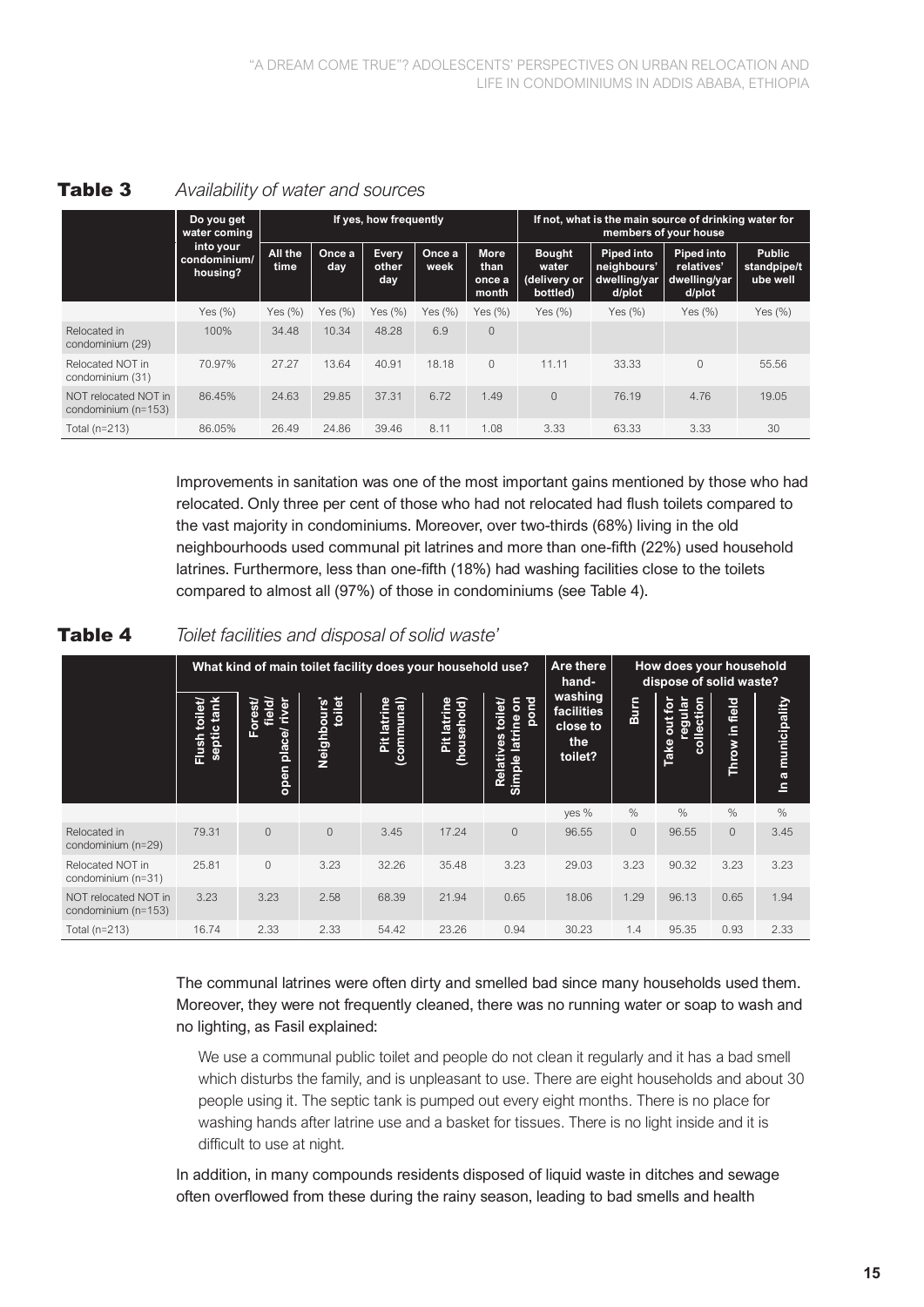hazards. In contrast, in the apartments each household had its own toilet and the bathrooms had washbasins so they could wash with soap after going to the toilet. Often it is the women who clean the toilets, with some of the adolescents also involved. Liquid waste is disposed of through the kitchen and toilet and does not present a problem.

#### **3.5 Electricity and fuel use**

In the survey 70 per cent of those living in condominiums said their access to electricity had improved (see Appendix Table 1A). When they first moved in, some did not have electricity until the supply was fitted. However, problems with power cuts remain a constraint, as in the rest of the city, especially during holidays, with families coping by using rechargeable or solar lights, torches and candles or their mobile phones as torches. Moreover, rising electricity costs are a major concern. The private ownership of the condominium apartments means that each household has a meter with cards for prepaid payment. In contrast, in the old neighbourhood households often shared electricity costs within a compound settling bills jointly.

In terms of fuel sources, there has been a significant change with those in condominiums generally using electricity (97%), whereas the proportion for those not relocated doing so was lower (80%). The remainder used charcoal (9%), wood (6%) and a few households used bottled gas, kerosene or even branches (Table 5).

|                                               | <b>Electricity</b> | Charcoal<br>gas | <b>Butagaz</b> | Kerosene | Wood     | <b>Branches</b> | <b>None</b>    |
|-----------------------------------------------|--------------------|-----------------|----------------|----------|----------|-----------------|----------------|
|                                               | Yes (%)            | Yes (%)         | Yes (%)        | Yes (%)  | Yes (%)  | Yes (%)         | Yes (%)        |
| Relocated in<br>condominium(n=29)             | 96.55              | 0               | 0.00           | 0.00     | $\Omega$ | 0               | 3.45           |
| Relocated NOT in<br>condominium $(n=31)$      | 80.65              | 3.23            | 0.00           | 0.00     | 16.13    | $\Omega$        | $\overline{0}$ |
| NOT relocated NOT in<br>condominium $(n=153)$ | 7974               | 9.15            | 0.65           | 0.65     | 5.88     | 0.65            | 3.27           |
| All average (n=213)                           | 82.33              | 6.98            | 0.47           | 0.47     | 6.51     | 0.47            | 2.79           |

#### Table 5 *The main source of fuel for cooking*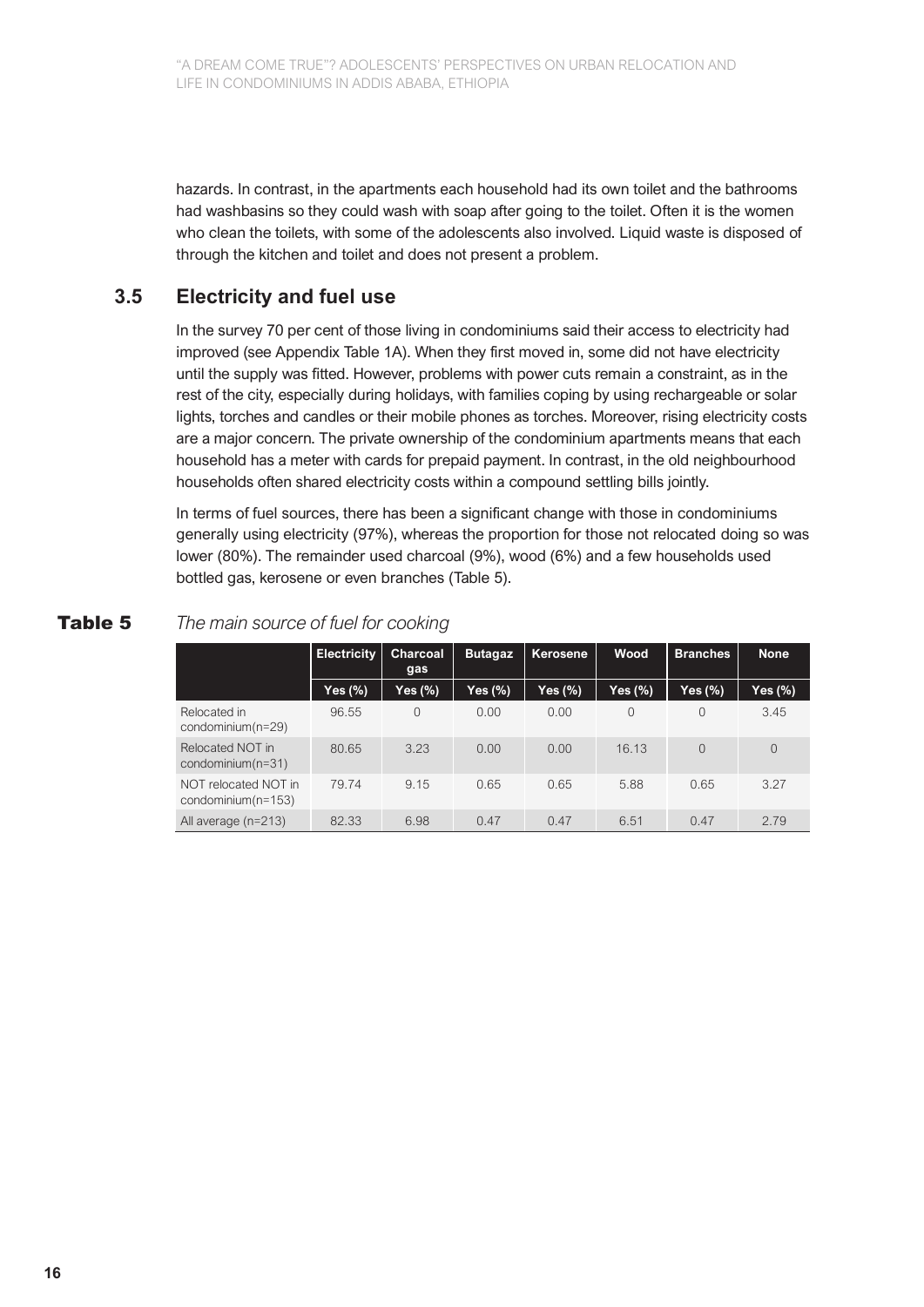### **4.** Access to and quality of services

In this section we consider how relocation and life in condominiums has affected young people's access to services and their views about the quality of those services with regard to education, health, markets and shops, leisure and recreation, and policing and security.

#### **4.1 Education**

In the survey most of the adolescents (62%) who were relocated to condominiums mentioned that access to education had been promised, whereas the proportion was less than half (42%) for those who moved to locations outside condominiums (see Appendix Table 1A). Generally, very high levels of satisfaction with education services were reported irrespective of location, although at all education levels satisfaction was higher among those who were not relocated, and among those relocated it was lower for those who moved to condominiums. Most significantly, however, almost twice as many adolescents dropped out of school in the condominiums (9%) compared to in the old neighbourhoods (5%) (see Table 13).

Despite high levels of satisfaction reported in the survey, the qualitative evidence reveals that relocation presented serious challenges for the adolescents' schooling, especially in the first year, as the move took place in the middle of the school year. This meant that students were unable to join schools nearby. To complete the school year, they either had to commute or find friends or relatives to stay with in areas of the old community that were not demolished. The long commute meant that some students were late for classes, although teachers were often understanding and some students managed quite well, as Sara recalled:

I was attending eighth grade and continued to travel back there daily since the ICT facilities are good and the teachers much better. I had to leave at 6:30 in the morning and it took me an hour and 30 minutes each way and cost 15 birr. I was often late, so sometimes I stayed with a cousin who lives not too far from my old community. The teachers were understanding since they knew the situation. Despite this I still managed to obtain good results and joined ninth grade.

Given the distance, costs and difficulties associated with commuting, ultimately most young people moved to local schools the following year, but many felt that they were not as good as their old ones. Some suggested that their academic performance had suffered as a result. Moreover, whether students attended local schools or commuted to better private schools depended on their families' financial capacities, as Maji explained:

I was attending a government school before we moved, but then I moved to a private school in the new area. However, when my parents were unable to afford the school fees, I moved again to a government school, but this time in the new locality.

Dawit finished ninth grade at his old school and moved to a local school, but failed his tenth grade exam. He could not find a job locally and commuting was too expensive:

I did not like the new community and school and classmates. I really missed my old school and friends. My results were also much worse and I failed the tenth grade so could not get into university. I could not find a job here but found work in a printing press in my old area.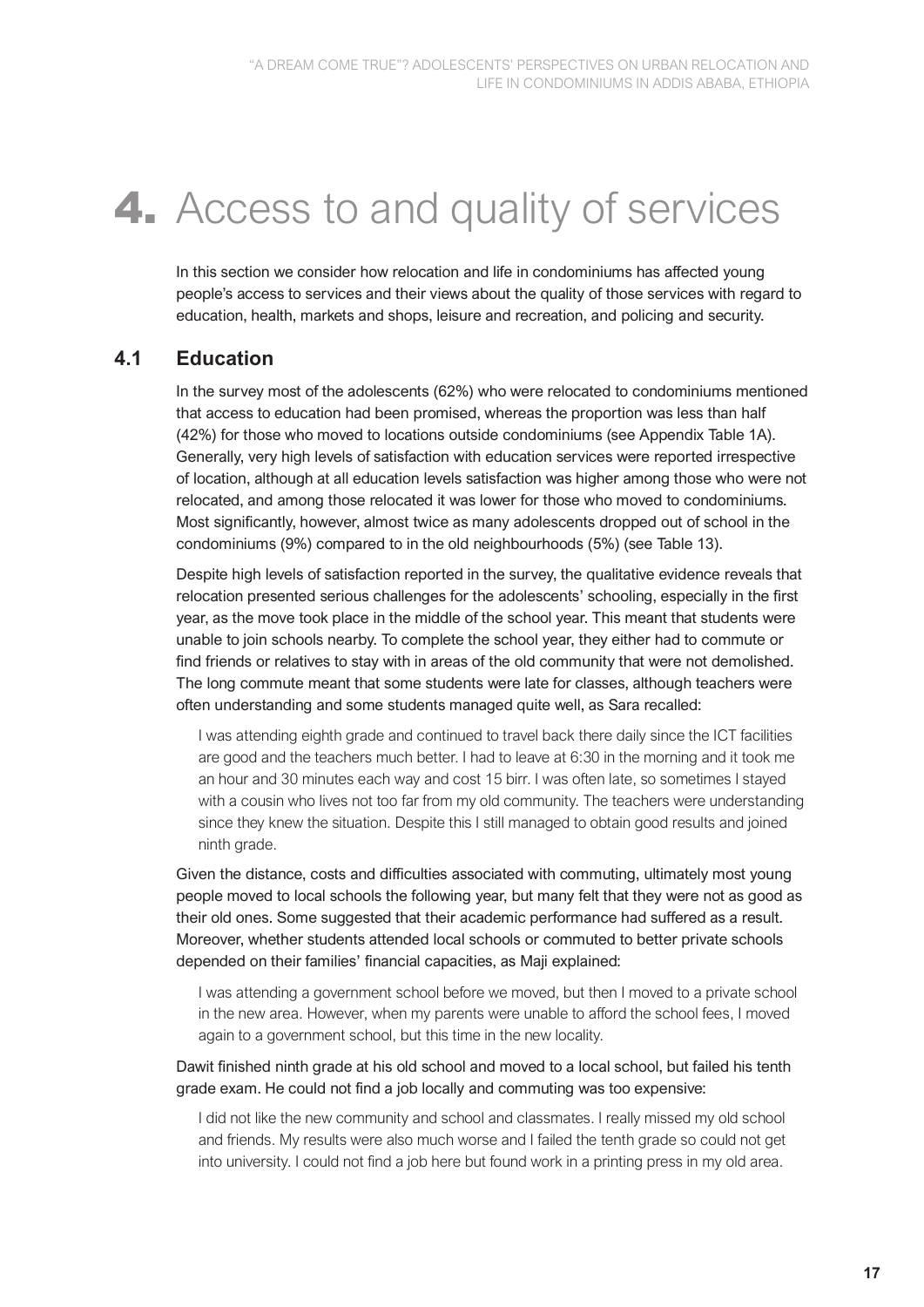But commuting was so expensive that I had little money left; I discussed it with my parents and we agreed it was not worth it, so I gave it up after a month and now just spend my time with friends here.

#### **4.2 Health care**

In the survey almost two-thirds (65%) of those who moved to condominiums said they had been promised access to health care as compared to only one-third (33%) who had moved to other areas. Although a large majority (71%) said their health care had greatly improved, there were significant differences, with almost three-quarters (74%) of those in condominiums saying so compared to two-thirds (68%) of those relocated elsewhere (see Appendix Table 1A). However, despite these generally positive views, when asked what conditions make their areas attractive only a small proportion (17%) mentioned access to health care (see Table 10). Most significantly, the proportion in the condominiums (6%) was almost three times lower than for those not relocated (17%), suggesting less satisfaction with health care among those relocated.

The qualitative evidence provides some explanations and nuances suggesting that few adolescents used health services, irrespective of location. While some reported favourable experiences, others were less satisfied. However, a major concern in the new areas was that the government health facilities were less well equipped and lacked basic medication, so many families preferred to incur the cost of going to private clinics. Dereje stated:

The health centre in the area we moved to does not have laboratory facilities so the medical personnel can only prescribe medicine on the basis of patients' symptoms not test results. This means that many families prefer to go to private clinics that provide better services.

Some adolescents were dissatisfied with the government service and would have preferred to go to private providers were it not for the prohibitive cost, while several said they used private clinics despite the greater cost.

#### **4.3 Markets and shops**

The condominiums are mainly on the outskirts of towns in areas that are still being developed. It is therefore not surprising that when asked about what makes their area attractive, there was a smaller proportion of respondents in condominiums that mentioned access to markets and shops (13% each) as compared to in the old neighbourhoods (22% for markets and 20% for shops). However, a slightly higher proportion of those relocated to areas outside condominiums found market access (24%) and shops (21%) attractive in their areas (see Table 10).

The qualitative evidence shows that many adolescents felt the situation had improved but there were differences between condominium locations. In some more developed areas adolescents were pleased with the greater market opportunities as Zenebe explained:

I live in Jemo; we have all kinds of facilities including health and education, minimarkets, and supermarkets and boutiques. In my old community there were few shops and they were all of the same kind.

Families moving to condominiums usually found most things they needed in their new localities, but the prices were high and they usually travelled to other markets for their main purchases, as Eshetu mentioned: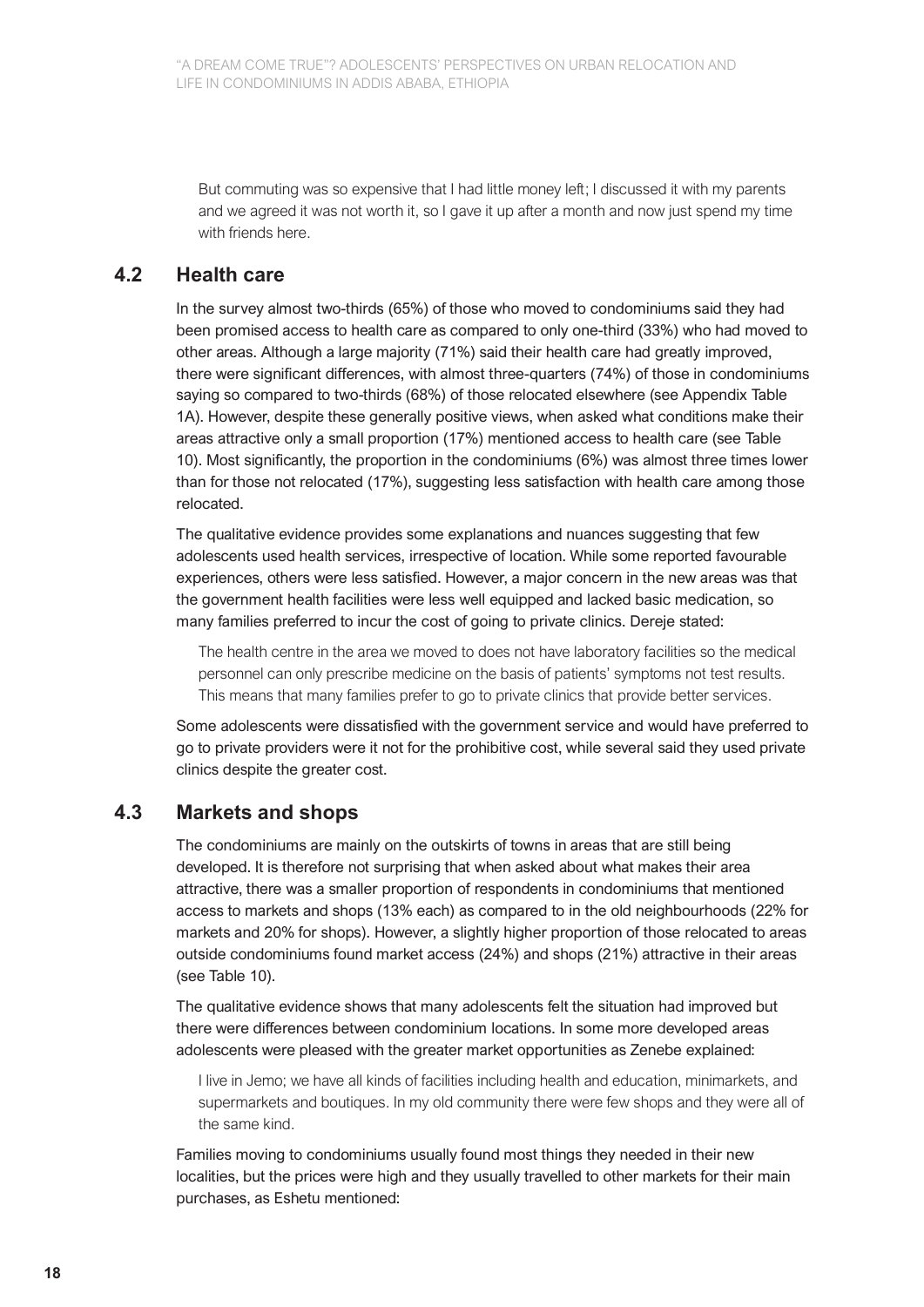At first there were not many shops but now there are more, but our family still prefers to go to other areas of the city where the prices are better.

In contrast, those who remained in their old neighbourhoods did not have to go far and felt the prices were reasonable, especially in the case of those living in Bertukan where there is a vegetable market close by.

#### **4.4 Leisure and recreation**

Very small proportions of the adolescents said they appreciated their areas because of recreation centres (7%) cafés (7%) or bars (1%), and almost none belonged to youth associations (see Table 10). The proportions who appreciated recreation centres were half those relocated in condominiums (3%) compared to those who were not relocated (6%).

The qualitative data provides some clues to explain why. The adolescents found the new environment of the condominiums much less attractive in terms of the available social life, with fewer entertainment opportunities and a lack of places where they could spend their leisure time, as Dereje explained:

There is no entertainment in the area and to have fun I go to Bole area or even travel to Debre Zeit town to find satellite TV houses to watch football.

Moreover, many said they have fewer friends and spend more time at home, as Sara recalled:

There is nowhere to go in the neighbourhood and it is boring. It was easy to go out in Menderin and I had many friends. I miss our former neighbourhood, and knew lots of people, and it was nice going out for errands or to buy things. Now I spend most of my time at home. It is not that I am not allowed to go out, it is that there is nothing to be gained.

Many adolescents mentioned that there were no libraries close by or youth clubs or sport clubs in the new area. Even in the old neighbourhoods such options were limited and some boys did not want to join youth associations as they felt they were politicised, as described by Fasil:

I do not want to go to the youth centre, as those who want to use the services need to be a member of the youth league.

Several youths mentioned that they spent more time watching films at home. Many of those relocated said the entertainment options were much better in the areas they came from and some of the boys went to other areas or downtown to watch satellite TV or movies. For example, Eshetu explained:

In Menderin we had a lot of options for entertainment close by, there were cafés, pool houses, and many places showing movies and football. Here there is only one DSTV station within the block showing Champions League, and that opened after we came here. So I often go to Bole to watch football; otherwise I enjoy walking in the evening and playing football with friends on Sundays.

#### Some of the adolescents said they began spending more time on social media and playing online games, as Sara told us:

I mainly stay at home, only going to the mosque on Fridays, though sometimes I visit friends or relatives in the old neighbourhood. In order to avoid getting bored I often play games on my mobile phone.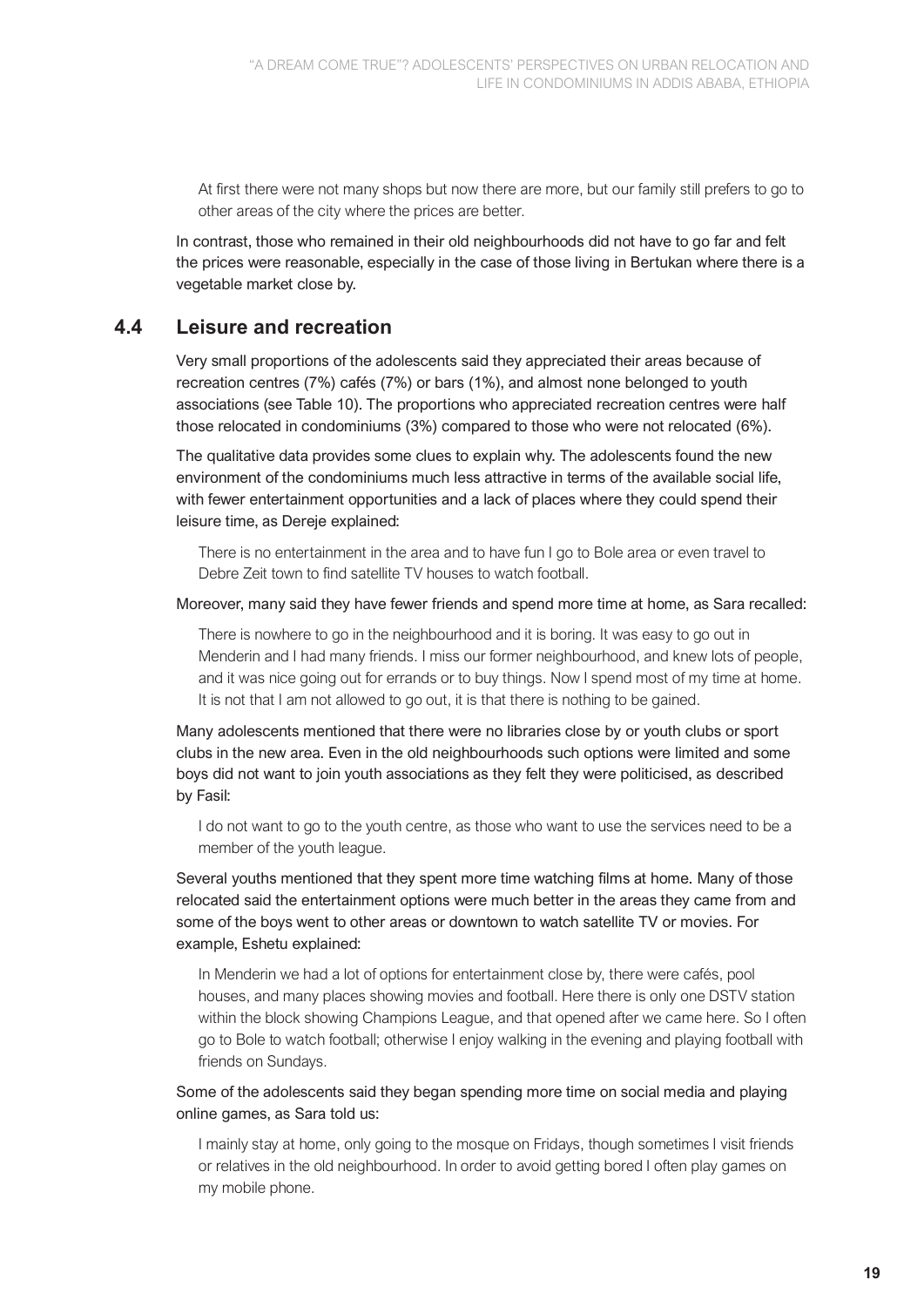She added that she had noticed how some social media sites had changed to become less entertaining and more politicised.

I use Facebook, Instagram and Telegram, and follow many groups; this is useful for both secular and religious education. Before, many sites used to have more funny things, but nowadays there is a lot of politics including fake information and ethnic posts.<sup>7</sup>

#### **4.5 Policing and security**

The recent introduction of community policing represents an important change at a local level. In the survey most young people rated the police services as very good or excellent, irrespective of where they lived (see Appendix Table A2). When asked about what they disliked about their areas, 15 per cent of adolescents in all areas indicated that safety was a problem. However, regarding specific issues there were differences that implied that security problems were worse in the old neighbourhoods, especially drunken behaviour, street fighting and theft (see Table 11).

The qualitative data corroborated this and suggested that many adolescents relocated in the condominium areas felt that the new areas were safer, with less violence and with community policing ensuring relative safety, whereas theft and gangs presented risks in the old neighbourhoods. The interviews also suggested that while things improved with time in the condominiums after an initial period of insecurity, in the old neighbourhoods conditions were getting worse. For example, some relocated adolescents mentioned that there were no road lights when they first moved in but that the situation had improved. In contrast, some of those still living in the old neighbourhoods explained their worries about increased violence related to drug use and gangs and a sense that the police were not able to control the situation, as described by Leikun:

Our community is becoming more and more unsafe. There are people who chew khat [a narcotic plant] and drink alcohol. They are stealing mobile phones and other things from people. There are drunk people who disturb the community and also many fights between gangs. Though there is community policing in the area, they are not bringing about any change.

However, the qualitative evidence also revealed that safety was also a concern for those who had been relocated. In some of the more remote and recently inhabited condominium areas, young people expressed concerns that the neighbourhoods were not safe at night and in forest areas. Some adolescents, such as Rahel, reported incidences of attacks and theft, particularly of mobile phones:

There is an open place not far from our condominium and it is not safe during the night. Even during the day if there are no people on the road, those who go out alone would be in danger, their mobile and belongings can be taken.

Etalem, who is living in a rented condominium, mentioned a different kind of danger for girls and told us about the risks of young women being lured into prostitution under the guise of working in massage parlours. She said:

The number of massage houses is increasing and this is putting young women and girls in danger by involving them in sexual activities with customers.

<sup>7</sup> This is a reference to posts promoting ethnic identities and sometimes inciting violence which has become a serious issue recently.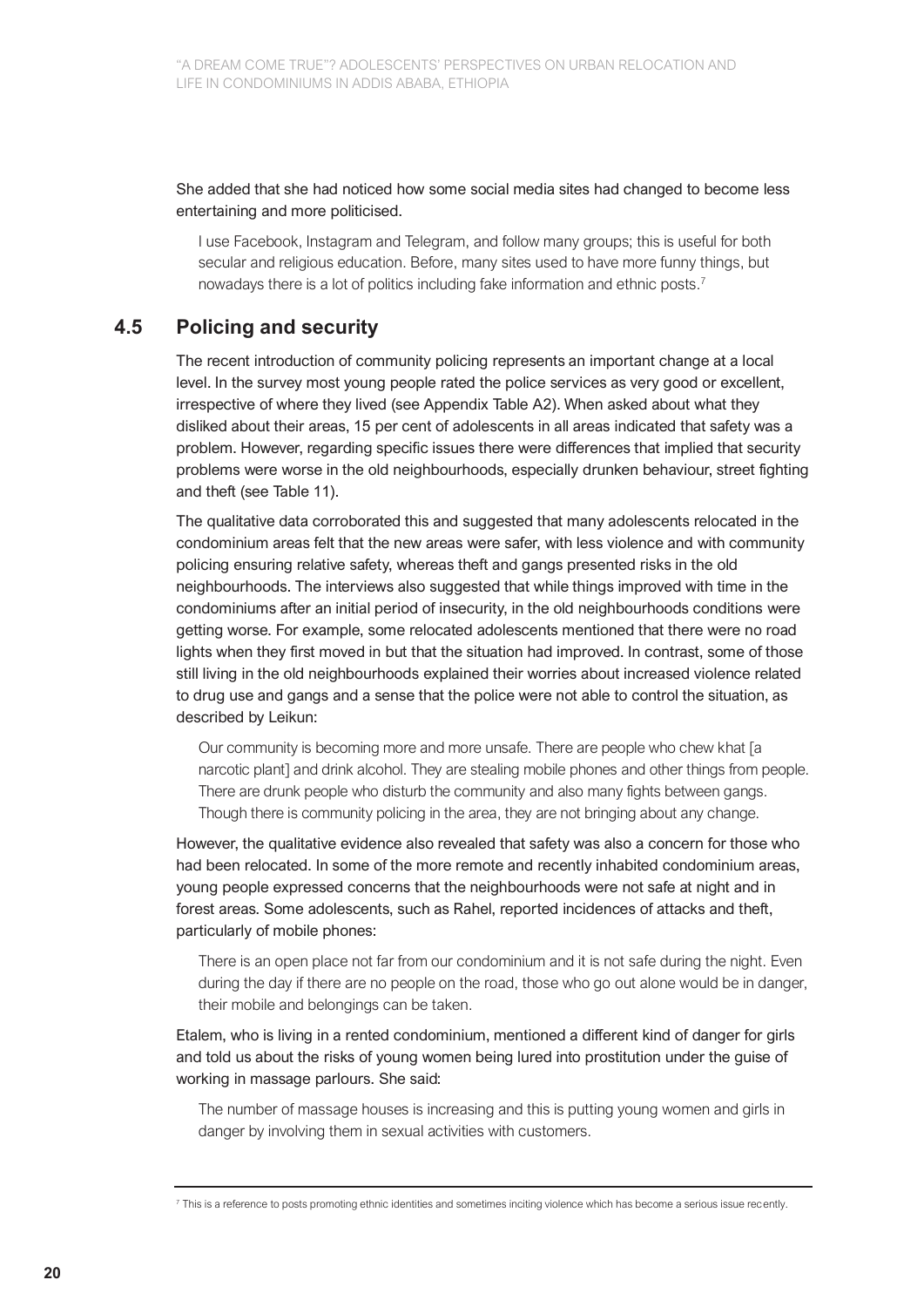### **5.** Expectations and experiences

This section compares the adolescents' expectations as expressed before the relocation in 2012 when the children were approximately 11 years old, and their experiences after moving to condominiums in 2020 when they were approximately 19, with regard to overall life changes, problems they faced during the move and challenges they had adapting to the new environment.

### **5.1 Overall changes**

Over half (55%) of those who had moved felt their lives had improved for the better, compared to just under half (48%) who had expected improvements (see Table 6). However, when we include those who felt the move was mainly positive, a considerable majority (80%) had a generally positive outlook compared to slightly over two-thirds (70%) beforehand. Nonetheless, the proportions of those who felt the move was negative or mainly negative were much higher after the relocation, suggesting greater discontent among a minority. With regards to condominiums, a slightly higher proportion had generally positive views, though a greater proportion felt it was positive with some negative aspects.

|                                      |                                                                    | 2012            |                   | 2020            |                                                |                   |                                                             |                 |                   |  |  |
|--------------------------------------|--------------------------------------------------------------------|-----------------|-------------------|-----------------|------------------------------------------------|-------------------|-------------------------------------------------------------|-----------------|-------------------|--|--|
|                                      | In what ways do you think your life will<br>change after the move? |                 |                   |                 | How has your life changed since<br>relocating? |                   | How has your life changed since<br>moving to a condominium? |                 |                   |  |  |
| <b>Sites</b>                         | <b>Bertukan</b>                                                    | <b>Menderin</b> | <b>Both sites</b> | <b>Bertukan</b> | <b>Menderin</b>                                | <b>Both sites</b> | <b>Bertukan</b>                                             | <b>Menderin</b> | <b>Both sites</b> |  |  |
| Positive                             | 41                                                                 | 57              | $48$ (n=31)       | 73              | 50                                             | $55 (n=29)$       | 40                                                          | 42              | $41$ (n=12)       |  |  |
| Mainly positive and<br>some negative | 27                                                                 | 14              | $22 (n=14)$       | 9               | 29                                             | $25$ (n=13)       | 20                                                          | 46              | $41(n=12)$        |  |  |
| Negative                             | 5                                                                  | $\overline{4}$  | $5(n=30)$         | 9               | 10                                             | $9(n=5)$          | 40                                                          | 12              | $17$ (n=5)        |  |  |
| Mainly negative and<br>some positive | 5                                                                  | $\Omega$        | $3(n=20)$         | 9               | 12                                             | $11(n=6)$         |                                                             | $\Omega$        | 0                 |  |  |
| Don't Know                           | 22                                                                 | 25              | $23(n=15)$        | $\Omega$        | $\Omega$                                       | $\Omega$          |                                                             | $\Omega$        | O                 |  |  |
| Number                               | 37                                                                 | 28              | 65                | 11              | 42                                             | 53                | 5                                                           | 24              | 29                |  |  |

Table 6 *Expectations and experiences of life change between 2012 and 2020*

### **5.2 Problems during the move**

The adolescents surveyed were generally fairly optimistic before the move. Less than half (44%) thought they would face problems finding accommodation and less than one-quarter (23%) thought they would have difficulties moving their belongings (Table 7). However, afterwards, more than half (55%) said they had experienced accommodation problems and over one-third (34%) said they had experienced problems with moving belongings. Moreover, more than one-quarter (26%) mentioned the cost of moving belongings, compared to only 11 per cent beforehand.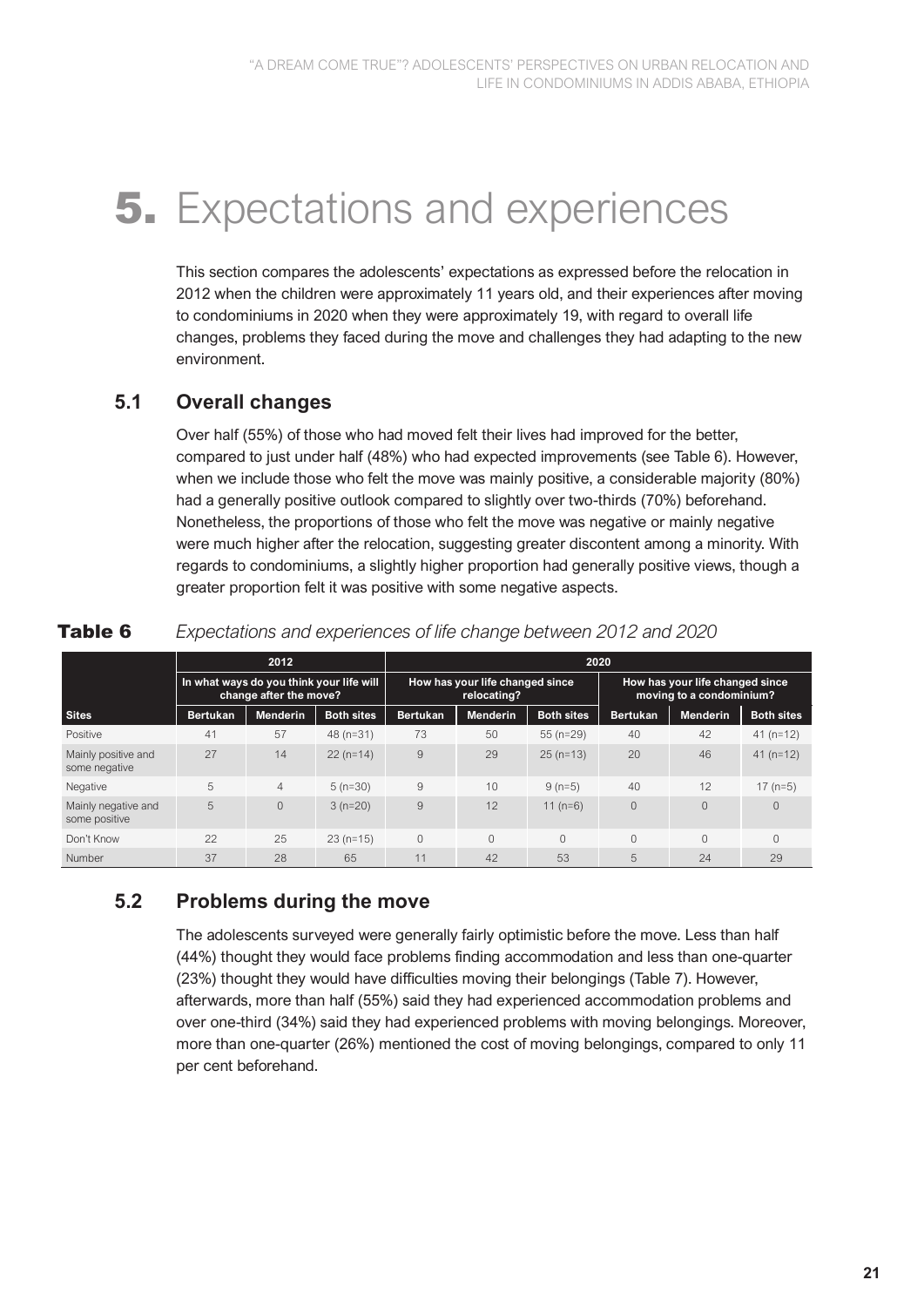| Date                                       |                 | 2012                                                  |                   |                 | 2020                                               |                   |  |  |
|--------------------------------------------|-----------------|-------------------------------------------------------|-------------------|-----------------|----------------------------------------------------|-------------------|--|--|
|                                            |                 | Problems expected during the move (%)<br>$2012(n=71)$ |                   |                 | Problems faced during the move (%)<br>$2020(n=53)$ |                   |  |  |
| <b>Site</b>                                | <b>Bertukan</b> | <b>Menderin</b>                                       | <b>Both sites</b> | <b>Bertukan</b> | <b>Menderin</b>                                    | <b>Both sites</b> |  |  |
| Finding somewhere to live                  | 49              | 39                                                    | 44 $(n=31)$       | 73              | 50                                                 | $55(n=29)$        |  |  |
| The practicalities of moving<br>belongings | 23              | 22                                                    | $23(n=16)$        | 9               | 40                                                 | $34 (n=18)$       |  |  |
| The costs of moving belongings             | 17              | 6                                                     | $11(n=8)$         | 18              | 29                                                 | $26$ (n=14)       |  |  |
| Don't know                                 | 11              | 33                                                    | $23(n=16)$        | $\Omega$        |                                                    | $6(n=3)$          |  |  |
| Number                                     | 35              | 36                                                    | 71                | 11              | 42                                                 | 53                |  |  |

#### Table 7 *Problems with moving: expectations and realities*

### **5.3 Relocation challenges and opportunities**

Prior to the move, adolescents had expected that adapting to the new area would be their main problem, and afterwards it was indeed seen as the most serious problem by an even larger proportion (see Table 8). Social issues were mentioned by a large proportion of respondents before the move; over three-quarters mentioned their concerns about establishing good relations with neighbours and finding friends and helpers. However, subsequently less than half mentioned these problems, suggesting that most adolescents had managed to adapt to the social environment three years on. Other problems were mentioned by far fewer respondents, and the proportion of those concerned about finding work nearby and accessing services was much lower after the move, though more respondents mentioned the availability and cost of transport.

#### Table 8 *Anticipated and experienced problems*

| <b>Issues</b>                                  |                 | 2012                                                           |                   | 2020                                                      |                 |                   |  |
|------------------------------------------------|-----------------|----------------------------------------------------------------|-------------------|-----------------------------------------------------------|-----------------|-------------------|--|
|                                                |                 | What do you anticipate will be the main<br>problem? (n=71) (%) |                   | What problems did you face in the new area?<br>(n=53) (%) |                 |                   |  |
| <b>Sites</b>                                   | <b>Bertukan</b> | <b>Menderin</b>                                                | <b>Both sites</b> | <b>Bertukan</b>                                           | <b>Menderin</b> | <b>Both sites</b> |  |
| Adapting to the new area                       | 77              | 86                                                             | $82$ (n=58)       | 91                                                        | 93              | $92$ (n=48)       |  |
| Finding friends and helpers                    | 77              | 78                                                             | $77$ (n= $55$ )   | 27                                                        | 50              | $45$ (n=24)       |  |
| Establishing good relations<br>with neighbours | 80              | 78                                                             | 79 (n=56)         | 18                                                        | 43              | $38(n=20)$        |  |
| Finding work near living area                  | 26              | 39                                                             | $32(n=23)$        | 9                                                         | 19              | $17$ (n=9)        |  |
| Availability of transport to<br>previous work  | 14              | 19                                                             | $17$ (n=24)       | 27                                                        | 26              | $26$ (n=14)       |  |
| Cost of transport to previous<br>work          | 37              | 42                                                             | $39(n=28)$        | 18                                                        | 31              | $28$ (n=15)       |  |
| Access to education                            | 23              | 19                                                             | $21$ (n=15)       | 18                                                        | 10              | 11 $(n=6)$        |  |
| Access to health care                          | 26              | 22                                                             | $24$ (n=17)       | $\overline{0}$                                            | 14              | 11 $(n=6)$        |  |
| Access to water                                | 26              | 19                                                             | $23(n=16)$        | 9                                                         | 17              | $15(n=8)$         |  |
| Access to places to play                       | 34              | 17                                                             | $25$ (n=18)       | $\Omega$                                                  | $\overline{2}$  | $2 n=1$           |  |
| N                                              | 35              | 36                                                             | 71                | 11                                                        | 42              | 53                |  |

Prior to the move, over three-quarters of those surveyed expected improvements in housing and sanitation. However, in practice less than half felt that these expectations had materialised, suggesting some discontent with housing and sanitation (see Table 9).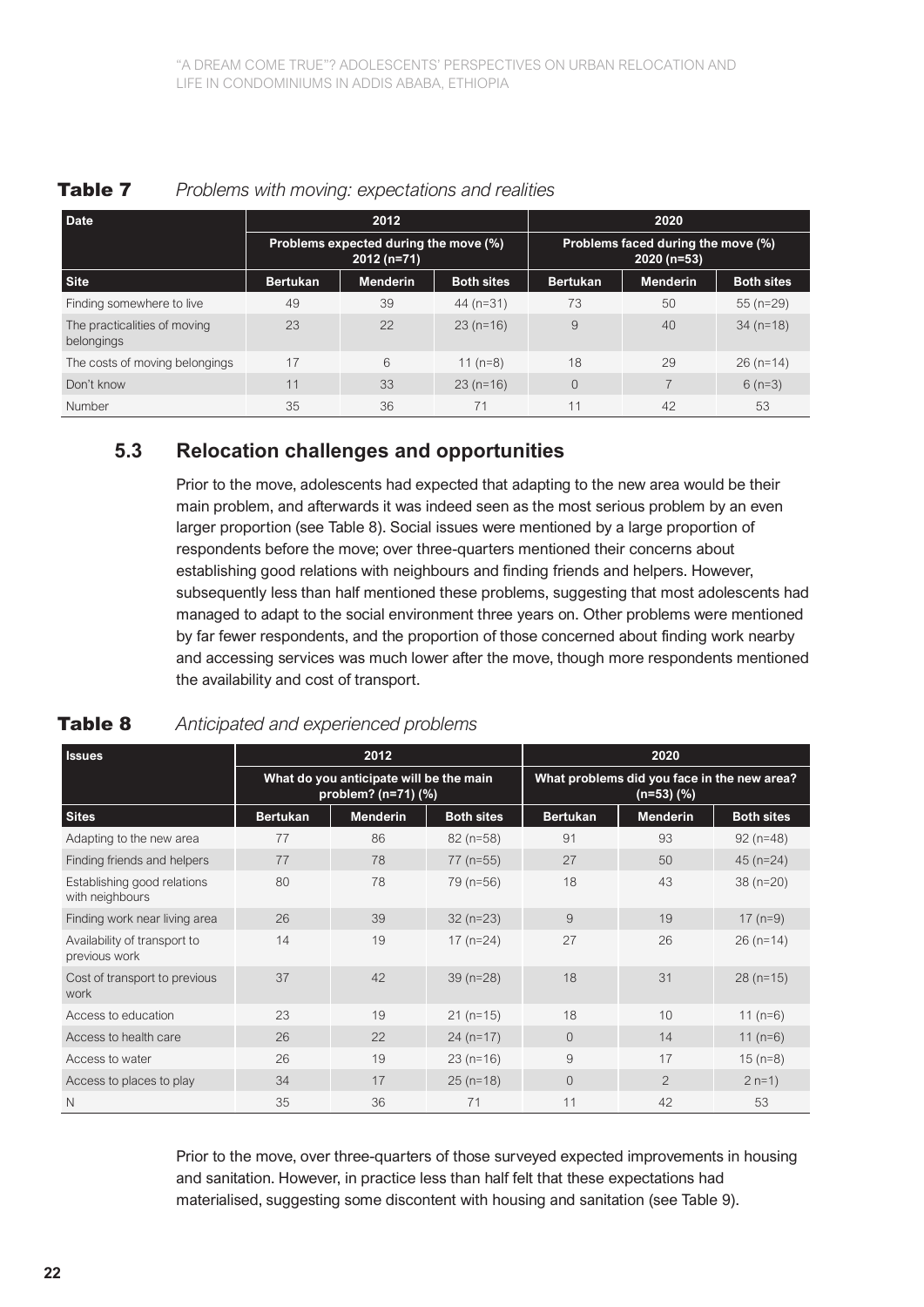Regarding the environment, more than half expected less pollution and slightly less than half felt that the areas would be safer and better for bringing up children. After the move, the proportions of those who felt these expectations were realised were almost the same regarding pollution but considerably lower in respect to safety, though more respondents felt the new areas were good for bringing up children. In terms of education and health services, the proportions before and after who felt that new areas were better were roughly the same, though expectations of better access to water and new work opportunities were lower.

|                                                  |                 | 2012                                                                   |                   |                                              | 2020            |                   |  |
|--------------------------------------------------|-----------------|------------------------------------------------------------------------|-------------------|----------------------------------------------|-----------------|-------------------|--|
|                                                  |                 | <b>Expected opportunities and benefits of the</b><br>new area $(n=71)$ |                   | Better opportunities after relocation (n=53) |                 |                   |  |
| <b>Issue</b>                                     | <b>Bertukan</b> | <b>Menderin</b>                                                        | <b>Both sites</b> | <b>Bertukan</b>                              | <b>Menderin</b> | <b>Both sites</b> |  |
| Improved housing %                               | 97              | 64                                                                     | $80$ (n=57)       | 45                                           | 45              | $45$ (n=24)       |  |
| Improved sanitation %                            | 94              | 61                                                                     | $77$ (n=55)       | 36                                           | 48              | $45$ (n=24)       |  |
| Less pollution %                                 | 66              | 42                                                                     | $54$ (n=38)       | 82                                           | 48              | $55$ (n=29)       |  |
| Safer environment/ less crime %                  | 60              | 36                                                                     | 48 $(n=34)$       | 18                                           | 31              | $28$ (n=15)       |  |
| Better environment for bringing up<br>children % | 57              | 39                                                                     | 48 $(n=34)$       | 27                                           | 48              | $43$ (n=23)       |  |
| Improved water access %                          | 46              | 47                                                                     | $46$ (n=33)       | 36                                           | 40              | $40(n=21)$        |  |
| Better health facility %                         | 43              | 14                                                                     | $28(n=20)$        | 36                                           | 29              | $30(n=16)$        |  |
| Better education facility %                      | 43              | 17                                                                     | $30(n=21)$        | 36                                           | 29              | $30(n=16)$        |  |
| New work opportunity %                           | 26              | 14                                                                     | $20(n=14)$        | 9                                            | 17              | $15(n=9)$         |  |
| Number                                           | 35              | 36                                                                     | 71                | 11                                           | 42              | 53                |  |

### Table 9 *Expected and realised opportunities*

# 6. Adaptations to the social and physical environment

This section reviews the adolescents' views about the positive and negative aspects of the social and physical environment in which they live, comparing those who were relocated with those who remained in the old neighbourhoods.

### **6.1 Adaptation to the social environment**

Asked about what made their areas attractive (see Table 10), social relations were seen as the most important consideration, with greater proportions of respondents among those who were not relocated. This suggested less reliance on social support between households in the new condominiums. Higher proportions of boys valued friends and family irrespective of location, whereas more girls valued neighbours. The number of adolescents who valued funeral, religious and credit associations was generally low, but was slightly higher among those who had not been relocated. More boys mentioned funeral and credit associations, while more relocated girls and more non-relocated boys mentioned religious associations.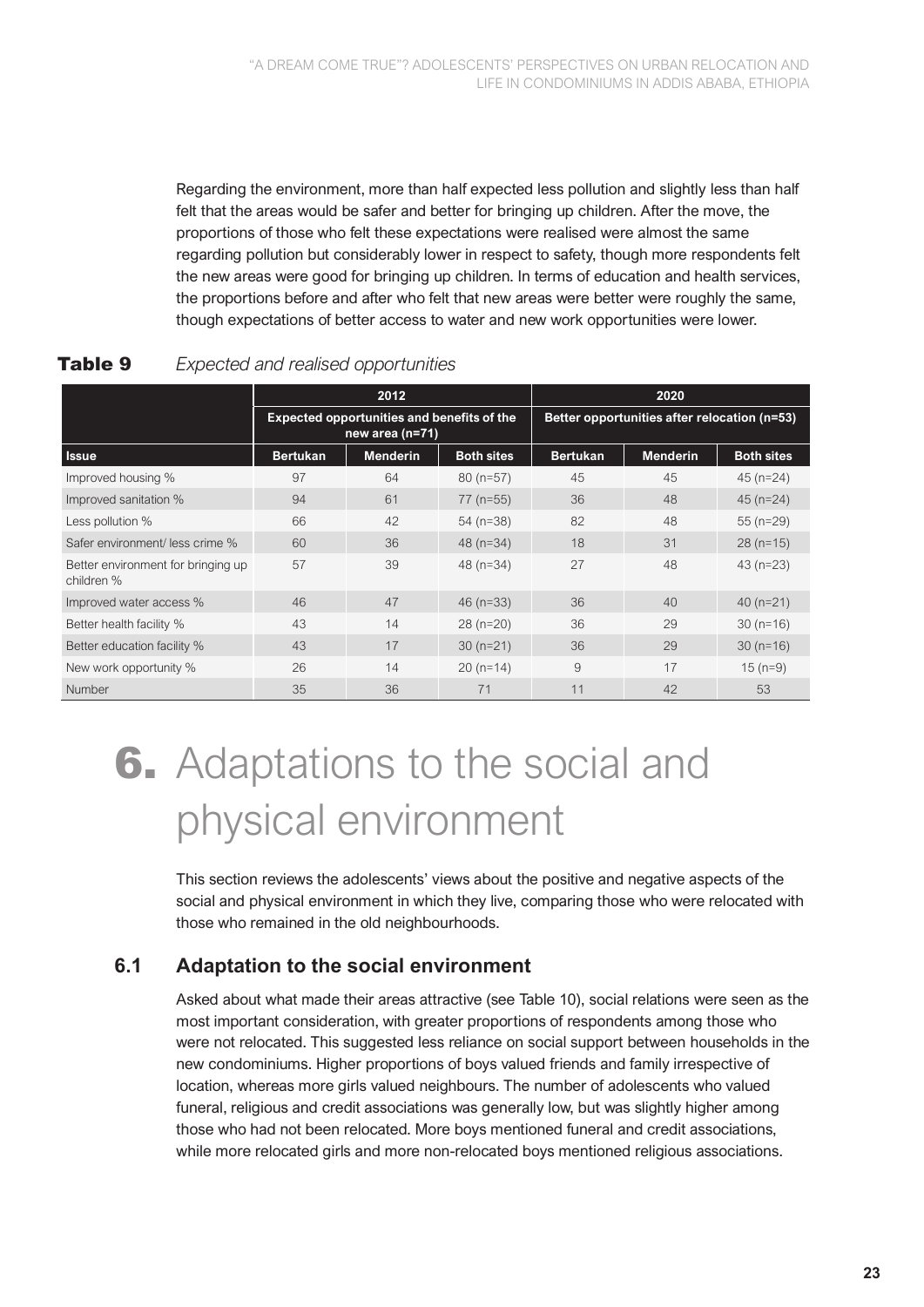Access to services and markets were perceived as less important. A slightly higher proportion of those who were relocated valued education, and far more mentioned cafés and bars, and safety at night, whereas more of those who were not relocated placed value on health care, access to markets, shops and work. More boys mentioned health care irrespective of location, whereas more relocated girls and more non-relocated boys cited education. This may be explained by the fact that more of the relocated boys had left school. More girls mentioned access to markets and more boys access to shops, irrespective of where they lived. More girls among those relocated and more boys who had not been relocated mentioned work, cafés and bars, and recreation centres.

#### Table 10 *Conditions that make the area you live in attractive*

|                               | <b>Relocated %</b>      |                  |                          | Not relocated %         |                    |                         |  |
|-------------------------------|-------------------------|------------------|--------------------------|-------------------------|--------------------|-------------------------|--|
|                               | <b>Male</b><br>$(n=32)$ | Female<br>(n=28) | <b>Total</b><br>$(n=60)$ | <b>Male</b><br>$(n=86)$ | Female<br>$(n=69)$ | <b>Total</b><br>(n=155) |  |
| Friends                       | 63                      | 57               | 60                       | 87                      | 72                 | 81                      |  |
| Family                        | 63                      | 50               | 57                       | 78                      | 75                 | 77                      |  |
| Neighbours                    | 34                      | 43               | 38                       | 78                      | 83                 | 80                      |  |
| Iddir funeral association     | 13                      | $\overline{4}$   | 8                        | 13                      | 6                  | 10                      |  |
| Iggub credit association      | 3                       | $\overline{0}$   | $\overline{2}$           | 6                       | 3                  | 5                       |  |
| Mehaber religious association | 3                       | $\overline{7}$   | 5                        | 9                       | 6                  | 8                       |  |
| Kebele recreation centre      | 3                       | $\overline{4}$   | 3                        | 10                      | $\overline{1}$     | 6                       |  |
| Access to education           | 28                      | 36               | 32                       | 33                      | 25                 | 29                      |  |
| Access to health care         | 16                      | 14               | 15                       | 23                      | 10                 | 17                      |  |
| Access to shops               | 19                      | 14               | 17                       | 23                      | 19                 | 21                      |  |
| Access to markets             | 16                      | 21               | 18                       | 26                      | 22                 | 24                      |  |
| Cafes                         | 9                       | 18               | 13                       | 8                       | $\mathbf 1$        | 5                       |  |
| <b>Bars</b>                   | $\overline{0}$          | $\overline{4}$   | $\overline{2}$           | $\Omega$                | $\overline{1}$     | 1                       |  |
| Access to work                | 6                       | 11               | 8                        | 16                      | 10                 | 14                      |  |
| Safety at night               | 19                      | 18               | 18                       | 9                       | $\overline{7}$     | 8                       |  |
| <b>Others</b>                 | 22                      | 18               | 20                       | 3                       | 6                  | 5                       |  |

The qualitative data provide illustrations of the trends in the survey described above and a more nuanced picture of the importance of social relations. Several adolescents who remained in the old neighbourhoods emphasised the importance of friendly and neighbourly relations, as noted by a girl called Membere:

I like the social life, especially the way we celebrate during holy days eating together with our neighbours despite differences in language and religion. Muslims come for Christian holidays and vice versa. We help each other if someone faces difficulties, in sadness and in happiness.

However, there were also concerns expressed about the neighbourhoods being noisy, especially at night; about disputes among neighbours; youth involvement in drugs; and violence, especially between gangs. Azeb, another girl told us:

I dislike the frequent disputes among the neighbours and the things said to each other. Also there is often noise and quarrels at night.

This was echoed by a boy called Leikun, who stated: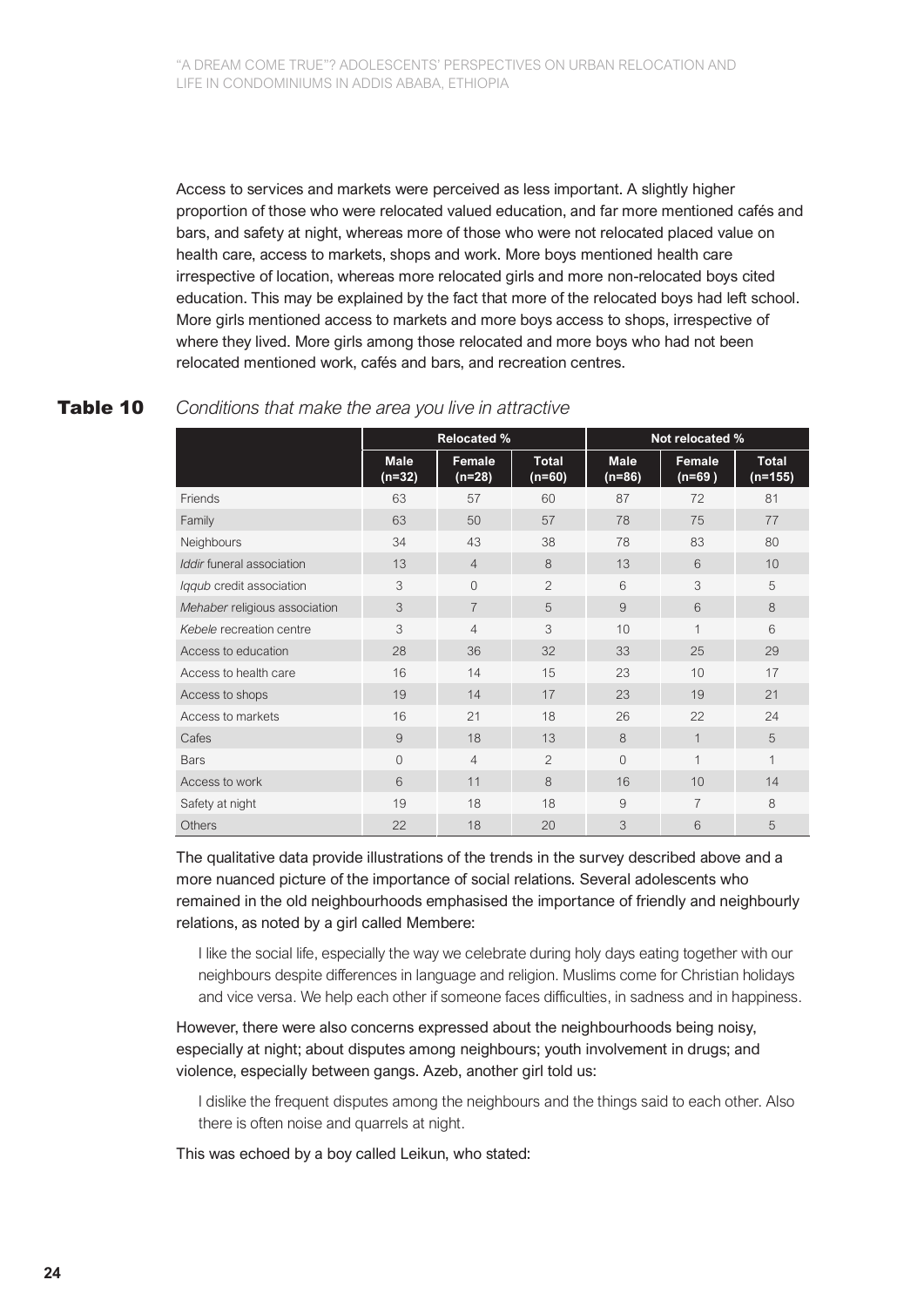There are many jobless young people; there are no recreational places or youth centres and youth take up bad habits because there are no places for them to spend their free time.

Some adolescents expressed the view that in the condominiums people do not interact as much with neighbours. Sisay said '*the current area is quiet and everybody locks their door'* in a disapproving way, suggesting that people had started to value their privacy more than social interactions and cooperation with neighbours and in associations. However, some adolescents appreciated the privacy that condominium housing afforded. For instance, Rahel said:

I like the social life here because everybody keeps a distance. But in the previous community, everybody knew everything about everybody in the neighbourhood.

For most of the adolescents, adapting to a new social context took time. In particular, those who moved into condominiums where they did not know people were more affected and some, especially girls, did not go out much at first and found it difficult to make friends. Rahel recalled:

At first, I cried a lot as I felt lonely and disoriented. I disliked the new area, and stayed home a lot apart from going to church. Initially I had only one friend, although we began to get to know our neighbours and my family joined a burial and a religious association, and I began to make friends.

#### Some of the boys found it easier to make new friends, as Dereje reported:

I was sad and missed our neighbourhood and my friends, none of them came with me so this was challenging. I did not go out for a week, but later I made friends in other condominium blocks.

Many adolescents realised that others were facing similar problems and that encouraged them to make friends, even though for some it took several months and even up to a year to feel comfortable in the new setting. Eshetu recalled:

There was no place to go, no one to talk to, I had no friends in the new school, but the students were relocated from different areas and were mostly new to the area. But I was not the only stranger at all. After a few months I began to adapt, although it took me a year to feel more at home.

#### **6.2 Views about the physical environment**

Asked what they disliked about their environment, less than half expressed negative views (see Table 11). Smelly, dirty streets and crowded living conditions were most frequently mentioned especially by girls, and more so by those living in the old neighbourhoods. Much smaller proportions mentioned pollution; however, again the proportions were higher among those who were not relocated. Noise pollution was seen as more worrying than air or water pollution. More relocated boys mentioned air pollution, and more non-relocated girls referred to noise and water pollution. Girls were more worried about safety than boys, irrespective of location. Particular concerns were drunken behaviour, theft and street fighting, with greater numbers of adolescents citing safety concerns of all kinds in the old neighbourhoods. Overall, a smaller proportion of respondents felt the area was generally unsafe and one-fifth felt that it was not a good place to bring up children, though surprisingly this was more of a concern among those relocated, especially boys, possibly due to the risks for small children in the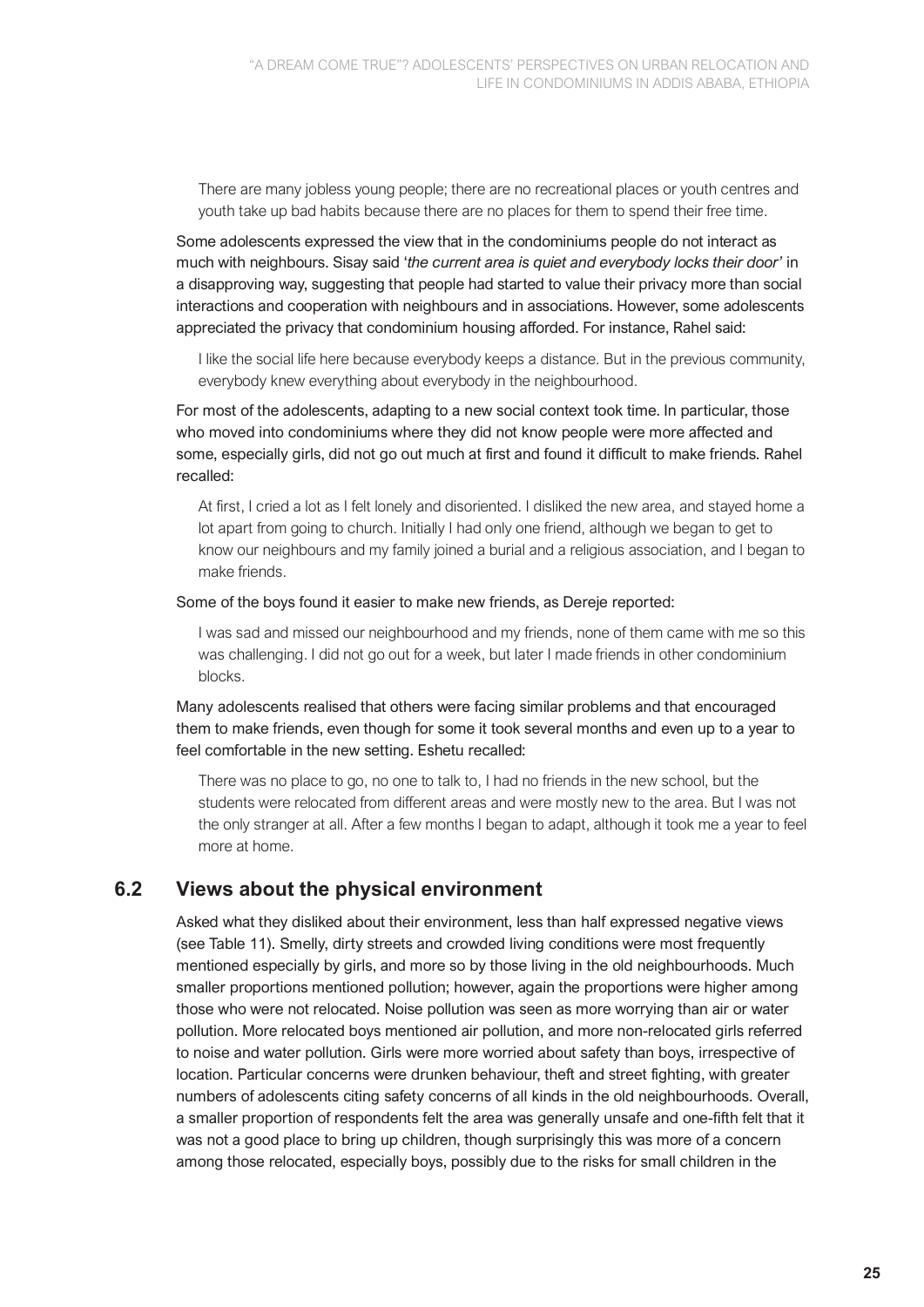condominium staircases, which had already been mentioned as a concern prior to the relocation (Tiumelissan and Pankhurst 2013).

|                                   | Relocated (%)           |                        |                                | Not relocated (%)       |                          |                                 | <b>Total</b>        |
|-----------------------------------|-------------------------|------------------------|--------------------------------|-------------------------|--------------------------|---------------------------------|---------------------|
|                                   | <b>Boys</b><br>$(n=32)$ | <b>Girls</b><br>(n=28) | <b>Both</b><br>sexes<br>(n=60) | <b>Boys</b><br>$(n=86)$ | <b>Girls</b><br>$(n=69)$ | <b>Both</b><br>sexes<br>(n=155) | sample<br>$(n=215)$ |
| Smell in the streets              | 31                      | 25                     | 28                             | 45                      | 36                       | 41                              | 38                  |
| Dirty streets                     | 19                      | 25                     | 22                             | 36                      | 49                       | 42                              | 36                  |
| Crowded living conditions         | 19                      | 29                     | 23                             | 23                      | 42                       | 32                              | 29                  |
| Noise pollution                   | 16                      | 14                     | 15                             | 21                      | 23                       | 22                              | 20                  |
| Air pollution                     | 9                       | $\overline{7}$         | 8                              | 14                      | 10                       | 12                              | 11                  |
| Water/river pollution             | 13                      | $\Omega$               | $\overline{7}$                 | 6                       | 12                       | 8                               | 8                   |
| Drunken behaviour                 | 25                      | 18                     | 22                             | 43                      | 39                       | 41                              | 36                  |
| Prevalence of theft               | 25                      | 25                     | 25                             | 35                      | 20                       | 28                              | 27                  |
| Street fighting                   | 25                      | 11                     | 18                             | 34                      | 20                       | 28                              | $\mathcal{P}$       |
| Dangerous unsafe                  | 13                      | 18                     | 15                             | 16                      | 14                       | 15                              | 15                  |
| Bad place to bring up<br>children | 25                      | 18                     | 22                             | 27                      | 12                       | 20                              | 20                  |
| Prevalence of prostitution        | 3                       | $\overline{4}$         | 3                              | 6                       | $\mathbf 1$              | $\overline{4}$                  | $\overline{4}$      |
| Other (specify)                   | 28                      | 21                     | 25                             | 12                      | 6                        | 9                               | 13                  |

Table 11 *Conditions that make you dislike the area you live in*

### **6.3 Environmental quality**

The adolescents were asked more specific questions about cleanliness in the streets and air quality (Table 12). Overall, rubbish in the streets was seen as a problem by over one-third of the respondents. However, the proportions who were worried were larger among those living in the old neighbourhood, and among those who had been relocated those in condominium were more concerned than those relocated to other places. Almost one-fifth of the sample felt that the air was bad to breathe. The proportion of those who felt the air quality was bad was twice as high among those living in the old neighbourhoods compared to those in condominiums, though the situation in condominiums seemed better than among those relocated elsewhere.

### Table 12 *Street cleanliness and air pollution*

|                                              |                     | Is there much rubbish on the<br>ground/in the streets? |       | Is the air people breathe good, bad or<br>average? |               |            |  |
|----------------------------------------------|---------------------|--------------------------------------------------------|-------|----------------------------------------------------|---------------|------------|--|
|                                              | None/very<br>little | <b>Some</b>                                            | A lot | Good                                               | Average       | <b>Bad</b> |  |
|                                              | %                   | %                                                      | $\%$  | $\%$                                               | $\frac{9}{6}$ | $\%$       |  |
| Relocated in condominiums<br>$(n=29)$        | 41                  | 31                                                     | 28    | 72                                                 | 17            | 10         |  |
| Relocated NOT in<br>condominiums (n=31)      | 42                  | 35                                                     | 23    | 71                                                 | 13            | 16         |  |
| NOT relocated NOT in<br>condominiums (n=153) | 21                  | 37                                                     | 41    | 46                                                 | 33            | 21         |  |
| All average (n=213)                          | 27                  | 36                                                     | 37    | 53                                                 | 28            | 19         |  |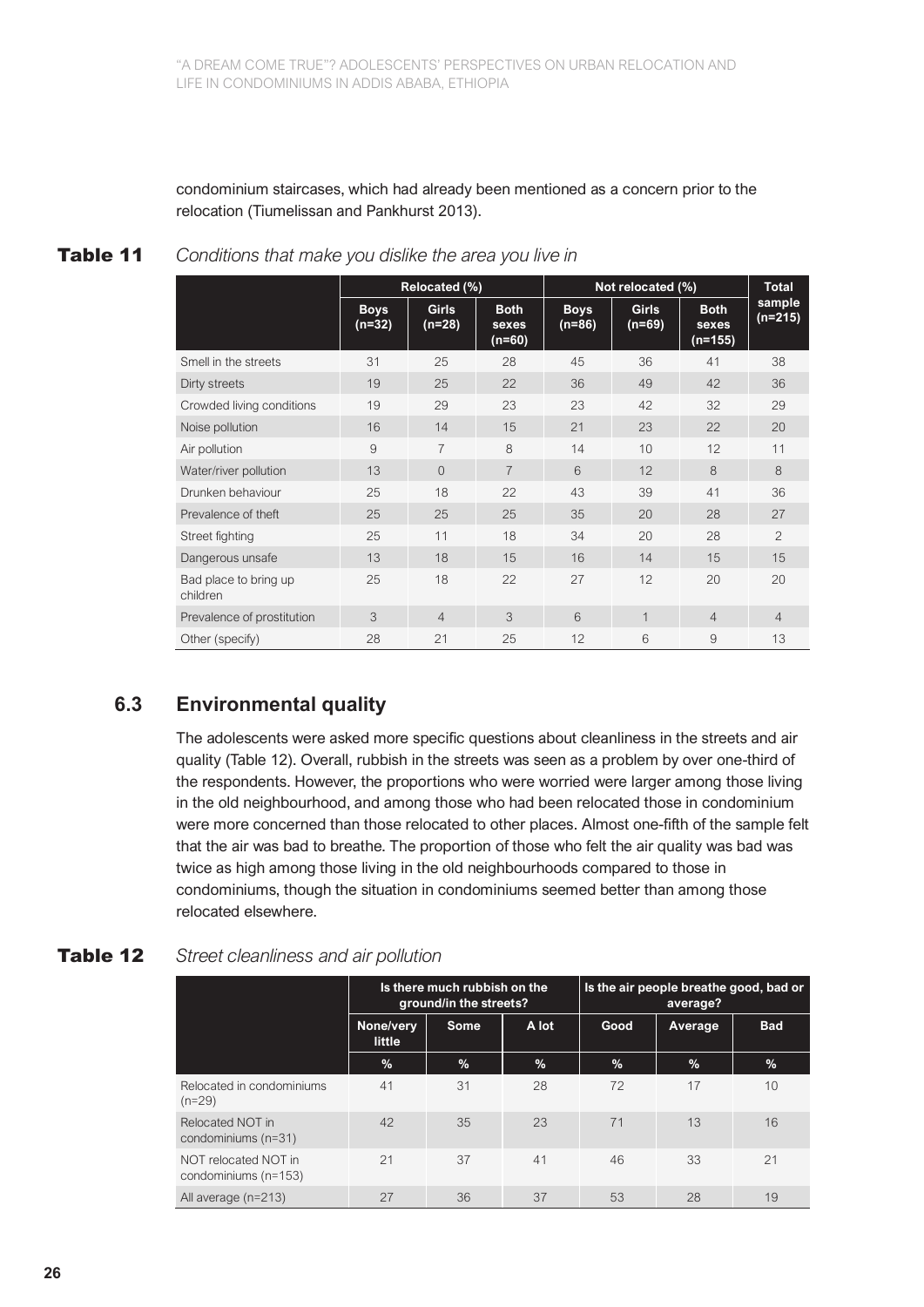### **6.4 Leisure activities**

The qualitative interviews suggest that the adolescents' main concerns with their environment related to entertainment and leisure activities. Many of those who were relocated complained that there were very few local places in which they could spend their spare time. Many went into town for leisure activities. Boys reported often going to watch football either at venues showing satellite TV or the central stadium; some girls reported going to cafés or hotels. A few adolescents also complained about the distance to education and health facilities and government offices.

Among those remaining in the old neighbourhood, several girls mentioned that they disliked the frequent disputes among neighbours, and fights and disturbances after young men drink alcohol, as Menna described:

I don't like the spread of rumours that lead to fights. At night there is noise that disturbs us. Young people get drink from the groceries and they all drink and disturb the community.

Adolescent girls expressed worries about going out at night, especially in places where there was no street lighting; in the condominium areas some expressed fear of hyenas, and in the old neighbourhood fear of violence from drunk men. Some adolescents mentioned *khat*chewing houses and pool houses, where young people become addicted to *khat* and waste time and money. In the old neighbourhoods some young men mentioned youth getting into fights, while some young girls in the condominiums said they felt uncomfortable travelling on crowded buses and trains.

#### **6.5 Relocation and views about change**

Condominiums were very closely associated with modernity and a new way of life since they provided kitchens, showers and toilets within the apartment. Some of those who were relocated also felt that their way of life and even their views had changed, whereas they felt that the lives of those who remained in the old neighbourhoods had not changed. For instance, Etalem, who was living in a condominium, stated:

If you live in that old location, your attitude can't be changed; your mind remains the same. But I can say many people's lifestyle and attitude towards improved life, towards better ideas in life have been changed.

She added that when she visited friends in the old neighbourhood they were stuck in their previous way of life.

I couldn't believe it when I saw the same lifestyle and the same way of living when I visited the neighbourhood recently. Nothing has changed even after years*.*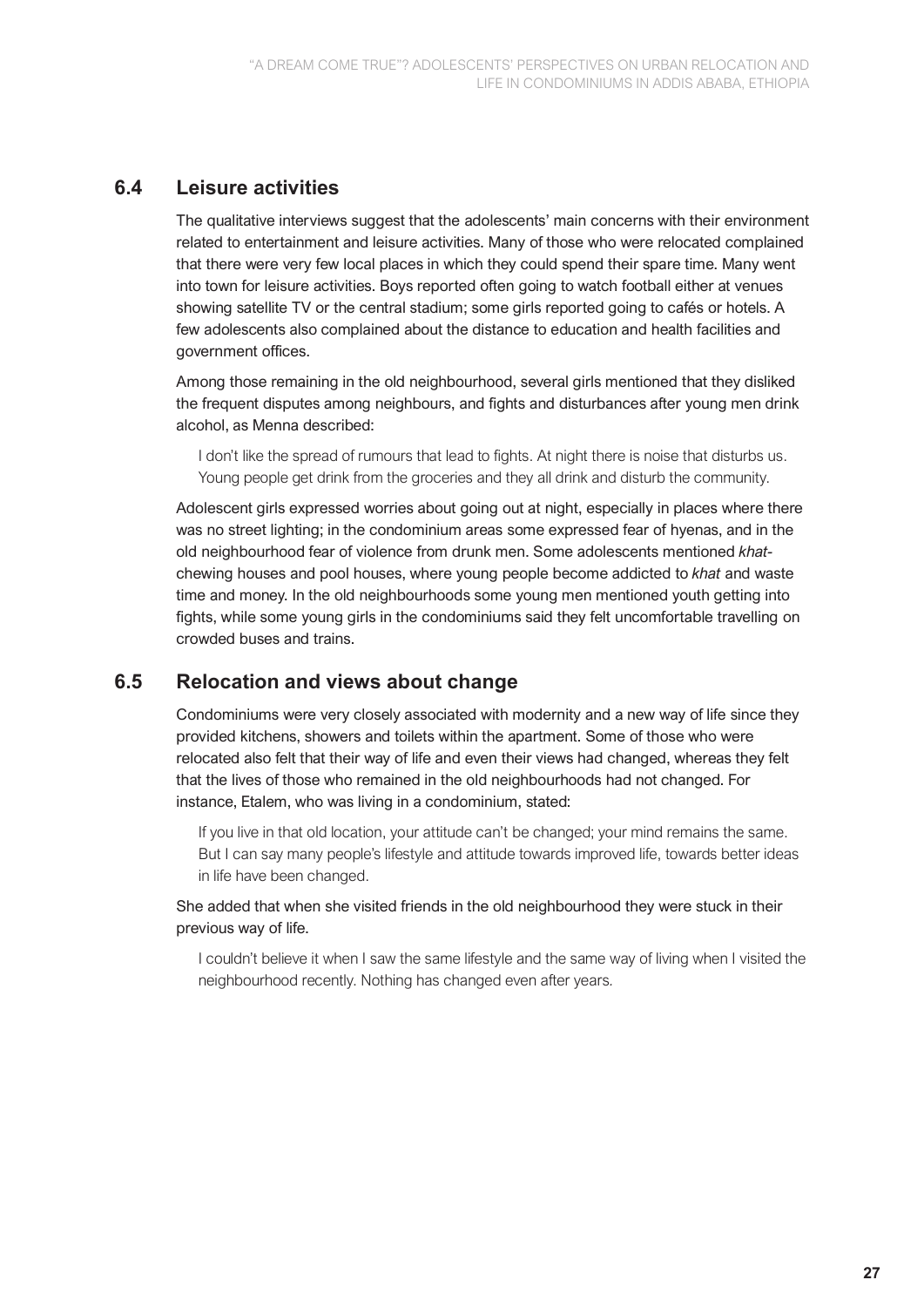# **7.** Relocation, gender and agency

This section reviews the impact of relocation on adolescents' agency in relation to school and work, expressing opinions, decision-making, leisure activities, friendships and spending money. The first part considers changes by relocation status and the second by gender.

#### **7.1 Relocation and agency**

Adolescents living in condominiums appear to be much more assertive in making their own decisions, expressing their opinions or disagreeing with older people (see Table 13). Those who were not relocated were more likely to discuss important matters with friends and parents. Those relocated in condominiums were more likely to discuss matters with siblings, and those relocated outside condominiums with parents. Almost half of those living in condominiums had access to the internet compared to only one-quarter of those in the old neighbourhoods, although a higher proportion of the latter spent more money on mobile phone credit.

In terms of leisure time, more than half the respondents said they visited friends, with slightly lower numbers among those relocated to condominiums and higher numbers among those relocated elsewhere. Only those living in the old neighbourhoods went to clubs, and they were more likely to engage in sport, walking and going to church, suggesting fewer opportunities for leisure activities in the areas to which people were relocated. In contrast, those relocated to condominiums were more likely to spend time on video games and money on transport.

#### **7.2 Gender and agency**

Regarding schooling and work, the vast majority of the adolescents at age 19 were still in education, with a lower proportion of those living in condominiums (see Table 13). The number of girls in education was significantly higher, and more than twice as many boys missed school to work for pay, suggesting there is more pressure on boys to start working. Over three-quarters of boys expressed a wish to migrate abroad compared to under twothirds of girls, implying greater disillusionment with local opportunities among boys, particularly in the old neighbourhoods.

Questions on agency and decision-making suggest that boys were much more able to make important decisions on their own. While the vast majority of adolescents of both sexes were comfortable expressing opinions or disagreeing with friends of their age, boys were slightly more at ease disagreeing with older people. Girls were more likely to discuss matters with parents and boys with siblings and friends.

Gender differences in access to internet and spending on mobile phones were very minor, with slightly more boys accessing the internet and girls spending on mobile credit. However, there were very clear gender differences in regards to leisure activities and spending. Boys were much more likely to take part in sports and play in clubs, go to cafés, play video games, and spend money on food and clothes. In contrast, girls were much more likely to go to church or mosque, visit friends and spend money on school equipment and transport; only girls spent money on make-up and only a few boys spent money on games.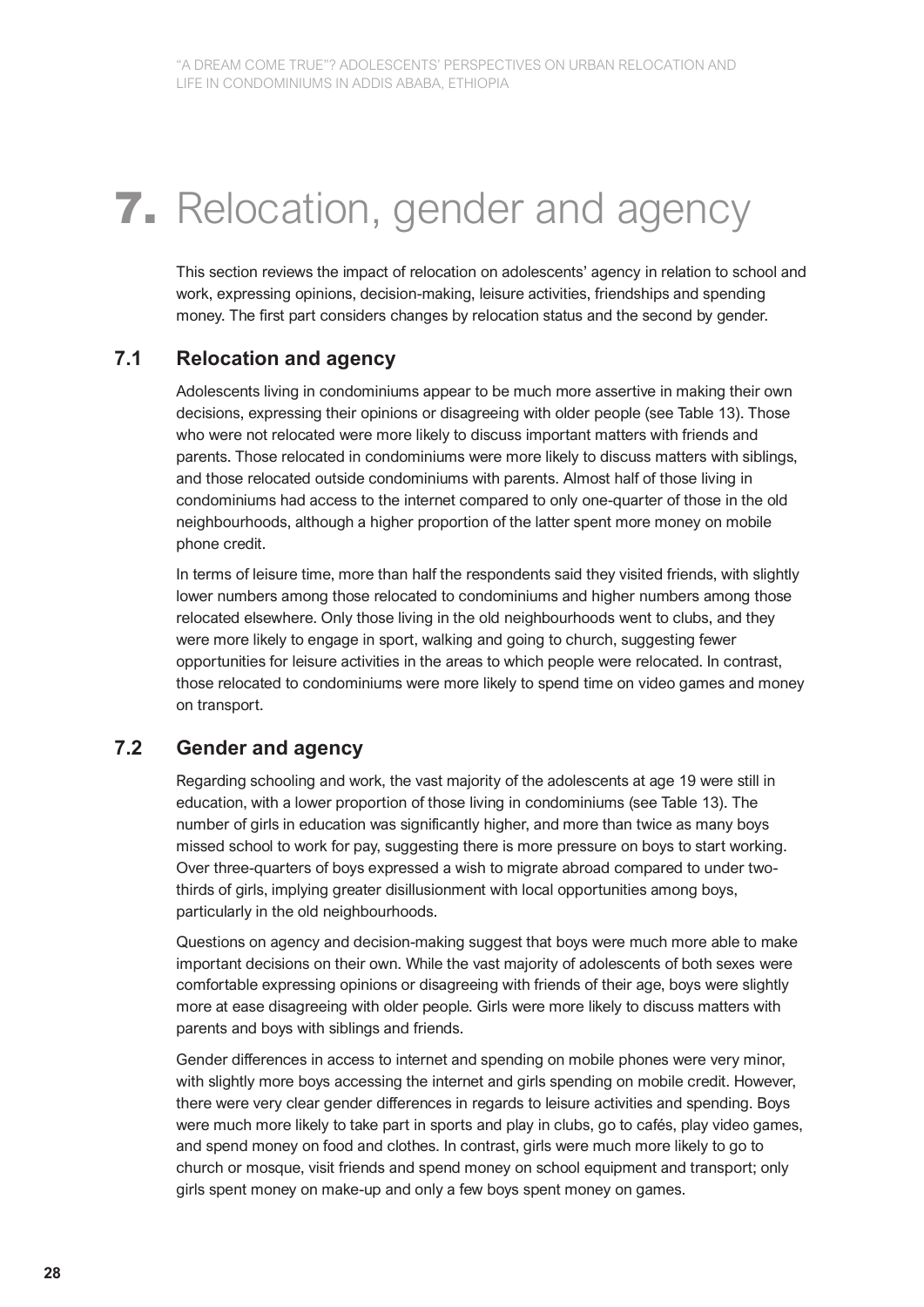|                                                                                    | <b>Boys</b><br>$(n=118)$ | <b>Girls</b><br>$(n=97)$ | <b>Both</b><br>sex<br>(n=215) | <b>Relocated in</b><br>condominium<br>$(n=29)$ | <b>Relocated</b><br><b>NOT in</b><br>condominium<br>(31) | <b>ALL</b> relocated<br>$(n=60)$ | <b>NOT</b><br>relocated not<br>in<br>condominium<br>$(n=153)$ |
|------------------------------------------------------------------------------------|--------------------------|--------------------------|-------------------------------|------------------------------------------------|----------------------------------------------------------|----------------------------------|---------------------------------------------------------------|
| Currently enrolled in school or<br>college/university?                             | 81                       | 92                       | 86                            | 83                                             | 90                                                       | 87                               | 86                                                            |
| Missed school to work at home in the past 12<br>months                             | 14                       | 14                       | 13                            | 14                                             | 13                                                       | 14                               | 14                                                            |
| Missed school to work for pay outside the<br>home in the past 12 months            | 13                       | 5                        | 10                            | $\overline{7}$                                 | 10                                                       | 10                               | 12                                                            |
| Wants to migrate abroad                                                            | 76                       | 65                       | 71                            | 69                                             | 63                                                       | 65                               | 73                                                            |
| Feels comfortable expressing an opinion to<br>or disagreeing with people their age | 90                       | 90                       | 90                            | 86                                             | 87                                                       | 87                               | 91                                                            |
| Feels comfortable expressing an opinion to<br>or disagreeing with older people     | 66                       | 64                       | 65                            | 76                                             | 55                                                       | 65                               | 65                                                            |
| Able to make decisions on his/her own                                              | 86                       | 80                       | 84                            | 90                                             | 81                                                       | 85                               | 83                                                            |
| Discusses matters with parents before<br>deciding something important              | 61                       | 75                       | 67                            | 52                                             | 74                                                       | 63                               | 69                                                            |
| Discusses matters with sibling before<br>deciding something important              | 12                       | 8                        | 10                            | 24                                             | 10                                                       | 17                               | 8                                                             |
| Discusses matters with friend before deciding<br>something important               | 19                       | 16                       | 18                            | 14                                             | 16                                                       | 15                               | 19                                                            |
| Decides something important without<br>discussing with others                      | 8                        | $\mathbf 0$              | $\overline{4}$                | 10                                             | $\mathbf 0$                                              | 3                                | $\overline{4}$                                                |
| Spends money on mobile credit                                                      | 54                       | 56                       | 55                            | 45                                             | 42                                                       | 43                               | 59                                                            |
| Has access to internet during spare time                                           | 31                       | 28                       | 29                            | 48                                             | 32                                                       | 40                               | 25                                                            |
| Plays at club                                                                      | 8                        | $\mathbf{2}$             | 6                             | $\mathbf 0$                                    | $\sqrt{0}$                                               | $\sqrt{a}$                       | 8                                                             |
| Visits friends during spare time                                                   | 53                       | 58                       | 55                            | 52                                             | 58                                                       | 55                               | 55                                                            |
| Able to go to cafés during spare time                                              | 11                       | $\overline{7}$           | 9                             | 10                                             | 13                                                       | 12                               | 8                                                             |
| Plays sport during spare time                                                      | 75                       | 16                       | 49                            | 45                                             | 35                                                       | 40                               | 52                                                            |
| Walks during spare time                                                            | 35                       | 24                       | 30                            | 28                                             | 29                                                       | 28                               | 30                                                            |
| Goes to church/mosque                                                              | 35                       | 43                       | 39                            | 31                                             | 45                                                       | 38                               | 39                                                            |
| Plays video games                                                                  | 26                       | 22                       | 24                            | 31                                             | 19                                                       | 25                               | 24                                                            |
| Spends money on food                                                               | 32                       | 22                       | 27                            | 17                                             | 29                                                       | 23                               | 29                                                            |
| Spends money on clothes                                                            | 32                       | 29                       | 31                            | 17                                             | 45                                                       | 32                               | $30\,$                                                        |
| Spends money on make-up                                                            | 0                        | 18                       | 8                             | 3                                              | 13                                                       | 8                                | 8                                                             |
| Spends money on transport                                                          | 42                       | 44                       | 43                            | 59                                             | 52                                                       | 55                               | 39                                                            |
| Spends money on school equipment                                                   | 25                       | 31                       | 27                            | 28                                             | 35                                                       | 32                               | 26                                                            |
| Spends money on soft drinks                                                        | 22                       | 22                       | 22                            | 17                                             | 32                                                       | $25\,$                           | 21                                                            |
| Spends money on tea or coffee                                                      | 34                       | 33                       | 33                            | 24                                             | 35                                                       | $30\,$                           | 35                                                            |
| Spends money on games                                                              | $\mathbf{2}$             | $\mathsf{O}\xspace$      | $\mathbf{1}$                  | $\mathsf{O}\xspace$                            | $\mathbb O$                                              | $\mathbf 0$                      | $\overline{1}$                                                |

Table 13 *Relocation, gender and agency of adolescents (%)*

The qualitative data provided evidence on the different dimensions of decision-making and agency for adolescents regarding their independence from parents, freedom over how they spend their leisure time, choosing friends, schooling and spending money. The case material suggested that girls had less freedom than boys in their choices and that their parents make decisions in many aspects of their lives. In terms of their time use, parents often insisted that all adolescents returned home in the early evening. Some girls said they were expected to be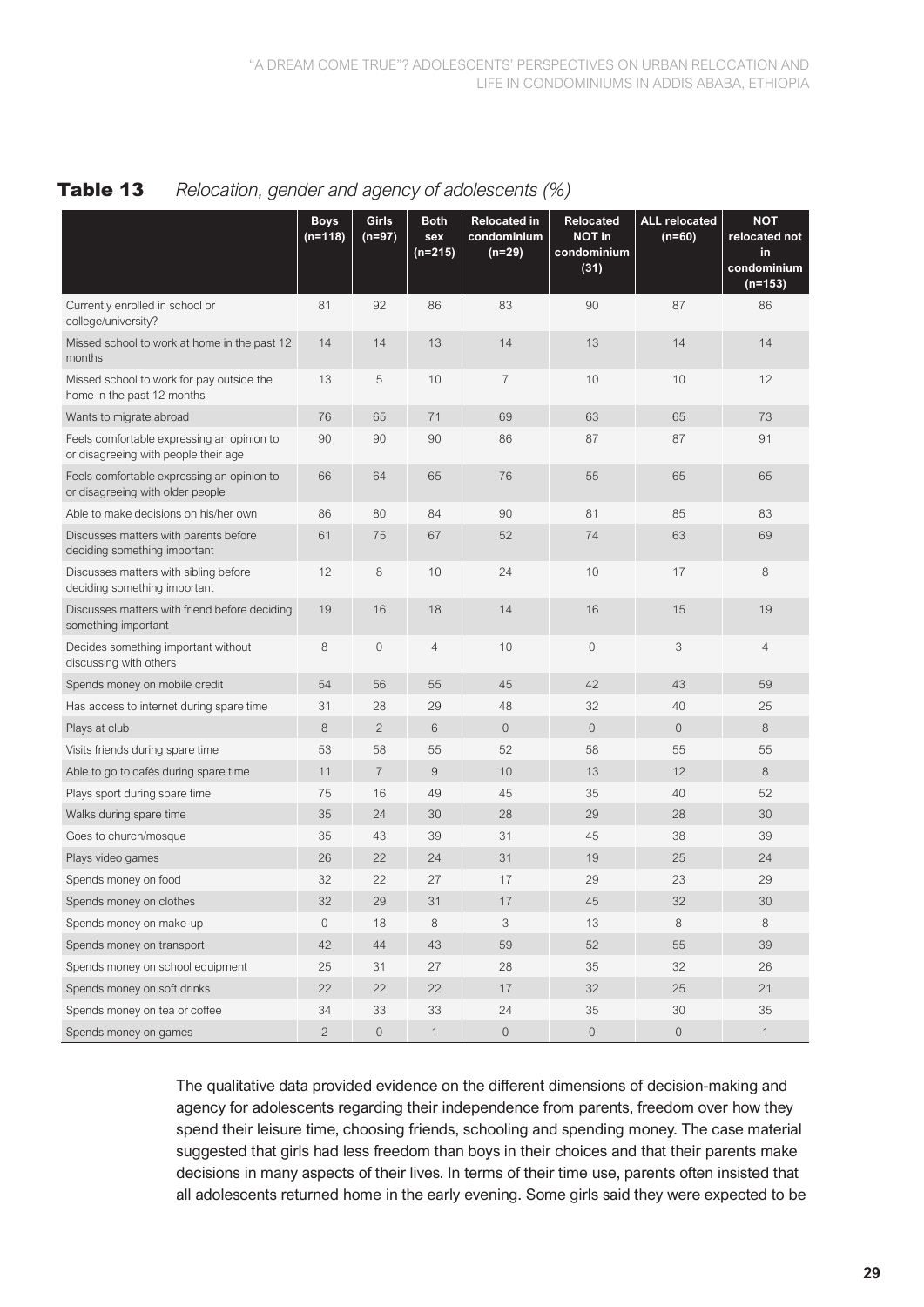back at home by 7pm, while some boys mentioned a curfew of 9pm. For example, Membere said she can only come home later in the evenings if she has permission. Some boys have more freedom about how they spend their time as long as they notify their parents. For instance, Dereje only informs his parents when he leaves the house and does not tell them where he is going. A few boys seemed to have total independence, as though they were living on their own, and even made their own decisions to start work, such as Dereje who fixes satellite dishes.

While parents sometimes tried to control their children's time use, mobile phones, the internet and social media offered them some freedom, as one of the girls, Tsehay, explained.

My mother controls most of what I do, and she advises me not to spend too much time in the evening on the Telegram app, fearing I will be late to school in the morning, and my sight will be affected. But in fact once I am at home she cannot control how I use my mobile.

Many parents, especially those with daughters, worried about their children's friendships. Some girls accept their parents' advice, as Rahel noted:

If my family have negative comments about any of my friends, I immediately stop my relationship with that friend.

Ayda said that she could choose her friends but had to inform her parents when she wanted to spend time with them. However, boys had more freedom over friendships, as Leikun explained:

I can choose my friends and how I spend my time, but my mother has strong opinions about them, and I understand this is for my own good.

Regarding schooling, some parents allowed their children including their daughters to choose which school they went to or which subjects they studied. However, some adolescents made up their own minds despite their parents' views, as Mesfin, one of the boys, recalled:

My parents want to decide on everything and wanted me to study medicine, but I chose social sciences since I want to study law or management. They were not happy but there was nothing they could do.

Most adolescents depended on their families for pocket money, which limited their independence, though some could decide how to use that money. For instance, Leikun received money from his mother and could choose what clothes to buy, though he had to ask permission for everything else. However, some have more liberal families that provide room for discussion. For example, Elsa said that as long as she informed and convinced her parents they were very understanding, and Menna said she could make decisions about her education, purchases and marriage.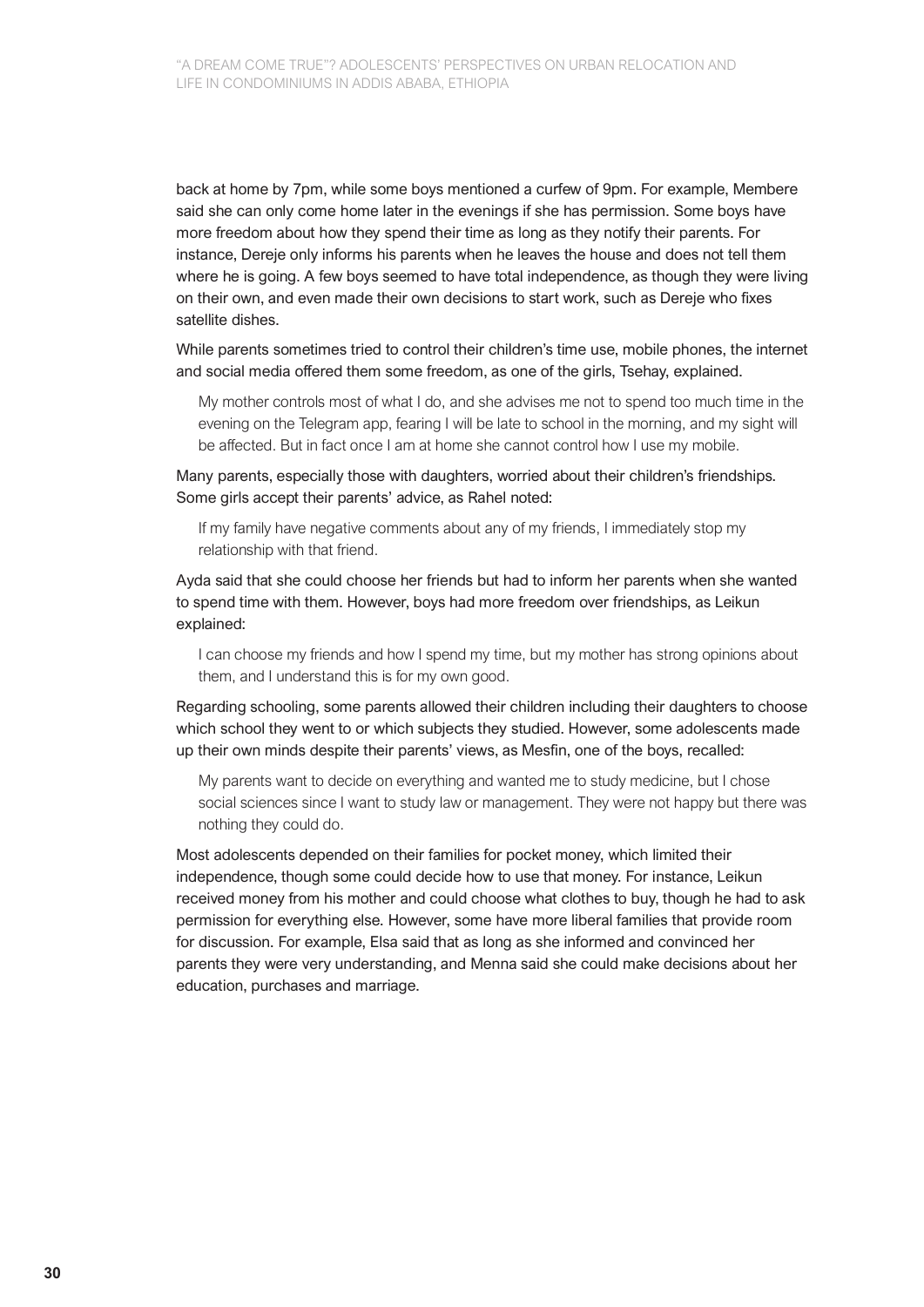# 8. Conclusion

This paper has reviewed adolescents' opinions about relocation and rehousing through comparisons between their views before and after relocation and between those who were relocated and those who remained in their communities. The study suggested that condominium housing has enabled poor to middle-income households to transition to owning their own homes. However, richer households sought to build their own houses, some moving first to a condominium, and the poorest were unable to afford the down payment and monthly mortgage payments, some having to sell their apartments, downsize or move to cheaper accommodation to cover the mortgage costs. Those moving to condominiums also had to cover the costs of finishing work on their apartments and spent much more on household improvements than those who were not relocated.

Housing comparisons showed that moving to condominiums resulted in improvements in water and sanitation, with residents having access to running water and flush toilets in apartments in contrast to the shared taps and pit latrines available in compounds. Those who moved to condominiums also experienced fewer water shortages, though in certain areas and for some households living on the upper floors serious shortages still occurred.

Relocation affected access to and quality of services in different ways. The greatest impact was on education, since the move happened during the school year. Relocated students could not join local schools, and the availability of transport, and the time and cost of commuting to their old schools was so challenging so that some stayed with relatives or friends in the old neighbourhood. Most, however, moved to schools in the new area after the first year, though whether they went to private schools or government schools (considered to be of lower quality) depended on parental means. Most adolescents felt that the quality of education and facilities was better in the old neighbourhood. Moreover, the number of adolescents missing school for work and dropping out was higher among those relocated. Adolescents seemed less concerned about health facilities, though some suggested that health care was not as good in the new areas, and that government health centres had limited equipment and medication; many expressed a preference for the private services but some were unable to afford the costs. Regarding markets and shops in some of the new condominium areas, there was less choice and goods were more expensive so some residents travelled to cheaper markets. However, over time markets and shops developed in the condominium areas, and some adolescents noted with satisfaction that there were also supermarkets.

The adolescents felt that there were fewer opportunities for recreation in the condominium areas, and many travelled into town for leisure activities; they also reported a lack of libraries and sports facilities, and were reluctant to join youth associations, some saying these were politicised. Many adolescents in condominiums spent more time at home watching films, playing video games and on social media, though some worried about fake news and the politicisation of social media. Safety was seen as a greater problem in the old neighbourhoods, including risks from theft, drunken behaviour, addiction and street fighting, with limited police control. While the situation was seen to be worsening in the old neighbourhoods, in the condominiums there were improvements reported. Initially a lack of street lights was a problem, though some respondents, particularly girls, were still worried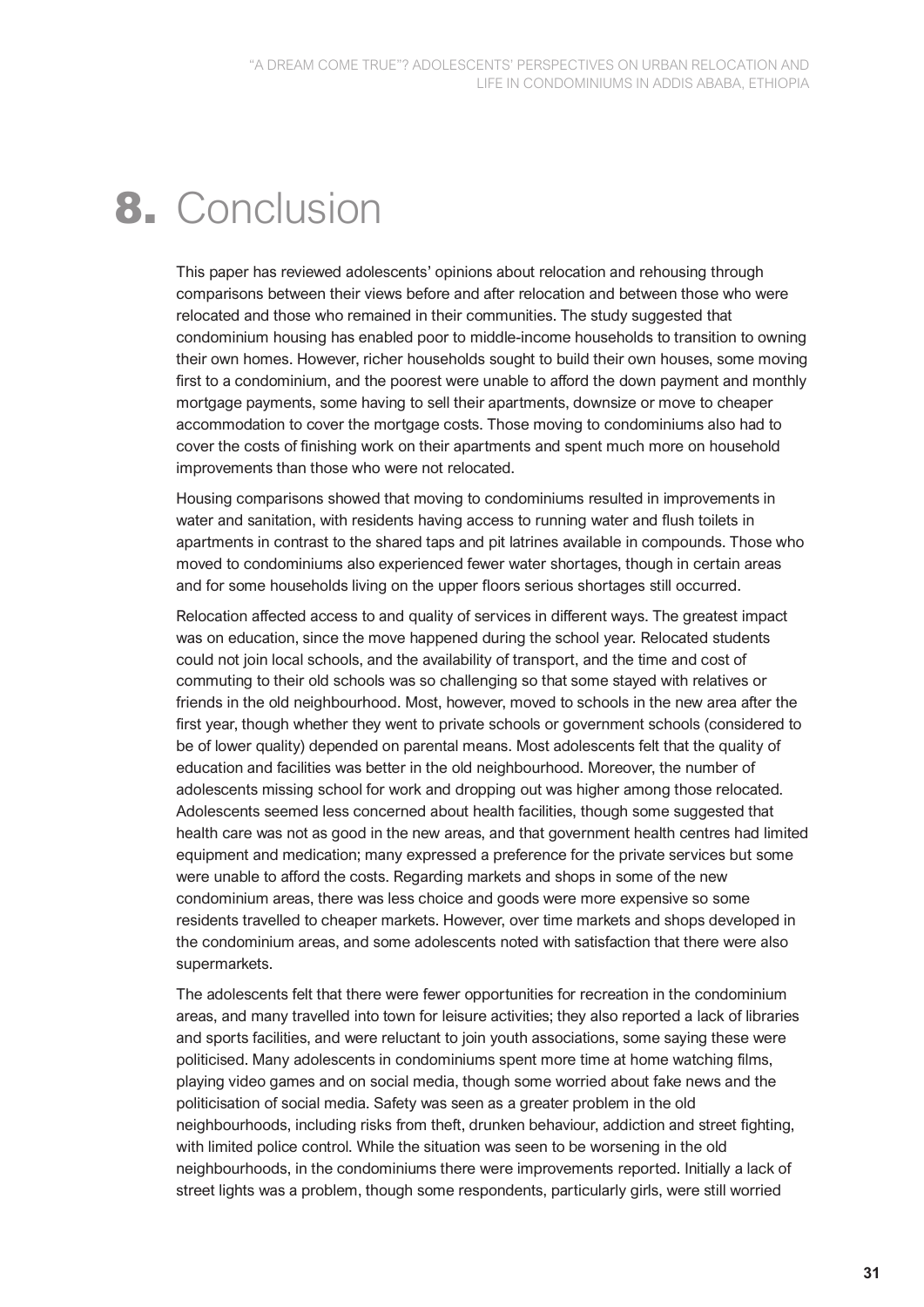about walking at night and near forest areas with thieves known to snatch mobile phones and other belongings.

Comparing the expectations of adolescents prior to the relocation with their subsequent experiences, a large majority felt the change was mainly positive. Some adolescents who had moved even felt that their outlook on life had changed whereas the lives and views of those who remained in the old neighbourhoods had not changed. The problems they faced during the move, including costs and completing the internal finishing of the apartments were more of a challenge than the adolescents had expected. Adapting to the new environment was also more difficult than expected, though social issues including relations with neighbours and friends were seen as less of a worry, suggesting that most of those relocated had adapted fairly well three years on. Likewise, access to services including water, education and health care, as well employment opportunities and places for children to play, were reported as concerns by fewer adolescents after the move, though the availability and cost of transport was seen as a greater problem.

Social relations, especially with friends, family and neighbours, were seen as important, but funeral, religious and credit associations and services much less so. Regarding services education, markets and shops were viewed as more important than health care and access to work. Comparing the adolescents by relocation status, social support was seen as more important in the old neighbourhoods, suggesting that social ties were weaker in the new communities. Among the services available, education, policing and cafés and bars were seen as more important in the condominium areas, whereas health, markets, shops and access to work were more important in the old neighbourhoods.

Regarding gender differences, in social relations more boys valued friends, family, and funeral and credit associations, and more girls valued neighbours and religious associations, especially among those relocated. Regarding services Boys were more concerned about shops, and girls about markets, health care and shops; education was more of a concern among relocated girls and non-relocated boys, perhaps since school drop-out among boys was higher among those who had been relocated. Cafés and bars were seen as more important by relocated girls and non-relocated boys. The adolescents characterised the old neighbourhoods as noisy and violent but also vibrant and friendly, whereas the new condominiums were seen as quiet, affording greater respect for privacy but limited social interactions.

Regarding the physical environment, the adolescents expressed a dislike of smelly and dirty streets and crowded conditions in the old neighbourhoods, and worried about safety and the risks of theft, street fighting and drunken behaviour, but were less concerned about pollution. In contrast, in the new condominium areas they were more worried about safety for bringing up children. Girls were more concerned about dirty and crowded streets. Relocated boys were more worried about theft, street fighting, drunken behaviour and noise pollution, and non-relocated girls were concerned about safety, air and water pollution. Regarding the quality of the environment, rubbish in the street and air pollution were seen as the most important problems, and more so in the old neighbourhoods. The qualitative evidence suggested that adolescents were more concerned about leisure activities, though safety was a major worry in the old neighbourhoods, especially regarding substance abuse, fights and drunken behaviour, and in the condominiums girls were anxious about their safety at night.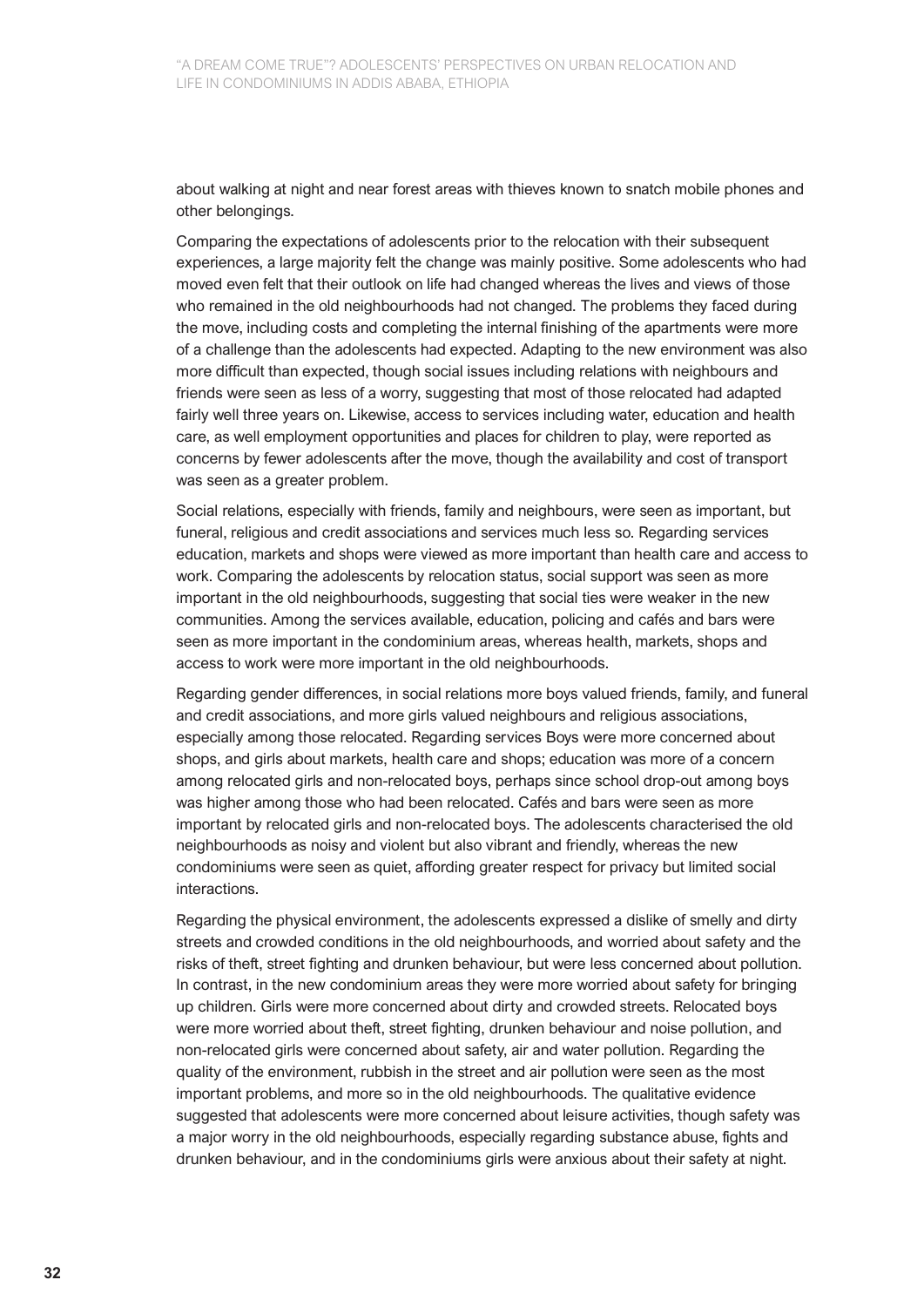Finally, regarding gender and agency, though most adolescents were still at school, boys were more likely to miss school and drop out, especially in the new areas, and were also more likely to want to migrate abroad, especially among those who were not relocated. Regarding decision-making, boys were more likely to make decisions on their own and disagree with older people, and to discuss matters with siblings and friends, whereas girls were more likely to discuss matters with parents. The major gender differences in activities related to leisure, with boys more involved in sports, clubs and video games, and girls in visiting friends and going to religious institutions. While boys spent more money on games, food and clothes, girls spent more on school equipment, transport and make-up. The qualitative evidence suggests that girls had less freedom since parents imposed more limits on how they used their time and were more concerned with who they were friends. Mobile phones and the internet gave adolescents some freedom over how they spent their leisure time, although since they lived at home and most depended on parents for pocket money their ability to make major decisions was limited.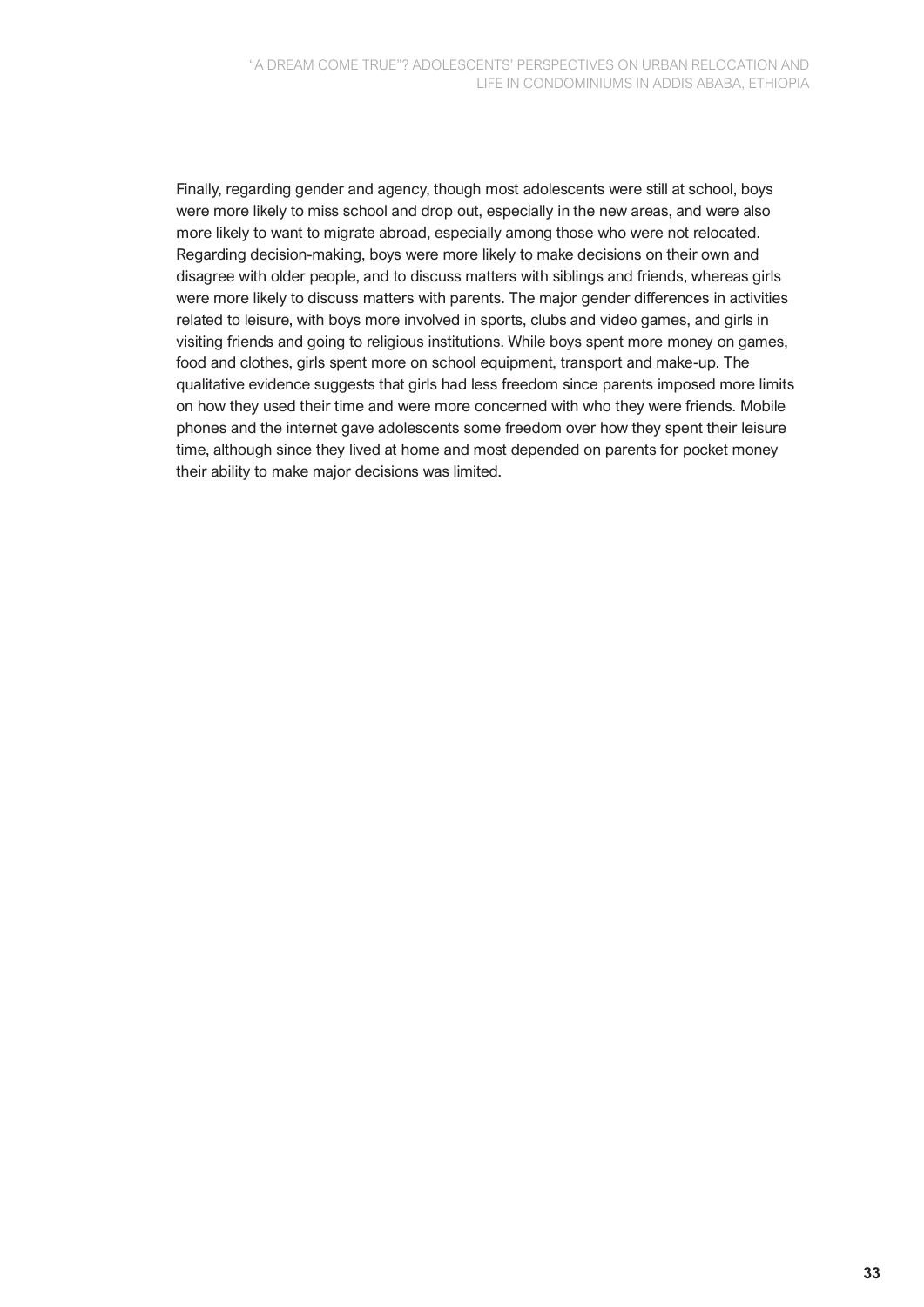### References

Abduselam K., and T. Belay (2018) 'Perceived Effects of Development-Induced Displacement on Low-Income Households in Addis Ababa', *Scholarly Journal of Psychology and Behavioural Sciences* 1.2: 34-45.

Abebe, G., and J. Hesselberg (2013). 'Implications of urban development-induced resettlement on poor households in Addis Ababa', *Ghana Journal of Geography* 5: 32–50

Bisht, T. (2014) 'Negotiating Impoverishment Risks through Informal Social Structures and Practices' in J. Perera (ed) *Lose to Gain: Is Involuntary Resettlement a Development Opportunity*, 15-35, Philippines: Asian Development Bank.

Cernea, M. (1993) *The Urban Environment and Population Relocation*, *World Bank Discussion Papers* 152, Washington DC: World Bank

Cernea, M. (1997) 'The Risks and Reconstruction Model for Resettling Displaced Populations', *World Development* 25(10): 1569–1587

Cernea, M. (2005) 'Concept and Method: Applying the IRR Model in Africa to Resettlement and Poverty' in I. Ohta and G. Yintiso (eds.) *Displacement Risks in Africa: Resettlers and Their Host Population*, 195–258. Kyoto: Transpacific Press

Charitonidou, M. (2021) 'Housing Programs for the Poor in Addis Ababa: Urban Commons as a Bridge between Spatial and Social', *Journal of Urban History* 1–20

Du Plessis, J. (2006) 'Forced Evictions, Development and the Need for Community-based, Locally Appropriate Alternatives: Lessons and Challenges from South Africa, Ghana and Thailand' in M. Huchzermeyer and A. Karam (eds) *Informal Settlements: A Perpetual Challenge?* Cape Town: UCT Press.

Duroyaume, P. (2021) 'Addis Ababa and the Urban Renewal in Ethiopia' in G. Prunier and E. Ficquet (eds) *Understanding Contemporary Ethiopia: Monarchy, Revolution and the Legacy of Meles Zenawi*. London: Hurst

Ejigu, A. (2014) 'History, Modernity and the Making of an African Spatiality: Addis Ababa in Perspective', *Urban Forum* 25: 267–293

Gossaye, A. (2000) 'Inner-city renewal and locational stability of the poor: a study of inner-city renewal program in Addis Ababa, Ethiopia. The Sustainable city', *WIT Transactions on Ecology and the Environment*, 39*.* Southampton: WIT Press

Keivani, R. and E. Werna (2001) 'Modes of Housing Provision in Developing Countries' *Progress in Planning* 55(2): 65–118

Keller, E.J. and E. Mukudi-Omwami (2017) 'Rapid urban expansion and the challenge of propoor housing in Addis Ababa, Ethiopia', *Africa Review* 9(2): 173–185

Kloosterboer, M. (2019) '*The 'new' Addis Ababa: Shantytown or Global City? An Assessment of Large-scale Inner-city Renewal, Redevelopment and Displacement for the Construction of a 'New' Addis Ababa',* PhD thesis, School of Social and Political Sciences, University of Glasgow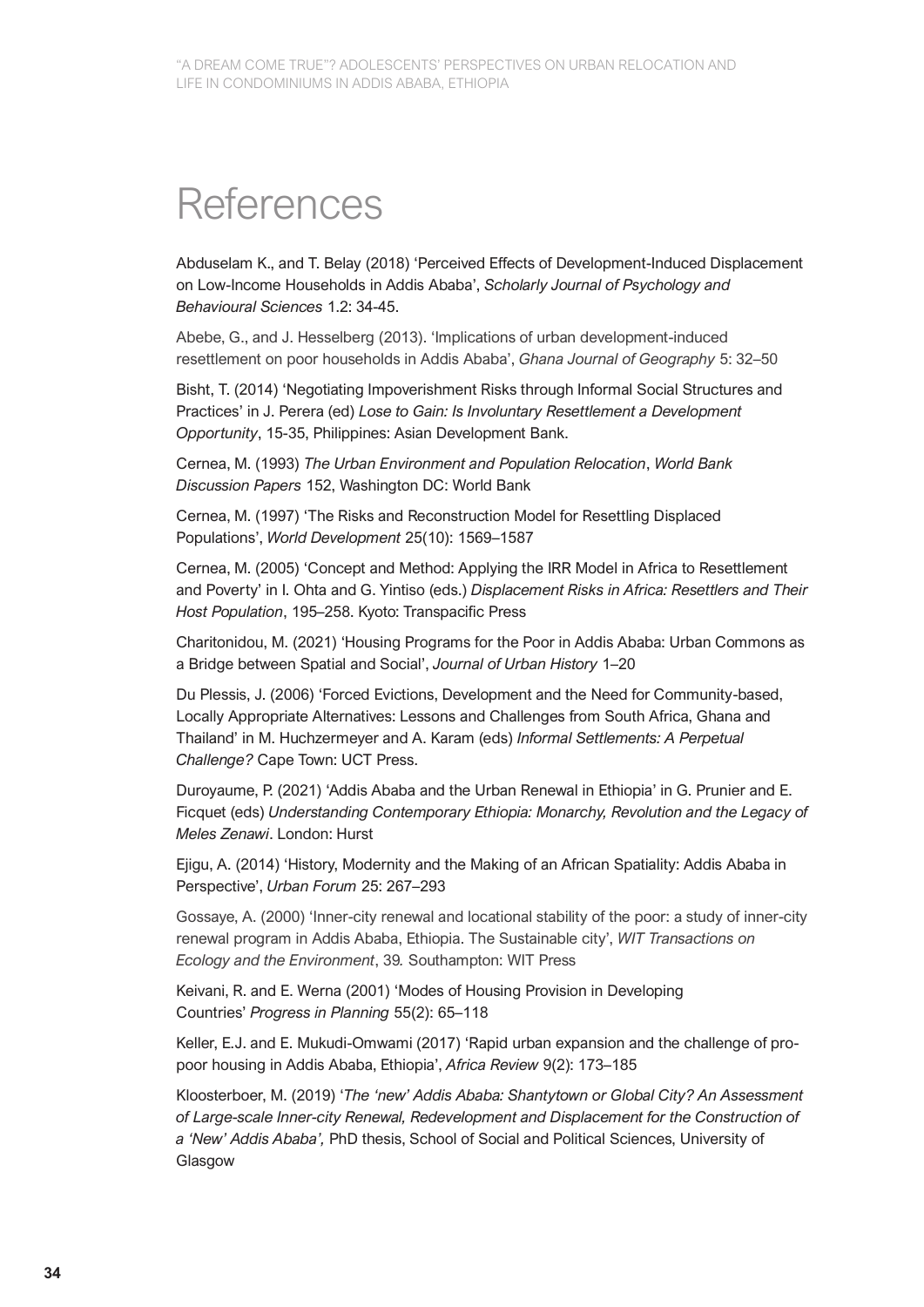Megento, T.L. (2013) 'Inner-city housing and urban development-induced displacement: impact on poor female-headed households in Arada sub city of Addis Ababa, Ethiopia', *Journal of Sustainable Development in Africa* 15(2): 131–141

Pankhurst, A. and F. Piguet (2009) *Moving People: Displacement, Development and the State in Ethiopia.* Oxford: James Currey

Pankhurst, A. and A. Tiumelissan (2014) 'Beyond Urban Relocation? Expectations and Concerns of Children and Caregivers in Addis Ababa and Hawassa'*. Young Lives Working Paper* 126. Oxford: Young Lives

Pankhurst, A., M. Araya, A. Tiumelissan and K. Birhanu (forthcoming). '"A dream come true"? Urban relocation and life in condominiums in Addis Ababa, Ethiopia', *Journal of Eastern African Studies*

Pedrazzini, Y., S. Vincent-Geslin, S. and A. Thorer (2014) 'Violence of Urbanization, Poor Neighbourhoods and Large-Scale Projects: Lessons from Addis Ababa, Ethiopia', *Built Environment* 40.3: 394-407.

Planel, S. and M. Bridonneau (2017) '(Re)making Politics in a New Urban Ethiopia: An Empirical Reading of the Right to the City in Addis Ababa's Condominiums', *Journal of Eastern African Studies* 11.1: 24-45

Tiumelissan, A. and A. Pankhurst (2013) 'Moving to Condominium Housing? Views about the Prospect among Caregivers and Children in Addis Ababa and Hawassa, Ethiopia'*. Young Lives Working Paper* 106. Oxford: Young Lives

UN-HABITAT (2011) *Condominium housing in Ethiopia: The Integrated Housing Development Programme*. Nairobi: United Nations Human Settlements Programme

UN-HABITAT (2017) *The State of Addis Ababa 2017: The Addis Ababa we want*. Nairobi: United Nations Human Settlements Programme

UNCHS (1991) *Evaluation of Relocation Experience.* Nairobi: United Nations Human Settlements Programme

Weldeghebrael, E.H. (2020) 'The Framing of Inner-city Slum Redevelopment by an Aspiring Developmental State: The Case of Addis Ababa, Ethiopia', *Cities*

Weldemariam, S.S. (2017) 'Success of High-rise Residential Condominium Housing Development Program in Meeting its Objectives and its Liveablity in Addis Ababa: A Case of Bole Sub- city', *Journal of Geography and Regional Planning* 10.5: 92–109

Yntiso, G. (2008) 'Urban Development and Displacement in Addis Ababa: The Impact of Resettlement Projects on Low-Income Households', *Eastern Africa Social Science Review*  24(2): 53–77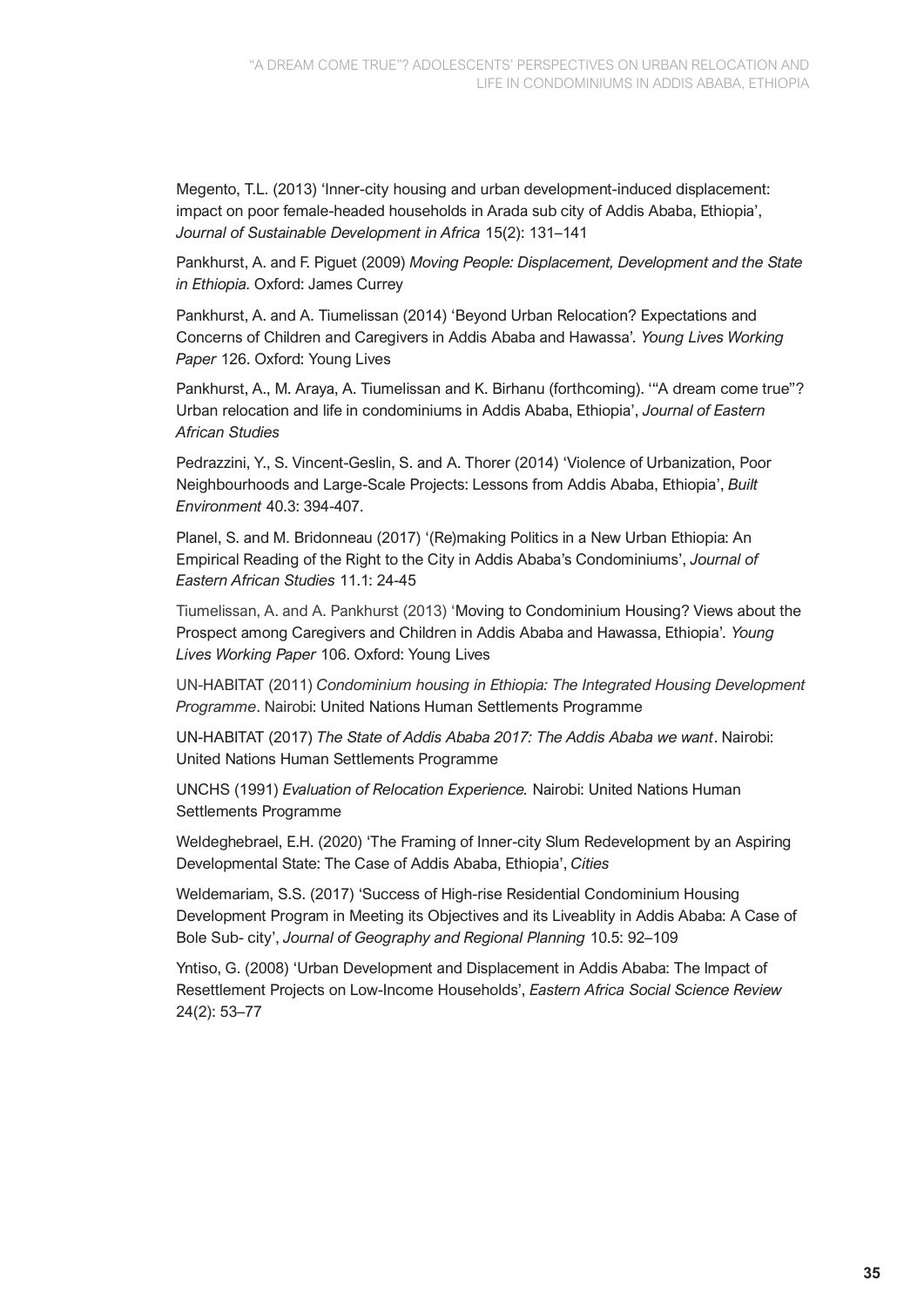# Appendix

#### Table A1 *Promises, replacements and access to social services*

|                                                                 | <b>Relocated in</b><br>condominium<br>(n=29) | <b>Relocated in NOT</b><br>condominium<br>$(n=31)$ | Average<br>$(n=60)$ |
|-----------------------------------------------------------------|----------------------------------------------|----------------------------------------------------|---------------------|
|                                                                 | YES <sub>%</sub>                             | YES%                                               | YES <sub>%</sub>    |
| Were there any promises made?                                   | 58.62                                        | 38.71                                              | 48.33               |
| Was replacement of housing one of the promises?                 | 100%                                         | 83%                                                | 93%                 |
| Was monetary compensation one of the promises?                  | 69%                                          | 50%                                                | 61%                 |
| Was access to water one of the promises?                        | 59%                                          | 67%                                                | 62%                 |
| Was access to electricity one of the promises?                  | 59%                                          | 58%                                                | 59%                 |
| Was access to health care one of the promises?                  | 65%                                          | 33%                                                | 52%                 |
| Was access to education one of the promises?                    | 62.5%                                        | 41.7%                                              | 53.6%               |
| Was replacement housing provided?                               | 76.5%                                        | 70.0%                                              | 74.1%               |
| Was monetary compensation <sup>8</sup> provided?                | 54.5%                                        | 83.3%                                              | 64.7%               |
| Has your access to water improved?                              | 70.0%                                        | 75.0%                                              | 72.2%               |
| Has your access to electricity improved?                        | 70.0%                                        | 71.4%                                              | 70.6%               |
| Has your access to health care improved?                        | 72.7%                                        | 66.7%                                              | 71.4%               |
| Has your access to education improved?                          | 70.0%                                        | 80.0%                                              | 73.3%               |
| Was transport provided to go to your new location? <sup>9</sup> | 37.0%                                        | 32.1%                                              | 34.5%               |

### Table A2 *Rating access to social services in the current area*

|                         | <b>Boys (n=118)</b>         | Girls (n=97)                | <b>Relocated to</b><br>condominium<br>$(n=29)$ | in.<br>condominium<br>$(n=31)$ | <b>Relocated NOT NOT Relocated</b><br><b>NOT in</b><br>condominium<br>(n=153) |
|-------------------------|-----------------------------|-----------------------------|------------------------------------------------|--------------------------------|-------------------------------------------------------------------------------|
|                         | Excellent/<br>very good (%) | Excellent/<br>very good (%) | Excellent/<br>very good (%)                    | Excellent/<br>very good (%)    | Excellent/<br>very good (%)                                                   |
| Pre-school              | 81%                         | 88%                         | 79%                                            | 84%                            | 85%                                                                           |
| Primary school          | 80%                         | 91%                         | 76%                                            | 81%                            | 87%                                                                           |
| Secondary school        | 70%                         | 82%                         | 69%                                            | 71%                            | 78%                                                                           |
| Post-secondary school   | 49%                         | 62%                         | 52%                                            | 48%                            | 56%                                                                           |
| Health care             | 72%                         | 84%                         | 83%                                            | 61%                            | 79%                                                                           |
| family planning         | 53%                         | 70%                         | 48%                                            | 55%                            | 64%                                                                           |
| <b>Markets</b>          | 75%                         | 78%                         | 48%                                            | 58%                            | 86%                                                                           |
| Opportunity to get work | 33%                         | 40%                         | 24%                                            | 35%                            | 38%                                                                           |
| Shops                   | 88%                         | 92%                         | 86%                                            | 87%                            | 91%                                                                           |
| Police                  | 57%                         | 71%                         | 62%                                            | 77%                            | 61%                                                                           |
| Kebele offices          | 55%                         | 58%                         | 52%                                            | 58%                            | 57%                                                                           |
| Religious services      | 86%                         | 91%                         | 90%                                            | 81%                            | 90%                                                                           |
| Recreation              | 36%                         | 31%                         | 41%                                            | 39%                            | 31%                                                                           |

<sup>8</sup> Among those who revealed the monetary compensation, the minimum compensation was 40,000 birr and the maximum was 392,000 birr with an average of 107363.6.

<sup>9</sup> Of those who were provided with transport to move to the new area, the cost of transport varied from 986 to 5,000, but the average cost was 1160. birr.